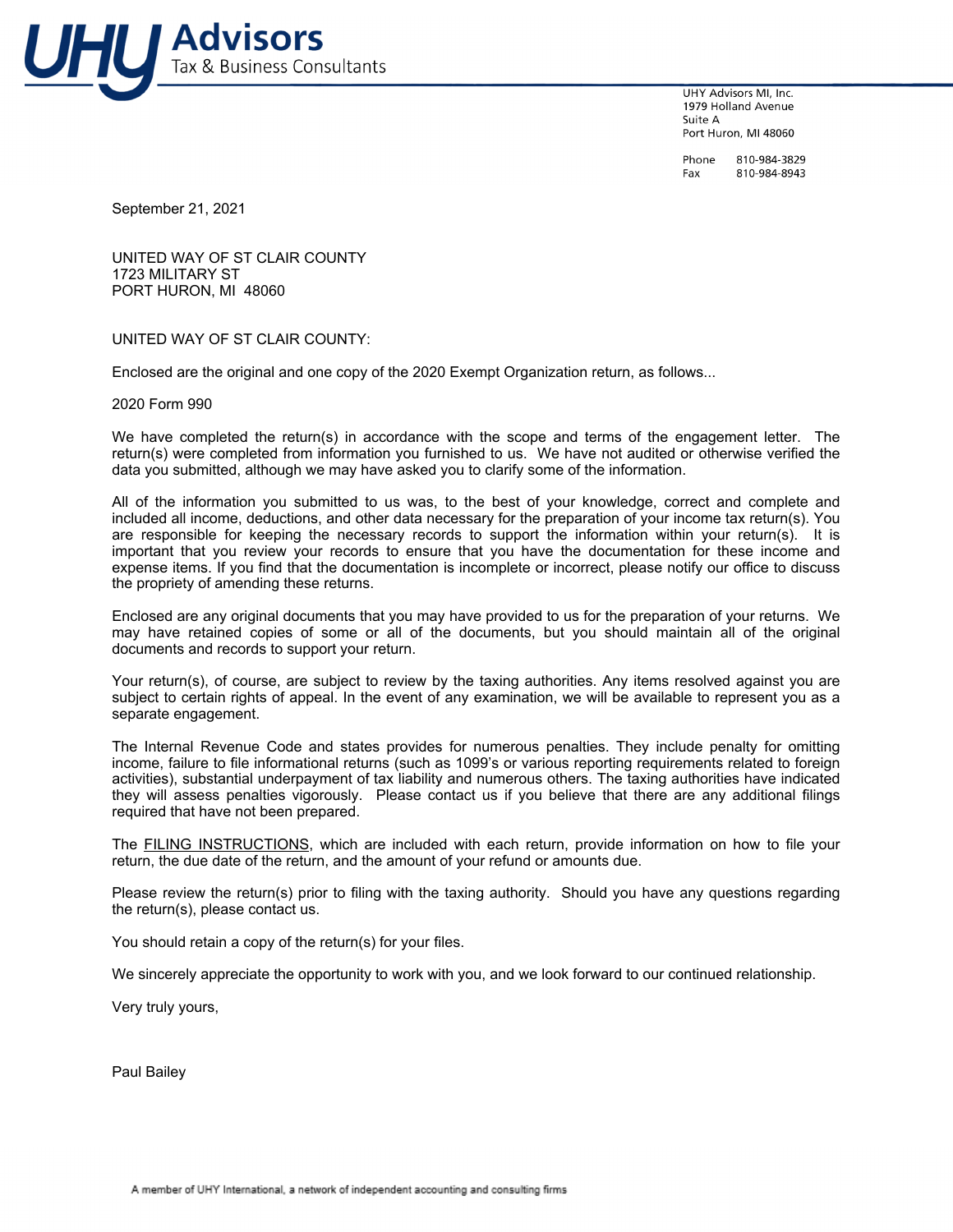## **TAX RETURN FILING INSTRUCTIONS**

FORM 990

#### **FOR THE YEAR ENDING**

March 31, 2021

### **Prepared For:**

UNITED WAY OF ST CLAIR COUNTY 1723 MILITARY ST PORT HURON, MI 48060

#### **Prepared By:**

UHY Advisors MI, Inc. 1979 Holland Ave, Suite A Port Huron, MI 48060

#### **Amount Due or Refund:**

Not applicable

#### **Make Check Payable To:**

Not applicable

### **Mail Tax Return and Check (if applicable) To:**

Not applicable

### **Return Must be Mailed On or Before:**

Not applicable

#### **Special Instructions:**

This return has been prepared for electronic filing. If you wish to have it transmitted electronically to the IRS, please sign, date, and return Form 8879-EO to our office. We will then submit the electronic return to the IRS. Do not mail a paper copy of the return to the IRS. Return Form 8879-EO to us by February 15, 2022.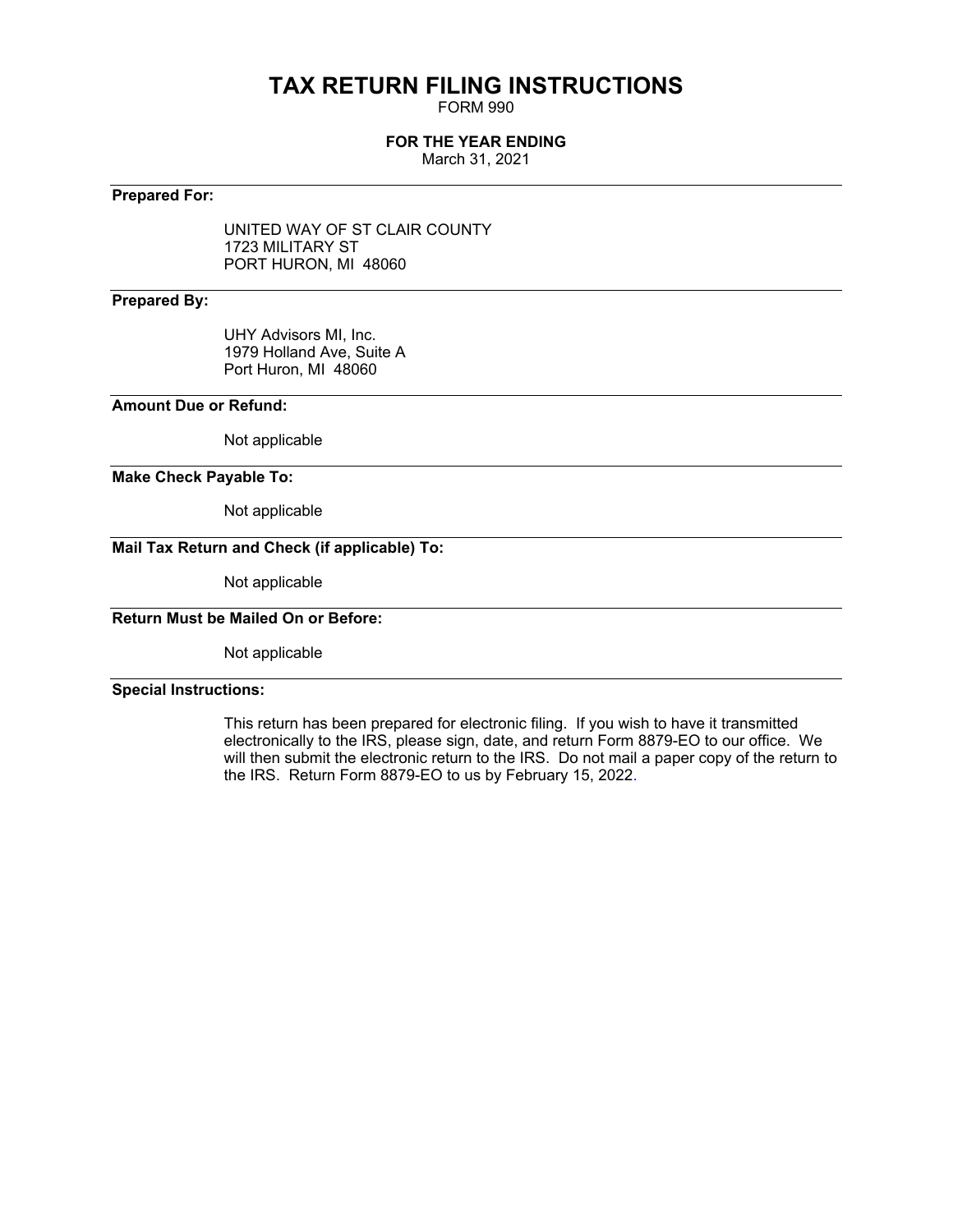| Department of the Treasury                                       | Do not send to the IRS. Keep for your records.                                                                                                                                                                                                                                                                                                                                                                                                                                                                                                                                                                               |                                       | LULU                                              |
|------------------------------------------------------------------|------------------------------------------------------------------------------------------------------------------------------------------------------------------------------------------------------------------------------------------------------------------------------------------------------------------------------------------------------------------------------------------------------------------------------------------------------------------------------------------------------------------------------------------------------------------------------------------------------------------------------|---------------------------------------|---------------------------------------------------|
| Internal Revenue Service                                         | Go to www.irs.gov/Form8879EO for the latest information.                                                                                                                                                                                                                                                                                                                                                                                                                                                                                                                                                                     |                                       |                                                   |
| Name of exempt organization or person subject to tax             |                                                                                                                                                                                                                                                                                                                                                                                                                                                                                                                                                                                                                              |                                       | Taxpayer identification number                    |
|                                                                  | UNITED WAY OF ST CLAIR COUNTY                                                                                                                                                                                                                                                                                                                                                                                                                                                                                                                                                                                                |                                       | 38-1357996                                        |
| Name and title of officer or person subject to tax               |                                                                                                                                                                                                                                                                                                                                                                                                                                                                                                                                                                                                                              |                                       |                                                   |
| <b>BRENT GILLETE</b>                                             |                                                                                                                                                                                                                                                                                                                                                                                                                                                                                                                                                                                                                              |                                       |                                                   |
| EXECUTIVE DIRECTOR<br>Part I                                     | Type of Return and Return Information (Whole Dollars Only)                                                                                                                                                                                                                                                                                                                                                                                                                                                                                                                                                                   |                                       |                                                   |
|                                                                  |                                                                                                                                                                                                                                                                                                                                                                                                                                                                                                                                                                                                                              |                                       |                                                   |
|                                                                  | Check the box for the return for which you are using this Form 8879-EO and enter the applicable amount, if any, from the return. If you<br>check the box on line 1a, 2a, 3a, 4a, 5a, 6a, or 7a below, and the amount on that line for the return being filed with this form was<br>blank, then leave line 1b, 2b, 3b, 4b, 5b, 6b, or 7b, whichever is applicable, blank (do not enter -0-). But, if you entered -0- on the<br>return, then enter -0- on the applicable line below. Do not complete more than one line in Part I.                                                                                             |                                       |                                                   |
| 1a Form 990 check here $\blacktriangleright$ $\lfloor X \rfloor$ | <b>b</b> Total revenue, if any (Form 990, Part VIII, column (A), line 12) $\ldots$ 10 $\ldots$ 16 $\ldots$ 1, 210, 508.                                                                                                                                                                                                                                                                                                                                                                                                                                                                                                      |                                       |                                                   |
| 2a Form 990-EZ check here $\blacktriangleright$                  |                                                                                                                                                                                                                                                                                                                                                                                                                                                                                                                                                                                                                              |                                       |                                                   |
| 3a Form 1120-POL check here                                      | ▶                                                                                                                                                                                                                                                                                                                                                                                                                                                                                                                                                                                                                            |                                       | 3b                                                |
| 4a Form 990-PF check here                                        | <b>b</b> Tax based on investment income (Form 990-PF, Part VI, line 5)                                                                                                                                                                                                                                                                                                                                                                                                                                                                                                                                                       |                                       |                                                   |
| 5a Form 8868 check here                                          | <b>b</b> Balance due (Form 8868, line 3c) <b>Manual</b> Contract Contract Control Contract Control Contract Control Control Contract Control Control Control Control Control Control Control Control Control Control Control Control Con                                                                                                                                                                                                                                                                                                                                                                                     |                                       | 5b ____________________                           |
| 6a Form 990-T check here                                         |                                                                                                                                                                                                                                                                                                                                                                                                                                                                                                                                                                                                                              |                                       |                                                   |
| 7a Form 4720 check here                                          | ▶                                                                                                                                                                                                                                                                                                                                                                                                                                                                                                                                                                                                                            |                                       |                                                   |
| Part II                                                          | Declaration and Signature Authorization of Officer or Person Subject to Tax                                                                                                                                                                                                                                                                                                                                                                                                                                                                                                                                                  |                                       |                                                   |
|                                                                  | Under penalties of perjury, I declare that $\boxed{\mathbf{X}}$ I am an officer of the above organization or $\boxed{\phantom{\mathbf{X}}}$ I am a person subject to tax with respect to                                                                                                                                                                                                                                                                                                                                                                                                                                     |                                       |                                                   |
|                                                                  | (name of organization) <b>Example 2</b> and that I have examined a copy of the state of organization)                                                                                                                                                                                                                                                                                                                                                                                                                                                                                                                        |                                       |                                                   |
| PIN: check one box only                                          | a payment, I must contact the U.S. Treasury Financial Agent at 1-888-353-4537 no later than 2 business days prior to the payment<br>(settlement) date. I also authorize the financial institutions involved in the processing of the electronic payment of taxes to receive<br>confidential information necessary to answer inquiries and resolve issues related to the payment. I have selected a personal<br>identification number (PIN) as my signature for the electronic return and, if applicable, the consent to electronic funds withdrawal.                                                                         |                                       |                                                   |
|                                                                  | $\boxed{\text{X}}$ authorize UHY ADVISORS MI, INC.                                                                                                                                                                                                                                                                                                                                                                                                                                                                                                                                                                           | to enter my PIN                       | 12345                                             |
|                                                                  | <b>ERO</b> firm name                                                                                                                                                                                                                                                                                                                                                                                                                                                                                                                                                                                                         |                                       | Enter five numbers, but<br>do not enter all zeros |
|                                                                  | as my signature on the tax year 2020 electronically filed return. If I have indicated within this return that a copy of the return is being filed with<br>a state agency(ies) regulating charities as part of the IRS Fed/State program, I also authorize the aforementioned ERO to enter my<br>PIN on the return's disclosure consent screen.<br>As an officer or person subject to tax with respect to the organization, I will enter my PIN as my signature on the tax year 2020<br>electronically filed return. If I have indicated within this return that a copy of the return is being filed with a state agency(ies) |                                       |                                                   |
|                                                                  | regulating charities as part of the IRS Fed/State program, I will enter my PIN on the return's disclosure consent screen.                                                                                                                                                                                                                                                                                                                                                                                                                                                                                                    |                                       |                                                   |
| Signature of officer or person subject to tax<br>Part III        | <b>Certification and Authentication</b>                                                                                                                                                                                                                                                                                                                                                                                                                                                                                                                                                                                      |                                       | Date $\triangleright$ 09/21/21                    |
|                                                                  | <b>ERO's EFIN/PIN.</b> Enter your six-digit electronic filing identification                                                                                                                                                                                                                                                                                                                                                                                                                                                                                                                                                 |                                       |                                                   |
|                                                                  | number (EFIN) followed by your five-digit self-selected PIN.                                                                                                                                                                                                                                                                                                                                                                                                                                                                                                                                                                 | 38860710405<br>Do not enter all zeros |                                                   |
| IRS e-file Providers for Business Returns.                       | I certify that the above numeric entry is my PIN, which is my signature on the 2020 electronically filed return indicated above. I confirm<br>that I am submitting this return in accordance with the requirements of Pub. 4163, Modernized e-File (MeF) Information for Authorized                                                                                                                                                                                                                                                                                                                                          |                                       |                                                   |
| ERO's signature > PAUL BAILEY                                    |                                                                                                                                                                                                                                                                                                                                                                                                                                                                                                                                                                                                                              | Date $\triangleright$ 09/21/21        |                                                   |
|                                                                  | <b>ERO Must Retain This Form - See Instructions</b><br>Do Not Submit This Form to the IRS Unless Requested To Do So                                                                                                                                                                                                                                                                                                                                                                                                                                                                                                          |                                       |                                                   |
|                                                                  |                                                                                                                                                                                                                                                                                                                                                                                                                                                                                                                                                                                                                              |                                       |                                                   |

For calendar year 2020, or fiscal year beginning  $\,$  A.H.K  $\,$  L  $\,$   $\,$  , 2020, and ending  $\,$  MAK  $\,$  J  $\,$   $\,$  , 20

**for an Exempt Organization**

**IRS e-file Signature Authorization**

 $\texttt{APR}$   $\,\,1\quad$  . 2020. and ending  $\,\,\texttt{MAR}\,\,$   $\,\,31\quad$  . 20 $21$ 

LHA For Paperwork Reduction Act Notice, see instructions.

Form **8879-EO**

Form (2020) **8879-EO** 

OMB No. 1545-0047

**2020**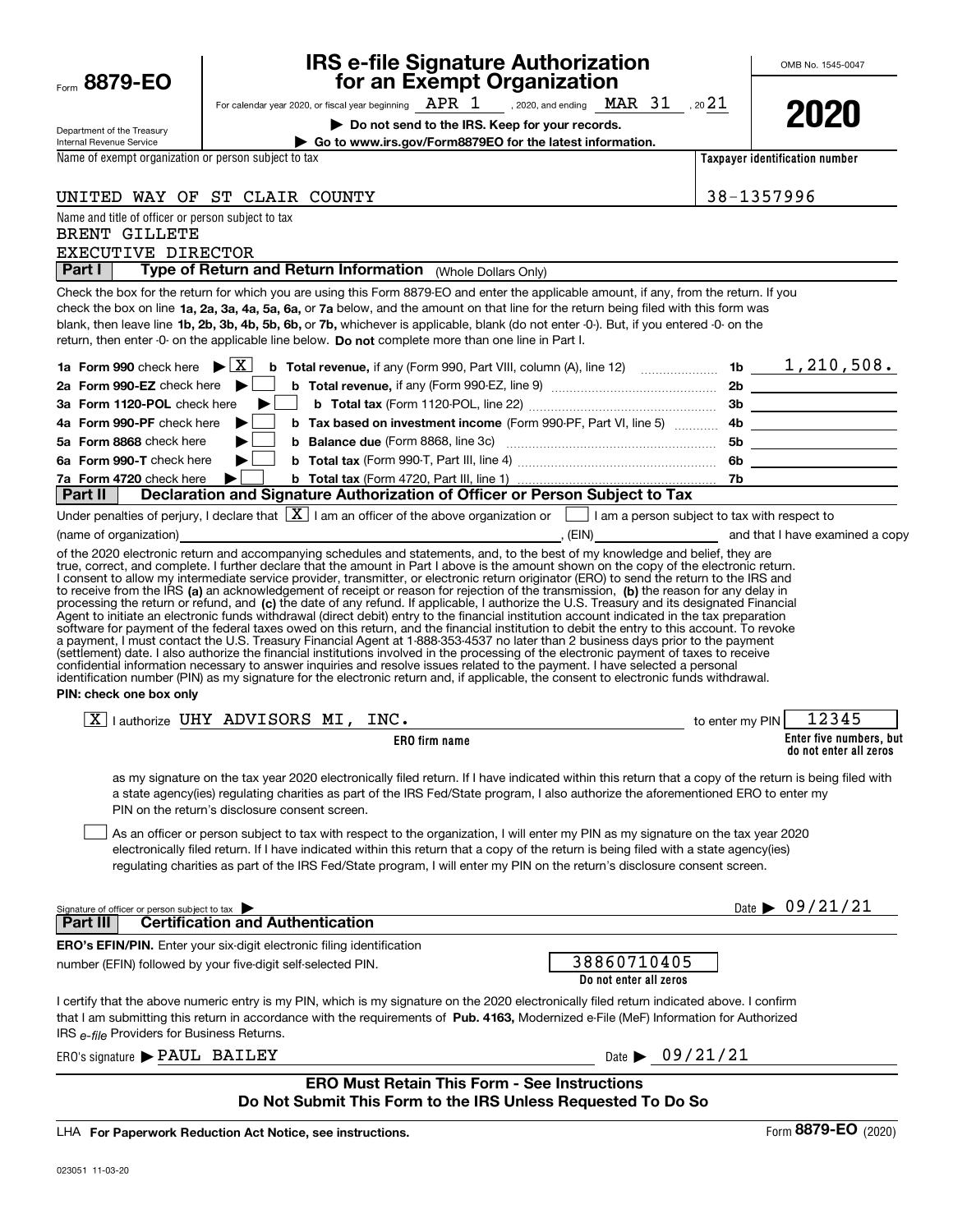|                                   |                                                        | EXTENDED TO FEBRUARY 15, 2022<br><b>Return of Organization Exempt From Income Tax</b>                                                                                      |                                                           | OMB No. 1545-0047                        |
|-----------------------------------|--------------------------------------------------------|----------------------------------------------------------------------------------------------------------------------------------------------------------------------------|-----------------------------------------------------------|------------------------------------------|
| Form 990                          |                                                        | Under section 501(c), 527, or 4947(a)(1) of the Internal Revenue Code (except private foundations)                                                                         |                                                           |                                          |
|                                   | Department of the Treasury<br>Internal Revenue Service | Do not enter social security numbers on this form as it may be made public.<br>Go to www.irs.gov/Form990 for instructions and the latest information.                      |                                                           | <b>Open to Public</b><br>Inspection      |
|                                   |                                                        | 2020<br>APR 1,<br>A For the 2020 calendar year, or tax year beginning                                                                                                      | and ending MAR 31, 2021                                   |                                          |
| <b>B</b> Check if                 |                                                        | <b>C</b> Name of organization                                                                                                                                              | D Employer identification number                          |                                          |
| applicable:                       |                                                        |                                                                                                                                                                            |                                                           |                                          |
| Address<br>change<br>Name         |                                                        | UNITED WAY OF ST CLAIR COUNTY                                                                                                                                              |                                                           |                                          |
| change<br>Initial                 |                                                        | Doing business as                                                                                                                                                          | 38-1357996                                                |                                          |
| return<br> Final                  |                                                        | Number and street (or P.O. box if mail is not delivered to street address)<br>Room/suite<br>1723 MILITARY ST                                                               | E Telephone number<br>$810 - 985 - 8169$                  |                                          |
| return/<br>termin-<br>ated        |                                                        | City or town, state or province, country, and ZIP or foreign postal code                                                                                                   | G Gross receipts \$                                       | 1, 210, 508.                             |
| Amended<br>∣return                |                                                        | PORT HURON, MI<br>48060                                                                                                                                                    | H(a) Is this a group return                               |                                          |
| Applica-<br>tion                  |                                                        | F Name and address of principal officer: BRENT GILLETE                                                                                                                     | for subordinates?                                         | $\sqrt{}$ Yes $\sqrt{}$ X $\sqrt{}$ No   |
| pending                           |                                                        | 48060<br>1723 MILITARY ST, PORT HURON, MI                                                                                                                                  | $H(b)$ Are all subordinates included? $\Box$ Yes          | No                                       |
|                                   |                                                        | Tax-exempt status: $\boxed{\mathbf{X}}$ 501(c)(3)<br>$501(c)$ (<br>$\sqrt{\frac{1}{1}}$ (insert no.)<br>$4947(a)(1)$ or                                                    | 527                                                       | If "No," attach a list. See instructions |
|                                   |                                                        | J Website: WWW.UWSTCLAIR.ORG                                                                                                                                               | $H(c)$ Group exemption number $\blacktriangleright$       |                                          |
|                                   |                                                        | <b>K</b> Form of organization: $\boxed{\mathbf{X}}$ Corporation<br>Other $\blacktriangleright$<br>Trust<br>Association                                                     | L Year of formation: $1924$ M State of legal domicile: MT |                                          |
| Part I                            | Summarv                                                |                                                                                                                                                                            |                                                           |                                          |
| 1.                                |                                                        | Briefly describe the organization's mission or most significant activities: SEE SCHEDULE O                                                                                 |                                                           |                                          |
| Activities & Governance<br>4<br>5 |                                                        |                                                                                                                                                                            | $\overline{\mathbf{4}}$<br>5<br>6                         | $\overline{26}$<br>250                   |
|                                   |                                                        |                                                                                                                                                                            |                                                           | $0$ .                                    |
|                                   |                                                        |                                                                                                                                                                            | 7a<br>7 <sub>b</sub>                                      | 0.                                       |
|                                   |                                                        |                                                                                                                                                                            | <b>Prior Year</b>                                         | <b>Current Year</b>                      |
| 8                                 |                                                        | Contributions and grants (Part VIII, line 1h)                                                                                                                              | 1,270,196.                                                | 1,157,470.                               |
| 9                                 |                                                        | Program service revenue (Part VIII, line 2g)                                                                                                                               | 0.                                                        | 0.                                       |
| Revenue<br>10                     |                                                        |                                                                                                                                                                            | 52,697.                                                   | 53,038.                                  |
| 11                                |                                                        | Other revenue (Part VIII, column (A), lines 5, 6d, 8c, 9c, 10c, and 11e)                                                                                                   | 0.                                                        | 0.                                       |
| 12                                |                                                        | Total revenue - add lines 8 through 11 (must equal Part VIII, column (A), line 12)                                                                                         | 1,322,893.                                                | 1,210,508.                               |
| 13                                |                                                        | Grants and similar amounts paid (Part IX, column (A), lines 1-3)                                                                                                           | 837,537.                                                  | 799,459.                                 |
| 14                                |                                                        |                                                                                                                                                                            | 0.                                                        | 0.                                       |
|                                   |                                                        | 15 Salaries, other compensation, employee benefits (Part IX, column (A), lines 5-10)                                                                                       | 457,268.                                                  | 394,520.                                 |
|                                   |                                                        |                                                                                                                                                                            | 0.                                                        | 0.                                       |
| Expenses                          |                                                        | 183,805.<br><b>b</b> Total fundraising expenses (Part IX, column (D), line 25)                                                                                             |                                                           |                                          |
| 17                                |                                                        |                                                                                                                                                                            | 176,507.                                                  | 161,752.                                 |
| 18                                |                                                        | Total expenses. Add lines 13-17 (must equal Part IX, column (A), line 25)                                                                                                  | $\overline{1,471,312}$ .                                  | 1,355,731.<br>$-145, 223.$               |
| 19                                |                                                        |                                                                                                                                                                            | $-148, 419.$                                              |                                          |
| t Assets or<br>d Balances         |                                                        |                                                                                                                                                                            | <b>Beginning of Current Year</b><br>3,564,215.            | <b>End of Year</b><br>3,492,573.         |
| 20                                | Total assets (Part X, line 16)                         |                                                                                                                                                                            | 124,854.                                                  | 155,456.                                 |
| 21<br>Jet<br>22                   |                                                        | Total liabilities (Part X, line 26)                                                                                                                                        | 3,439,361.                                                | 3, 337, 117.                             |
| Part II                           | <b>Signature Block</b>                                 |                                                                                                                                                                            |                                                           |                                          |
|                                   |                                                        | Under penalties of perjury, I declare that I have examined this return, including accompanying schedules and statements, and to the best of my knowledge and belief, it is |                                                           |                                          |
|                                   |                                                        | true, correct, and complete. Declaration of preparer (other than officer) is based on all information of which preparer has any knowledge.                                 |                                                           |                                          |
|                                   |                                                        |                                                                                                                                                                            |                                                           |                                          |
|                                   |                                                        |                                                                                                                                                                            |                                                           |                                          |

| Sign     | Signature of officer                                                            |                              | Date                                  |  |  |  |  |  |  |  |
|----------|---------------------------------------------------------------------------------|------------------------------|---------------------------------------|--|--|--|--|--|--|--|
| Here     | BRENT GILLETE,                                                                  | <b>EXECUTIVE DIRECTOR</b>    |                                       |  |  |  |  |  |  |  |
|          | Type or print name and title                                                    |                              |                                       |  |  |  |  |  |  |  |
|          | Print/Type preparer's name                                                      | Date<br>Preparer's signature | <b>PTIN</b><br>Check                  |  |  |  |  |  |  |  |
| Paid     | PAUL BAILEY                                                                     | PAUL BAILEY                  | P01259200<br>$09/21/21$ self-employed |  |  |  |  |  |  |  |
| Preparer | Firm's name UHY ADVISORS MI,                                                    | INC.                         | $1$ Firm's EIN 38-1910111             |  |  |  |  |  |  |  |
| Use Only | Firm's address 1979 HOLLAND AVE, SUITE A                                        |                              |                                       |  |  |  |  |  |  |  |
|          | Phone no. $810 - 984 - 3829$<br>PORT HURON, MI 48060                            |                              |                                       |  |  |  |  |  |  |  |
|          | May the IRS discuss this return with the preparer shown above? See instructions |                              | $\mathbf{x}$<br>Yes<br>No             |  |  |  |  |  |  |  |
|          |                                                                                 |                              | nnn.                                  |  |  |  |  |  |  |  |

032001 12-23-20 LHA **For Paperwork Reduction Act Notice, see the separate instructions.** Form 990 (2020)

**990**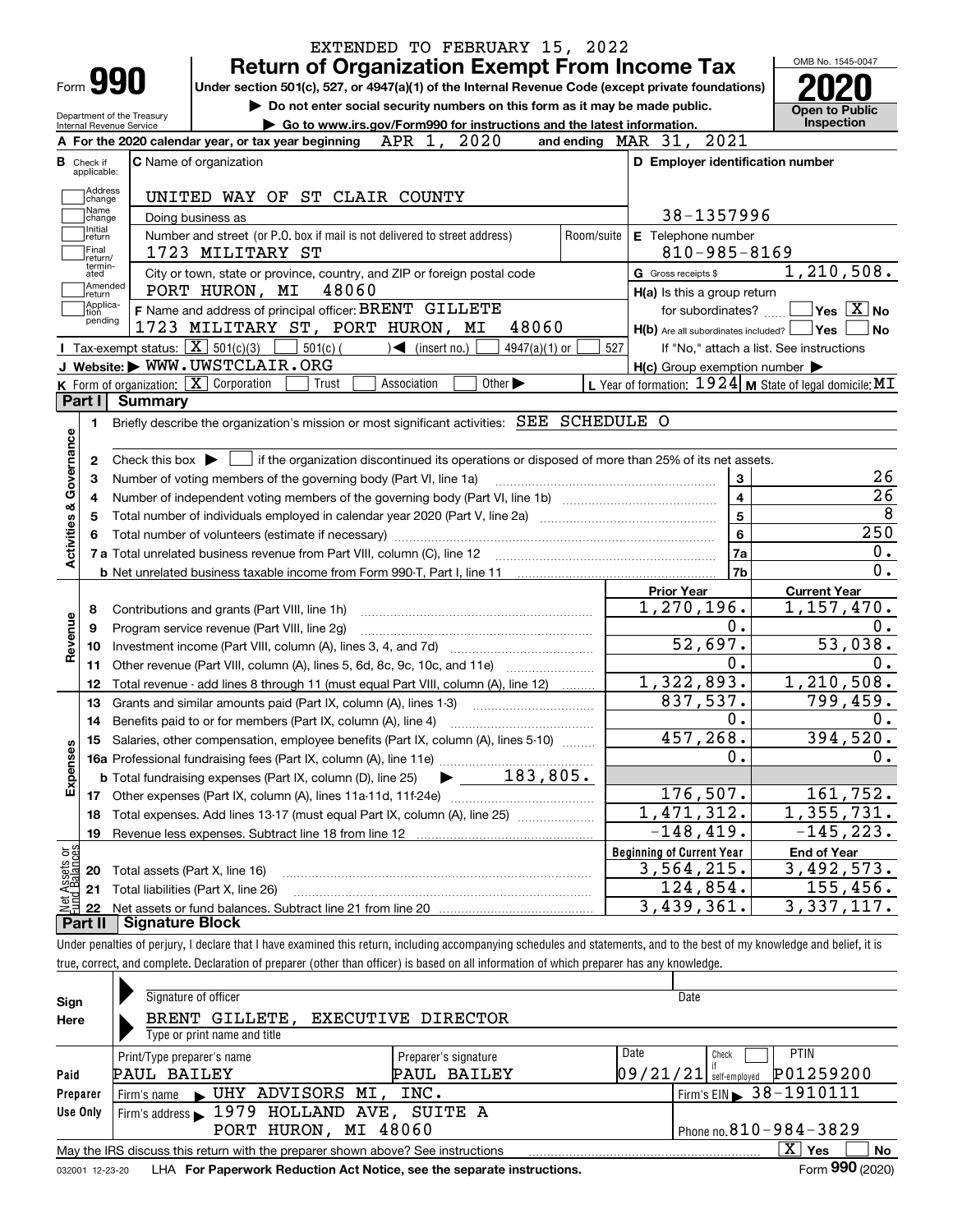|              | UNITED WAY OF ST CLAIR COUNTY<br>Form 990 (2020)                                                                                                                                                                                                                                                                                            | 38-1357996          |                             | Page 2 |
|--------------|---------------------------------------------------------------------------------------------------------------------------------------------------------------------------------------------------------------------------------------------------------------------------------------------------------------------------------------------|---------------------|-----------------------------|--------|
|              | <b>Statement of Program Service Accomplishments</b><br>Part III                                                                                                                                                                                                                                                                             |                     |                             |        |
|              | Check if Schedule O contains a response or note to any line in this Part III                                                                                                                                                                                                                                                                |                     |                             |        |
| 1            | Briefly describe the organization's mission:<br>THE MISSION OF THE UNITED WAY OF SAINT CLAIR COUNTY IS TO MOBILIZE THE<br>COMMUNITY OF ST. CLAIR COUNTY, TO RAISE THE FUNDS, AND/OR RESOURCES<br>NECESSARY TO MEET IDENTIFIED HUMAN SERVICE NEEDS WITH THE HIGHEST<br>LEVEL OF ACCOUNTABILITY AND COMMUNITY INVOLVEMENT.                    |                     |                             |        |
| $\mathbf{2}$ | Did the organization undertake any significant program services during the year which were not listed on the                                                                                                                                                                                                                                |                     |                             |        |
|              | prior Form 990 or 990-EZ?<br>If "Yes," describe these new services on Schedule O.                                                                                                                                                                                                                                                           |                     | $Yes$ $X$ No                |        |
| З.           | Did the organization cease conducting, or make significant changes in how it conducts, any program services?                                                                                                                                                                                                                                |                     | ∣Yes │X │No                 |        |
|              | If "Yes," describe these changes on Schedule O.                                                                                                                                                                                                                                                                                             |                     |                             |        |
| 4            | Describe the organization's program service accomplishments for each of its three largest program services, as measured by expenses.<br>Section 501(c)(3) and 501(c)(4) organizations are required to report the amount of grants and allocations to others, the total expenses, and<br>revenue, if any, for each program service reported. |                     |                             |        |
| 4a           | 808, 565. including grants of \$<br>689, 216. $ $ (Revenue \$<br>(Expenses \$<br>(Code:                                                                                                                                                                                                                                                     |                     |                             |        |
|              | CAMPAIGN AND ALLOCATIONS - PROVIDE RESOURCES TO ALLOW FOR THE                                                                                                                                                                                                                                                                               |                     |                             |        |
|              | DEVELOPMENT, AND/OR GROWTH OF LOCAL HUMAN SERVICE PROGRAMS AND PROJECTS                                                                                                                                                                                                                                                                     |                     |                             |        |
|              | TO ADDRESS IDENTIFIED AND EMERGING COMMUNITY NEEDS.                                                                                                                                                                                                                                                                                         | TO ACCOMPLISH THIS, |                             |        |
|              | RESOURCES ARE SOLICITED COUNTY WIDE IN AN ORGANIZED ANNUAL GIVING                                                                                                                                                                                                                                                                           |                     |                             |        |
|              | CAMPAIGN AND THEN ALLOCATED THROUGH A GRANT PROCESS TO VARIOUS HUMAN                                                                                                                                                                                                                                                                        |                     |                             |        |
|              | SERVICE ORGANIZATIONS. THESE GRANTS ARE MONITORED THROUGHOUT THE YEAR                                                                                                                                                                                                                                                                       |                     |                             |        |
|              | TO ENSURE ACCOUNTABILITY TO THE DONORS AND RECIPIENTS OF SERVICES. BOTH                                                                                                                                                                                                                                                                     |                     |                             |        |
|              | THE ANNUAL GIVING CAMPAIGN AND THE GRANTS ALLOCATION AND MONITORING                                                                                                                                                                                                                                                                         |                     |                             |        |
|              | PROCESSES ARE DONE BY VOLUNTEERS WITH THE SUPPORT OF A SMALL STAFF.                                                                                                                                                                                                                                                                         |                     |                             |        |
|              | OVER 50,000 RESIDENTS ARE PROVIDED NEEDED SERVICES ANNUALLY.                                                                                                                                                                                                                                                                                |                     |                             |        |
|              |                                                                                                                                                                                                                                                                                                                                             |                     |                             |        |
|              |                                                                                                                                                                                                                                                                                                                                             |                     |                             |        |
| 4b           | $213, 205$ . including grants of \$<br>110, 243. $ $ (Revenue \$<br>(Expenses \$<br>(Code:                                                                                                                                                                                                                                                  |                     |                             |        |
|              | SERVICES - DIRECT SERVICES ARE PROVIDED TO ASSIST THOSE WITH<br>DIRECT                                                                                                                                                                                                                                                                      |                     |                             |        |
|              | CANCER OR DISABILITIES WITH: INFORMATION AND REFERRAL SERVICES,                                                                                                                                                                                                                                                                             | RAMP                |                             |        |
|              | CONSTRUCTION AND DIRECT ASSISTANCE PAYMENTS TO VENDORS FOR RENT,                                                                                                                                                                                                                                                                            |                     |                             |        |
|              | TREATMENT COSTS, TRANSPORTATION,<br>OR OTHER BASIC NEEDS.<br>MEDICATIONS,                                                                                                                                                                                                                                                                   |                     |                             |        |
|              | ADDITIONALLY, A MEDICAL EQUIPMENT LOAN CLOSET AND SUPPLY DEPOT ARE                                                                                                                                                                                                                                                                          |                     |                             |        |
|              | MAINTAINED FOR DONATION AND REDISTRIBUTION OF USABLE EQUIPMENT AND                                                                                                                                                                                                                                                                          |                     |                             |        |
|              | IT IS ESTIMATED OVER 2,000 INDIVIDUALS WERE ASSISTED<br>SUPPLIES.                                                                                                                                                                                                                                                                           |                     | IN THIS                     |        |
|              | MANNER. DIRECT SERVICES ALSO INCLUDES A VOLUNTEER ACTION CENTER TO                                                                                                                                                                                                                                                                          |                     |                             |        |
|              | MATCH VOLUNTEERS WITH NEEDED PROGRAMS AND PROJECTS.                                                                                                                                                                                                                                                                                         |                     |                             |        |
|              |                                                                                                                                                                                                                                                                                                                                             |                     |                             |        |
|              |                                                                                                                                                                                                                                                                                                                                             |                     |                             |        |
|              |                                                                                                                                                                                                                                                                                                                                             |                     |                             |        |
|              | <b>4c</b> $\left(\text{Code:}\right)$ $\left(\text{Expenses $}\right)$ $\left(\text{Expenses $}\right)$ including grants of \$<br>N/A                                                                                                                                                                                                       | $\left($ Revenue \$ |                             |        |
|              |                                                                                                                                                                                                                                                                                                                                             |                     |                             |        |
|              |                                                                                                                                                                                                                                                                                                                                             |                     |                             |        |
|              |                                                                                                                                                                                                                                                                                                                                             |                     |                             |        |
|              |                                                                                                                                                                                                                                                                                                                                             |                     |                             |        |
|              |                                                                                                                                                                                                                                                                                                                                             |                     |                             |        |
|              |                                                                                                                                                                                                                                                                                                                                             |                     |                             |        |
|              |                                                                                                                                                                                                                                                                                                                                             |                     |                             |        |
|              |                                                                                                                                                                                                                                                                                                                                             |                     |                             |        |
|              |                                                                                                                                                                                                                                                                                                                                             |                     |                             |        |
|              |                                                                                                                                                                                                                                                                                                                                             |                     |                             |        |
|              |                                                                                                                                                                                                                                                                                                                                             |                     |                             |        |
|              | <b>4d</b> Other program services (Describe on Schedule O.)                                                                                                                                                                                                                                                                                  |                     |                             |        |
|              | (Expenses \$<br>including grants of \$<br>(Revenue \$                                                                                                                                                                                                                                                                                       |                     |                             |        |
|              | 1,021,770.<br>4e Total program service expenses $\blacktriangleright$                                                                                                                                                                                                                                                                       |                     |                             |        |
|              |                                                                                                                                                                                                                                                                                                                                             |                     | $F_{\text{arm}}$ 990 (2020) |        |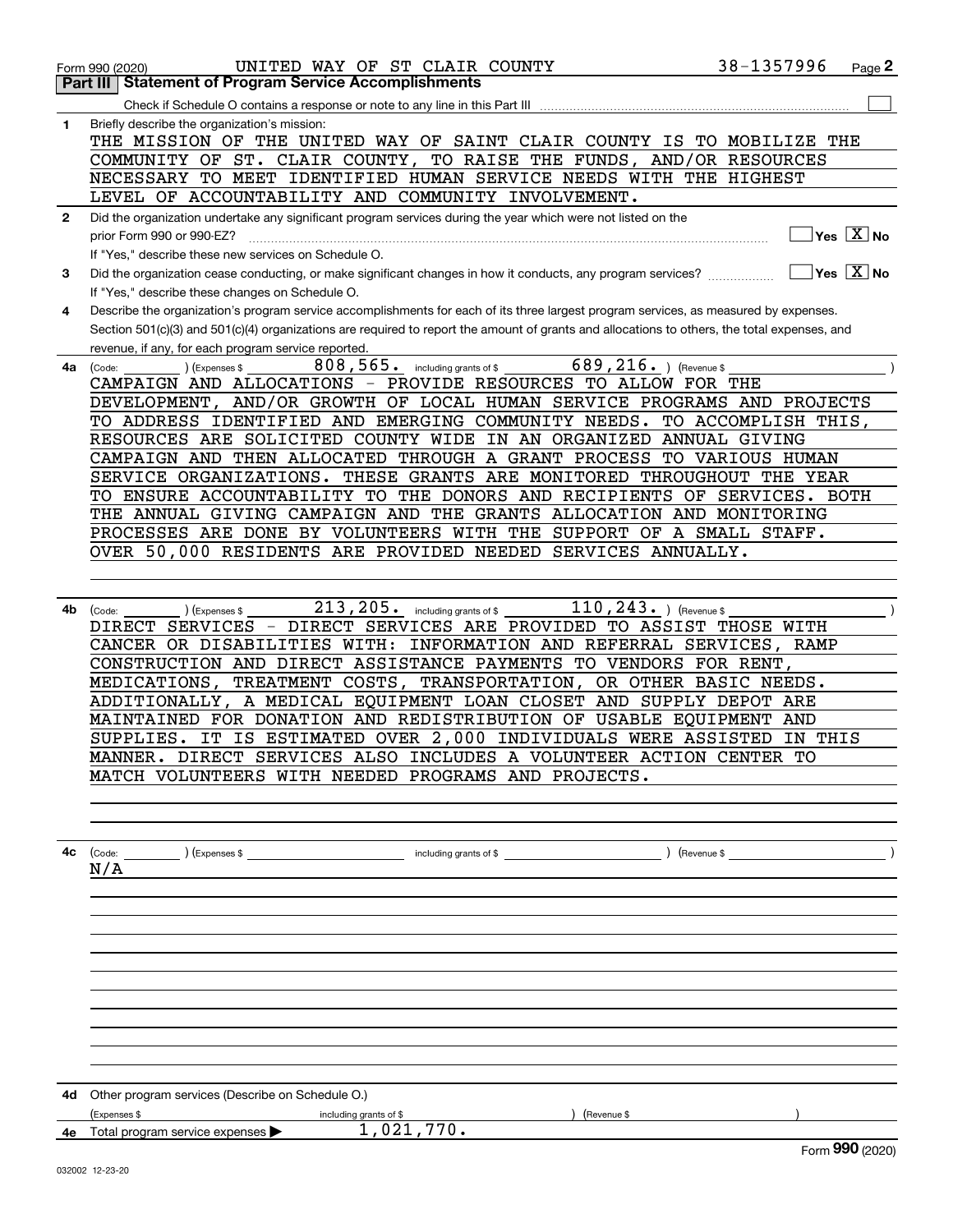|  | Form 990 (2020) |
|--|-----------------|

# Form 990 (2020) Page **3Part IV Checklist of Required Schedules** UNITED WAY OF ST CLAIR COUNTY 38-1357996

|     |                                                                                                                                   |                 | Yes | No                      |
|-----|-----------------------------------------------------------------------------------------------------------------------------------|-----------------|-----|-------------------------|
| 1.  | Is the organization described in section $501(c)(3)$ or $4947(a)(1)$ (other than a private foundation)?                           |                 |     |                         |
|     |                                                                                                                                   | 1               | х   |                         |
| 2   |                                                                                                                                   | $\mathbf{2}$    | X   |                         |
| 3   | Did the organization engage in direct or indirect political campaign activities on behalf of or in opposition to candidates for   |                 |     |                         |
|     |                                                                                                                                   | 3               |     | X.                      |
| 4   | Section 501(c)(3) organizations. Did the organization engage in lobbying activities, or have a section 501(h) election in effect  |                 |     |                         |
|     |                                                                                                                                   | 4               |     | x                       |
| 5   | Is the organization a section 501(c)(4), 501(c)(5), or 501(c)(6) organization that receives membership dues, assessments, or      |                 |     |                         |
|     |                                                                                                                                   | 5               |     | X.                      |
| 6   | Did the organization maintain any donor advised funds or any similar funds or accounts for which donors have the right to         |                 |     |                         |
|     | provide advice on the distribution or investment of amounts in such funds or accounts? If "Yes," complete Schedule D, Part I      | 6               |     | X.                      |
| 7   | Did the organization receive or hold a conservation easement, including easements to preserve open space,                         |                 |     |                         |
|     |                                                                                                                                   | 7               |     | X.                      |
| 8   | Did the organization maintain collections of works of art, historical treasures, or other similar assets? If "Yes," complete      |                 |     |                         |
|     |                                                                                                                                   | 8               |     | x                       |
| 9   | Did the organization report an amount in Part X, line 21, for escrow or custodial account liability, serve as a custodian for     |                 |     |                         |
|     | amounts not listed in Part X; or provide credit counseling, debt management, credit repair, or debt negotiation services?         |                 |     |                         |
|     |                                                                                                                                   | 9               |     | x                       |
| 10  | Did the organization, directly or through a related organization, hold assets in donor-restricted endowments                      |                 |     |                         |
|     |                                                                                                                                   | 10              | х   |                         |
| 11  | If the organization's answer to any of the following questions is "Yes," then complete Schedule D, Parts VI, VIII, VIII, IX, or X |                 |     |                         |
|     | as applicable.                                                                                                                    |                 |     |                         |
| a   | Did the organization report an amount for land, buildings, and equipment in Part X, line 10? If "Yes," complete Schedule D,       |                 |     |                         |
|     |                                                                                                                                   | 11a             | х   |                         |
| b   | Did the organization report an amount for investments - other securities in Part X, line 12, that is 5% or more of its total      |                 |     |                         |
|     |                                                                                                                                   | 11b             |     | x                       |
|     | c Did the organization report an amount for investments - program related in Part X, line 13, that is 5% or more of its total     |                 |     |                         |
|     |                                                                                                                                   | 11c             |     | X.                      |
|     | d Did the organization report an amount for other assets in Part X, line 15, that is 5% or more of its total assets reported in   |                 |     |                         |
|     |                                                                                                                                   | 11d             |     | X                       |
|     |                                                                                                                                   | <b>11e</b>      |     | $\overline{\mathbf{x}}$ |
| f   | Did the organization's separate or consolidated financial statements for the tax year include a footnote that addresses           |                 |     |                         |
|     | the organization's liability for uncertain tax positions under FIN 48 (ASC 740)? If "Yes," complete Schedule D, Part X            | 11f             |     | x                       |
|     | 12a Did the organization obtain separate, independent audited financial statements for the tax year? If "Yes," complete           |                 |     |                         |
|     |                                                                                                                                   | 12a             | X   |                         |
|     | Was the organization included in consolidated, independent audited financial statements for the tax year?                         |                 |     |                         |
|     | If "Yes," and if the organization answered "No" to line 12a, then completing Schedule D, Parts XI and XII is optional             | 12 <sub>b</sub> |     | X                       |
| 13  | Is the organization a school described in section 170(b)(1)(A)(ii)? If "Yes," complete Schedule E                                 | 13              |     | X                       |
| 14a | Did the organization maintain an office, employees, or agents outside of the United States?                                       | 14a             |     | x                       |
| b   | Did the organization have aggregate revenues or expenses of more than \$10,000 from grantmaking, fundraising, business,           |                 |     |                         |
|     | investment, and program service activities outside the United States, or aggregate foreign investments valued at \$100,000        |                 |     |                         |
|     |                                                                                                                                   | 14b             |     | X.                      |
| 15  | Did the organization report on Part IX, column (A), line 3, more than \$5,000 of grants or other assistance to or for any         |                 |     |                         |
|     |                                                                                                                                   | 15              |     | X.                      |
| 16  | Did the organization report on Part IX, column (A), line 3, more than \$5,000 of aggregate grants or other assistance to          |                 |     |                         |
|     |                                                                                                                                   | 16              |     | X.                      |
| 17  | Did the organization report a total of more than \$15,000 of expenses for professional fundraising services on Part IX,           |                 |     |                         |
|     |                                                                                                                                   | 17              |     | X.                      |
| 18  | Did the organization report more than \$15,000 total of fundraising event gross income and contributions on Part VIII, lines      |                 |     |                         |
|     |                                                                                                                                   | 18              |     | X.                      |
| 19  | Did the organization report more than \$15,000 of gross income from gaming activities on Part VIII, line 9a? If "Yes."            |                 |     |                         |
|     |                                                                                                                                   | 19              |     | X<br>X                  |
| 20a |                                                                                                                                   | 20a             |     |                         |
| b   | If "Yes" to line 20a, did the organization attach a copy of its audited financial statements to this return?                      | 20b             |     |                         |
| 21  | Did the organization report more than \$5,000 of grants or other assistance to any domestic organization or                       |                 |     |                         |
|     |                                                                                                                                   | 21              | X   |                         |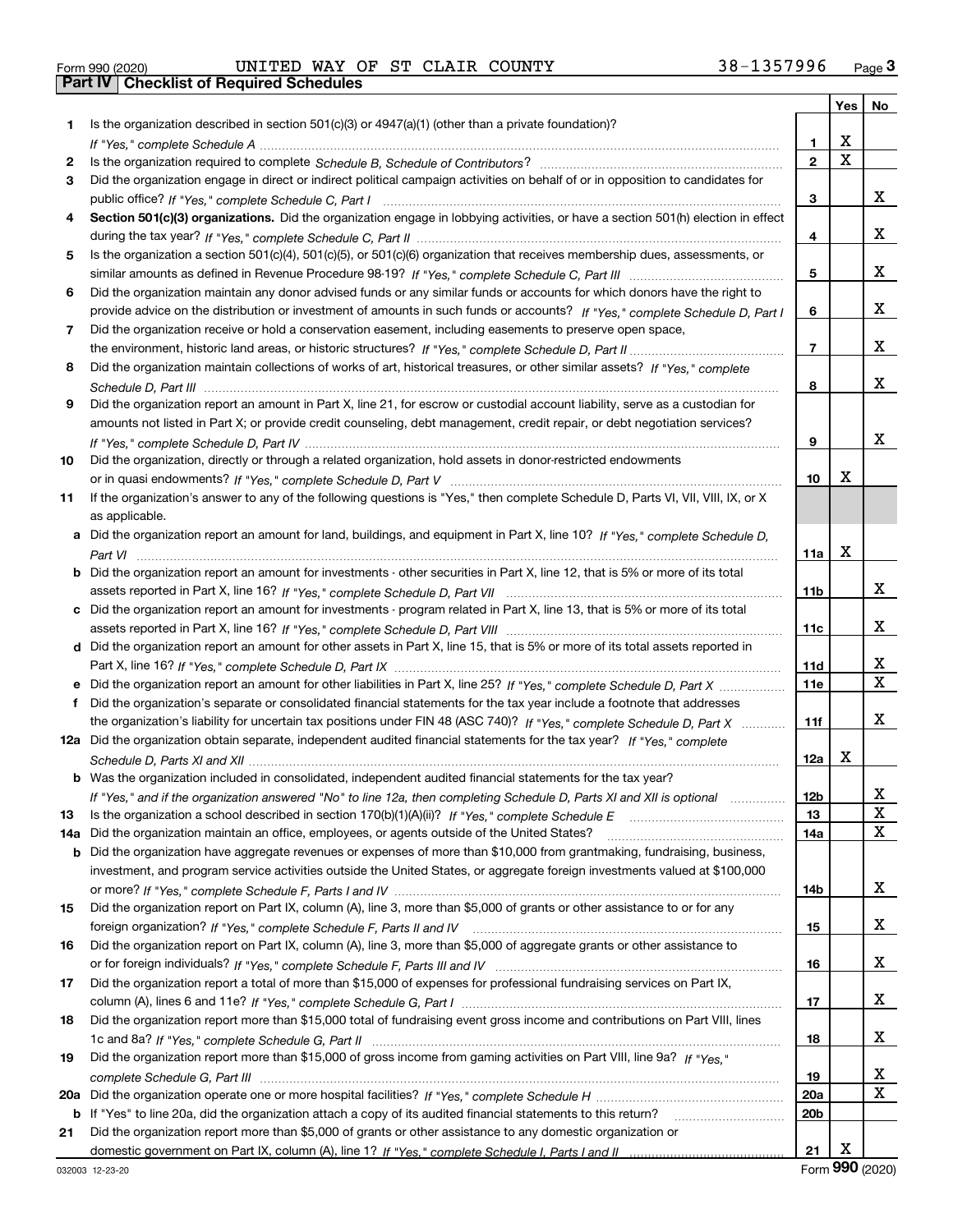Form 990 (2020) Page **4Part IV Checklist of Required Schedules** UNITED WAY OF ST CLAIR COUNTY 38-1357996

*(continued)*

|          |                                                                                                                              |                 | Yes | No          |
|----------|------------------------------------------------------------------------------------------------------------------------------|-----------------|-----|-------------|
| 22       | Did the organization report more than \$5,000 of grants or other assistance to or for domestic individuals on                |                 |     |             |
|          |                                                                                                                              | 22              | X   |             |
| 23       | Did the organization answer "Yes" to Part VII, Section A, line 3, 4, or 5 about compensation of the organization's current   |                 |     |             |
|          | and former officers, directors, trustees, key employees, and highest compensated employees? If "Yes." complete               |                 |     |             |
|          |                                                                                                                              | 23              |     | x           |
|          | 24a Did the organization have a tax-exempt bond issue with an outstanding principal amount of more than \$100,000 as of the  |                 |     |             |
|          | last day of the year, that was issued after December 31, 2002? If "Yes," answer lines 24b through 24d and complete           |                 |     |             |
|          |                                                                                                                              | 24a             |     | x           |
|          |                                                                                                                              | 24 <sub>b</sub> |     |             |
|          | c Did the organization maintain an escrow account other than a refunding escrow at any time during the year to defease       |                 |     |             |
|          |                                                                                                                              | 24c             |     |             |
|          |                                                                                                                              | 24d             |     |             |
|          | 25a Section 501(c)(3), 501(c)(4), and 501(c)(29) organizations. Did the organization engage in an excess benefit             |                 |     |             |
|          |                                                                                                                              | 25a             |     | x           |
|          | b Is the organization aware that it engaged in an excess benefit transaction with a disqualified person in a prior year, and |                 |     |             |
|          | that the transaction has not been reported on any of the organization's prior Forms 990 or 990-EZ? If "Yes," complete        |                 |     |             |
|          | Schedule L. Part I                                                                                                           | 25b             |     | x           |
| 26       | Did the organization report any amount on Part X, line 5 or 22, for receivables from or payables to any current              |                 |     |             |
|          | or former officer, director, trustee, key employee, creator or founder, substantial contributor, or 35%                      |                 |     |             |
|          | controlled entity or family member of any of these persons? If "Yes," complete Schedule L, Part II                           | 26              |     | x           |
| 27       | Did the organization provide a grant or other assistance to any current or former officer, director, trustee, key employee,  |                 |     |             |
|          | creator or founder, substantial contributor or employee thereof, a grant selection committee member, or to a 35% controlled  |                 |     |             |
|          | entity (including an employee thereof) or family member of any of these persons? If "Yes," complete Schedule L, Part III     | 27              |     | x           |
| 28       | Was the organization a party to a business transaction with one of the following parties (see Schedule L, Part IV            |                 |     |             |
|          | instructions, for applicable filing thresholds, conditions, and exceptions):                                                 |                 |     |             |
|          | a A current or former officer, director, trustee, key employee, creator or founder, or substantial contributor? If           |                 |     |             |
|          |                                                                                                                              | 28a             |     | x<br>X      |
|          |                                                                                                                              | 28 <sub>b</sub> |     |             |
|          | c A 35% controlled entity of one or more individuals and/or organizations described in lines 28a or 28b? If                  | 28c             |     | x           |
|          |                                                                                                                              | 29              |     | $\mathbf X$ |
| 29<br>30 | Did the organization receive contributions of art, historical treasures, or other similar assets, or qualified conservation  |                 |     |             |
|          |                                                                                                                              | 30              |     | х           |
| 31       | Did the organization liquidate, terminate, or dissolve and cease operations? If "Yes," complete Schedule N, Part I           | 31              |     | X           |
| 32       | Did the organization sell, exchange, dispose of, or transfer more than 25% of its net assets? If "Yes," complete             |                 |     |             |
|          |                                                                                                                              | 32              |     | х           |
| 33       | Did the organization own 100% of an entity disregarded as separate from the organization under Regulations                   |                 |     |             |
|          |                                                                                                                              | 33              |     | x           |
| 34       | Was the organization related to any tax-exempt or taxable entity? If "Yes," complete Schedule R, Part II, III, or IV, and    |                 |     |             |
|          |                                                                                                                              | 34              |     | X           |
|          | 35a Did the organization have a controlled entity within the meaning of section 512(b)(13)?                                  | 35a             |     | X           |
|          | b If "Yes" to line 35a, did the organization receive any payment from or engage in any transaction with a controlled entity  |                 |     |             |
|          |                                                                                                                              | 35b             |     |             |
| 36       | Section 501(c)(3) organizations. Did the organization make any transfers to an exempt non-charitable related organization?   |                 |     |             |
|          |                                                                                                                              | 36              |     | x           |
| 37       | Did the organization conduct more than 5% of its activities through an entity that is not a related organization             |                 |     |             |
|          |                                                                                                                              | 37              |     | х           |
| 38       | Did the organization complete Schedule O and provide explanations in Schedule O for Part VI, lines 11b and 19?               |                 |     |             |
|          |                                                                                                                              | 38              | х   |             |
| Part V   | <b>Statements Regarding Other IRS Filings and Tax Compliance</b>                                                             |                 |     |             |
|          | Check if Schedule O contains a response or note to any line in this Part V                                                   |                 |     |             |
|          |                                                                                                                              |                 | Yes | No.         |
|          | 12<br>1a Enter the number reported in Box 3 of Form 1096. Enter -0- if not applicable<br>1a                                  |                 |     |             |
| b        | 0<br>Enter the number of Forms W-2G included in line 1a. Enter -0- if not applicable<br>1b                                   |                 |     |             |
| c        | Did the organization comply with backup withholding rules for reportable payments to vendors and reportable gaming           |                 |     |             |
|          |                                                                                                                              | 1c              | х   |             |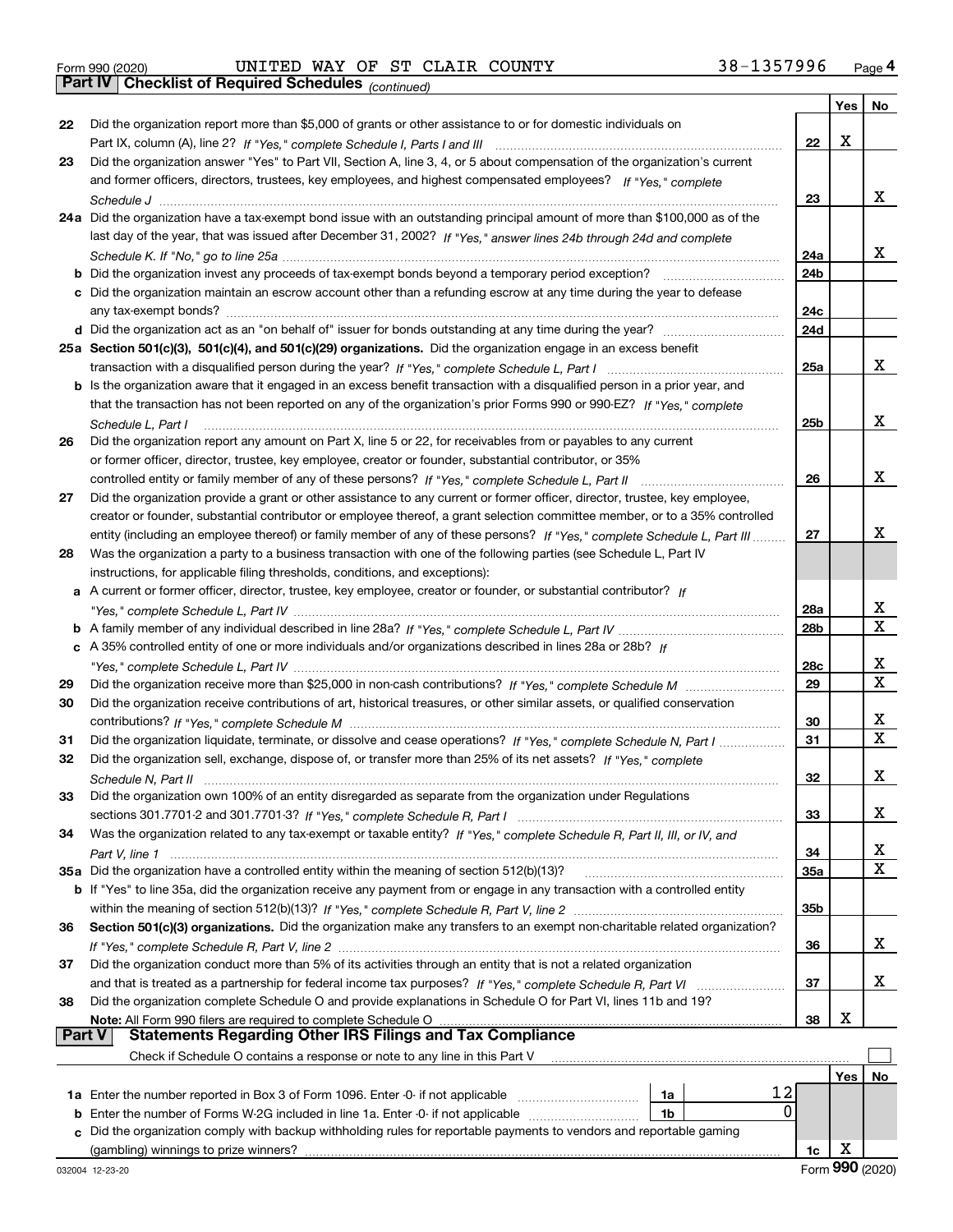|               | 38-1357996<br>UNITED WAY OF ST CLAIR COUNTY<br>Form 990 (2020)                                                                                  |            |     | $_{\text{Page}}$ 5          |  |  |  |  |  |  |  |
|---------------|-------------------------------------------------------------------------------------------------------------------------------------------------|------------|-----|-----------------------------|--|--|--|--|--|--|--|
| <b>Part V</b> | Statements Regarding Other IRS Filings and Tax Compliance (continued)                                                                           |            |     |                             |  |  |  |  |  |  |  |
|               |                                                                                                                                                 |            | Yes | No                          |  |  |  |  |  |  |  |
|               | 2a Enter the number of employees reported on Form W-3, Transmittal of Wage and Tax Statements,                                                  |            |     |                             |  |  |  |  |  |  |  |
|               | 8<br>filed for the calendar year ending with or within the year covered by this return<br>2a                                                    |            |     |                             |  |  |  |  |  |  |  |
|               |                                                                                                                                                 | 2b         | х   |                             |  |  |  |  |  |  |  |
|               |                                                                                                                                                 |            |     |                             |  |  |  |  |  |  |  |
|               | 3a Did the organization have unrelated business gross income of \$1,000 or more during the year?                                                | 3a         |     | x                           |  |  |  |  |  |  |  |
|               |                                                                                                                                                 | 3b         |     |                             |  |  |  |  |  |  |  |
|               | 4a At any time during the calendar year, did the organization have an interest in, or a signature or other authority over, a                    |            |     |                             |  |  |  |  |  |  |  |
|               |                                                                                                                                                 |            |     |                             |  |  |  |  |  |  |  |
|               | <b>b</b> If "Yes," enter the name of the foreign country $\blacktriangleright$                                                                  | 4a         |     | x                           |  |  |  |  |  |  |  |
|               | See instructions for filing requirements for FinCEN Form 114, Report of Foreign Bank and Financial Accounts (FBAR).                             |            |     |                             |  |  |  |  |  |  |  |
|               | 5a Was the organization a party to a prohibited tax shelter transaction at any time during the tax year?                                        | 5a         |     | х                           |  |  |  |  |  |  |  |
| b             |                                                                                                                                                 | 5b         |     | х                           |  |  |  |  |  |  |  |
| с             |                                                                                                                                                 | 5c         |     |                             |  |  |  |  |  |  |  |
|               | 6a Does the organization have annual gross receipts that are normally greater than \$100,000, and did the organization solicit                  |            |     |                             |  |  |  |  |  |  |  |
|               |                                                                                                                                                 | 6a         |     | х                           |  |  |  |  |  |  |  |
|               | <b>b</b> If "Yes," did the organization include with every solicitation an express statement that such contributions or gifts                   |            |     |                             |  |  |  |  |  |  |  |
|               |                                                                                                                                                 | 6b         |     |                             |  |  |  |  |  |  |  |
| 7             | Organizations that may receive deductible contributions under section 170(c).                                                                   |            |     |                             |  |  |  |  |  |  |  |
| a             | Did the organization receive a payment in excess of \$75 made partly as a contribution and partly for goods and services provided to the payor? | 7a         |     | х                           |  |  |  |  |  |  |  |
|               | <b>b</b> If "Yes," did the organization notify the donor of the value of the goods or services provided?                                        | 7b         |     |                             |  |  |  |  |  |  |  |
|               | c Did the organization sell, exchange, or otherwise dispose of tangible personal property for which it was required                             |            |     |                             |  |  |  |  |  |  |  |
|               |                                                                                                                                                 | 7c         |     | x                           |  |  |  |  |  |  |  |
|               | 7d<br>d If "Yes," indicate the number of Forms 8282 filed during the year manufactured in the set of the set of the water                       |            |     |                             |  |  |  |  |  |  |  |
| е             | Did the organization receive any funds, directly or indirectly, to pay premiums on a personal benefit contract?                                 | 7е         |     | х                           |  |  |  |  |  |  |  |
| f             | Did the organization, during the year, pay premiums, directly or indirectly, on a personal benefit contract?                                    | 7f         |     | х                           |  |  |  |  |  |  |  |
| g             | If the organization received a contribution of qualified intellectual property, did the organization file Form 8899 as required?                | 7g         |     |                             |  |  |  |  |  |  |  |
| h             | If the organization received a contribution of cars, boats, airplanes, or other vehicles, did the organization file a Form 1098-C?              | 7h         |     |                             |  |  |  |  |  |  |  |
| 8             | Sponsoring organizations maintaining donor advised funds. Did a donor advised fund maintained by the                                            |            |     |                             |  |  |  |  |  |  |  |
|               | sponsoring organization have excess business holdings at any time during the year?                                                              | 8          |     |                             |  |  |  |  |  |  |  |
| 9             | Sponsoring organizations maintaining donor advised funds.                                                                                       |            |     |                             |  |  |  |  |  |  |  |
| а             | Did the sponsoring organization make any taxable distributions under section 4966?                                                              | 9а         |     |                             |  |  |  |  |  |  |  |
| b             |                                                                                                                                                 | 9b         |     |                             |  |  |  |  |  |  |  |
| 10            | Section 501(c)(7) organizations. Enter:                                                                                                         |            |     |                             |  |  |  |  |  |  |  |
|               | 10a                                                                                                                                             |            |     |                             |  |  |  |  |  |  |  |
|               | 10b <br>Gross receipts, included on Form 990, Part VIII, line 12, for public use of club facilities                                             |            |     |                             |  |  |  |  |  |  |  |
| 11            | Section 501(c)(12) organizations. Enter:                                                                                                        |            |     |                             |  |  |  |  |  |  |  |
| a             | Gross income from members or shareholders<br>11a                                                                                                |            |     |                             |  |  |  |  |  |  |  |
|               | b Gross income from other sources (Do not net amounts due or paid to other sources against                                                      |            |     |                             |  |  |  |  |  |  |  |
|               | amounts due or received from them.)<br>11b                                                                                                      |            |     |                             |  |  |  |  |  |  |  |
|               | 12a Section 4947(a)(1) non-exempt charitable trusts. Is the organization filing Form 990 in lieu of Form 1041?                                  | <b>12a</b> |     |                             |  |  |  |  |  |  |  |
|               | 12b<br><b>b</b> If "Yes," enter the amount of tax-exempt interest received or accrued during the year <i>manument</i>                           |            |     |                             |  |  |  |  |  |  |  |
| 13            | Section 501(c)(29) qualified nonprofit health insurance issuers.                                                                                |            |     |                             |  |  |  |  |  |  |  |
|               | a Is the organization licensed to issue qualified health plans in more than one state?                                                          | 13a        |     |                             |  |  |  |  |  |  |  |
|               | Note: See the instructions for additional information the organization must report on Schedule O.                                               |            |     |                             |  |  |  |  |  |  |  |
|               | <b>b</b> Enter the amount of reserves the organization is required to maintain by the states in which the                                       |            |     |                             |  |  |  |  |  |  |  |
|               | 13b                                                                                                                                             |            |     |                             |  |  |  |  |  |  |  |
|               | 13с                                                                                                                                             |            |     |                             |  |  |  |  |  |  |  |
|               | 14a Did the organization receive any payments for indoor tanning services during the tax year?                                                  | 14a        |     | х                           |  |  |  |  |  |  |  |
|               | <b>b</b> If "Yes," has it filed a Form 720 to report these payments? If "No," provide an explanation on Schedule O                              | 14b        |     |                             |  |  |  |  |  |  |  |
| 15            | Is the organization subject to the section 4960 tax on payment(s) of more than \$1,000,000 in remuneration or                                   |            |     |                             |  |  |  |  |  |  |  |
|               |                                                                                                                                                 | 15         |     | х                           |  |  |  |  |  |  |  |
|               | If "Yes," see instructions and file Form 4720, Schedule N.                                                                                      |            |     |                             |  |  |  |  |  |  |  |
| 16            | Is the organization an educational institution subject to the section 4968 excise tax on net investment income?                                 | 16         |     | х                           |  |  |  |  |  |  |  |
|               | If "Yes," complete Form 4720, Schedule O.                                                                                                       |            |     |                             |  |  |  |  |  |  |  |
|               |                                                                                                                                                 |            |     | $F_{\text{arm}}$ 990 (2020) |  |  |  |  |  |  |  |

| Form 990 (2020) |  |
|-----------------|--|
|-----------------|--|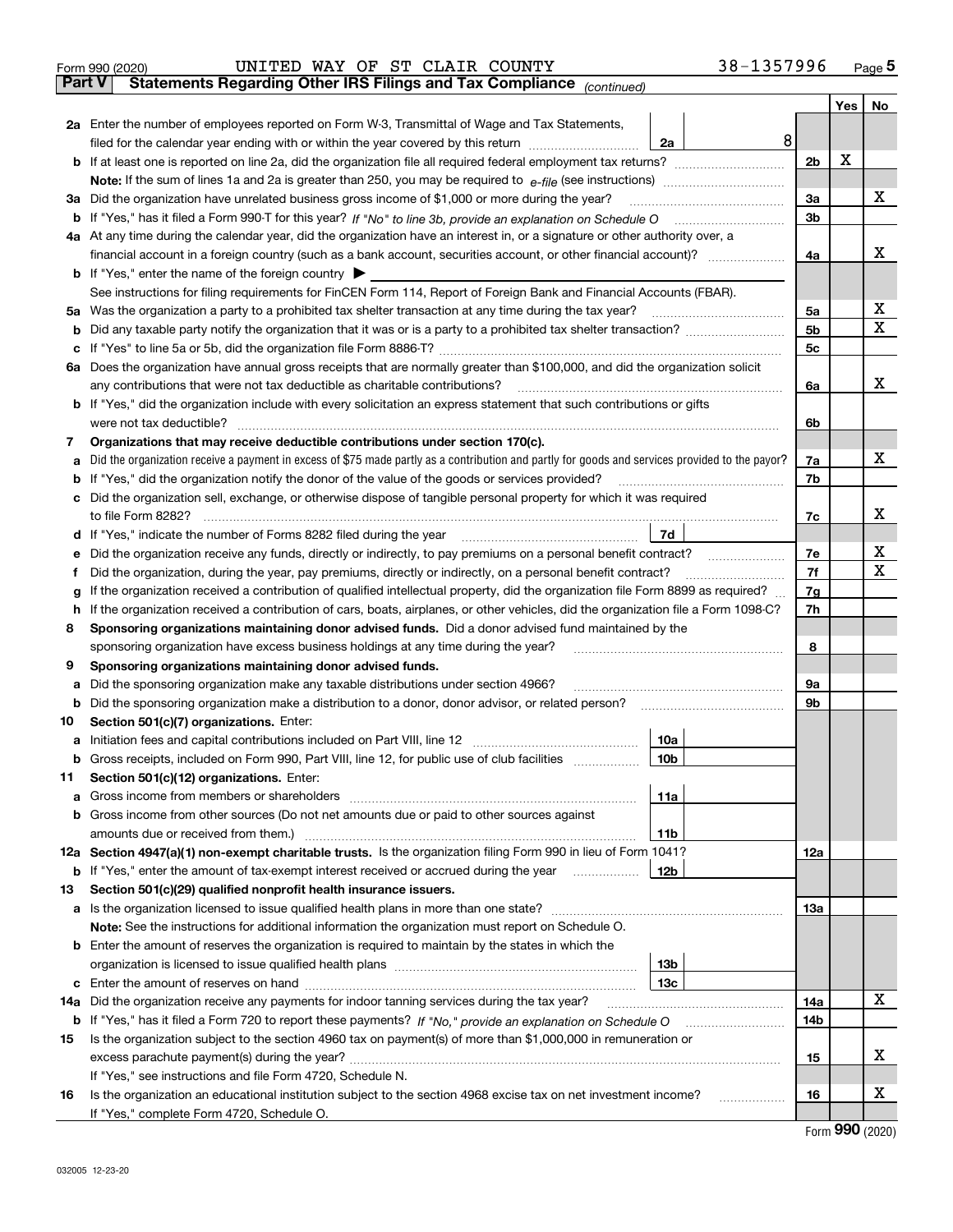|          | to line 8a, 8b, or 10b below, describe the circumstances, processes, or changes on Schedule O. See instructions.                                                        |    |  |    |                 |     |                         |  |  |  |
|----------|-------------------------------------------------------------------------------------------------------------------------------------------------------------------------|----|--|----|-----------------|-----|-------------------------|--|--|--|
|          | Check if Schedule O contains a response or note to any line in this Part VI                                                                                             |    |  |    |                 |     | $\overline{\mathbf{x}}$ |  |  |  |
|          | Section A. Governing Body and Management                                                                                                                                |    |  |    |                 |     |                         |  |  |  |
|          |                                                                                                                                                                         |    |  |    |                 | Yes | No                      |  |  |  |
|          | 1a Enter the number of voting members of the governing body at the end of the tax year                                                                                  | 1a |  | 26 |                 |     |                         |  |  |  |
|          | If there are material differences in voting rights among members of the governing body, or if the governing                                                             |    |  |    |                 |     |                         |  |  |  |
|          | body delegated broad authority to an executive committee or similar committee, explain on Schedule O.                                                                   |    |  |    |                 |     |                         |  |  |  |
| b        | Enter the number of voting members included on line 1a, above, who are independent                                                                                      | 1b |  | 26 |                 |     |                         |  |  |  |
| 2        | Did any officer, director, trustee, or key employee have a family relationship or a business relationship with any other                                                |    |  |    |                 |     |                         |  |  |  |
|          | officer, director, trustee, or key employee?                                                                                                                            |    |  |    | $\mathbf{2}$    |     | x                       |  |  |  |
| 3        | Did the organization delegate control over management duties customarily performed by or under the direct supervision                                                   |    |  |    |                 |     |                         |  |  |  |
|          | of officers, directors, trustees, or key employees to a management company or other person?                                                                             |    |  |    | 3               |     | х                       |  |  |  |
| 4        | Did the organization make any significant changes to its governing documents since the prior Form 990 was filed?                                                        |    |  |    | 4               |     | X                       |  |  |  |
| 5        |                                                                                                                                                                         |    |  |    | 5               |     | X                       |  |  |  |
| 6        | Did the organization have members or stockholders?                                                                                                                      |    |  |    | 6               |     | X                       |  |  |  |
| 7a       | Did the organization have members, stockholders, or other persons who had the power to elect or appoint one or                                                          |    |  |    |                 |     |                         |  |  |  |
|          |                                                                                                                                                                         |    |  |    | 7a              |     | x                       |  |  |  |
| b        | Are any governance decisions of the organization reserved to (or subject to approval by) members, stockholders, or                                                      |    |  |    |                 |     |                         |  |  |  |
|          | persons other than the governing body?                                                                                                                                  |    |  |    | 7b              |     | х                       |  |  |  |
| 8        | Did the organization contemporaneously document the meetings held or written actions undertaken during the year by the following:                                       |    |  |    |                 |     |                         |  |  |  |
| a        |                                                                                                                                                                         |    |  |    | 8а              | X   |                         |  |  |  |
| b        | Each committee with authority to act on behalf of the governing body?                                                                                                   |    |  |    | 8b              | X   |                         |  |  |  |
| 9        | Is there any officer, director, trustee, or key employee listed in Part VII, Section A, who cannot be reached at the                                                    |    |  |    |                 |     |                         |  |  |  |
|          |                                                                                                                                                                         |    |  |    | 9               |     | x                       |  |  |  |
|          | Section B. Policies <sub>(This Section B requests information about policies not required by the Internal Revenue Code.)</sub>                                          |    |  |    |                 |     |                         |  |  |  |
|          |                                                                                                                                                                         |    |  |    |                 | Yes | <b>No</b><br>х          |  |  |  |
|          |                                                                                                                                                                         |    |  |    | 10a             |     |                         |  |  |  |
|          | <b>b</b> If "Yes," did the organization have written policies and procedures governing the activities of such chapters, affiliates,                                     |    |  |    | 10 <sub>b</sub> |     |                         |  |  |  |
|          | and branches to ensure their operations are consistent with the organization's exempt purposes?                                                                         |    |  |    |                 |     |                         |  |  |  |
|          | 11a Has the organization provided a complete copy of this Form 990 to all members of its governing body before filing the form?                                         |    |  |    | 11a             | х   |                         |  |  |  |
| b        | Describe in Schedule O the process, if any, used by the organization to review this Form 990.                                                                           |    |  |    | 12a             | х   |                         |  |  |  |
| 12a<br>b | Were officers, directors, or trustees, and key employees required to disclose annually interests that could give rise to conflicts?                                     |    |  |    | 12 <sub>b</sub> | х   |                         |  |  |  |
|          | Did the organization regularly and consistently monitor and enforce compliance with the policy? If "Yes." describe                                                      |    |  |    |                 |     |                         |  |  |  |
| c        | in Schedule O how this was done manufactured and contact the state of the state of the state of the state of t                                                          |    |  |    | 12c             | х   |                         |  |  |  |
| 13       |                                                                                                                                                                         |    |  |    | 13              | х   |                         |  |  |  |
| 14       |                                                                                                                                                                         |    |  |    | 14              | х   |                         |  |  |  |
| 15       | Did the process for determining compensation of the following persons include a review and approval by independent                                                      |    |  |    |                 |     |                         |  |  |  |
|          | persons, comparability data, and contemporaneous substantiation of the deliberation and decision?                                                                       |    |  |    |                 |     |                         |  |  |  |
|          | a The organization's CEO, Executive Director, or top management official manufactured content of the organization's CEO, Executive Director, or top management official |    |  |    | 15a             | х   |                         |  |  |  |
| b        |                                                                                                                                                                         |    |  |    | 15b             |     | X                       |  |  |  |
|          | If "Yes" to line 15a or 15b, describe the process in Schedule O (see instructions).                                                                                     |    |  |    |                 |     |                         |  |  |  |
|          | 16a Did the organization invest in, contribute assets to, or participate in a joint venture or similar arrangement with a                                               |    |  |    |                 |     |                         |  |  |  |
|          | taxable entity during the year?                                                                                                                                         |    |  |    | 16a             |     | X                       |  |  |  |
|          | <b>b</b> If "Yes," did the organization follow a written policy or procedure requiring the organization to evaluate its participation                                   |    |  |    |                 |     |                         |  |  |  |
|          | in joint venture arrangements under applicable federal tax law, and take steps to safeguard the organization's                                                          |    |  |    |                 |     |                         |  |  |  |
|          |                                                                                                                                                                         |    |  |    | 16b             |     |                         |  |  |  |
|          | Section C. Disclosure                                                                                                                                                   |    |  |    |                 |     |                         |  |  |  |
| 17       | List the states with which a copy of this Form 990 is required to be filed $\blacktriangleright M I$                                                                    |    |  |    |                 |     |                         |  |  |  |
| 18       | Section 6104 requires an organization to make its Forms 1023 (1024 or 1024-A, if applicable), 990, and 990-T (Section 501(c)(3)s only) available                        |    |  |    |                 |     |                         |  |  |  |
|          | for public inspection. Indicate how you made these available. Check all that apply.                                                                                     |    |  |    |                 |     |                         |  |  |  |
|          | $X$ Another's website<br>$X$ Upon request<br>$\lfloor X \rfloor$ Own website<br>Other (explain on Schedule O)                                                           |    |  |    |                 |     |                         |  |  |  |
| 19       | Describe on Schedule O whether (and if so, how) the organization made its governing documents, conflict of interest policy, and financial                               |    |  |    |                 |     |                         |  |  |  |
|          | statements available to the public during the tax year.                                                                                                                 |    |  |    |                 |     |                         |  |  |  |
| 20       | State the name, address, and telephone number of the person who possesses the organization's books and records                                                          |    |  |    |                 |     |                         |  |  |  |
|          | SOPHIA VON BULOW - 810-985-8169                                                                                                                                         |    |  |    |                 |     |                         |  |  |  |
|          | 1723 MILITARY STREET, PORT HURON, MI<br>48060                                                                                                                           |    |  |    |                 |     |                         |  |  |  |

Form 990 (2020) **CONVICTED WAY OF ST CLAIR COUNTY** 38 - 1357996 Page 6<br>**Part VI Governance, Management, and Disclosure** For each "Yes" response to lines 2 through 7b below, and for a "No" response

UNITED WAY OF ST CLAIR COUNTY 38-1357996

*For each "Yes" response to lines 2 through 7b below, and for a "No" response*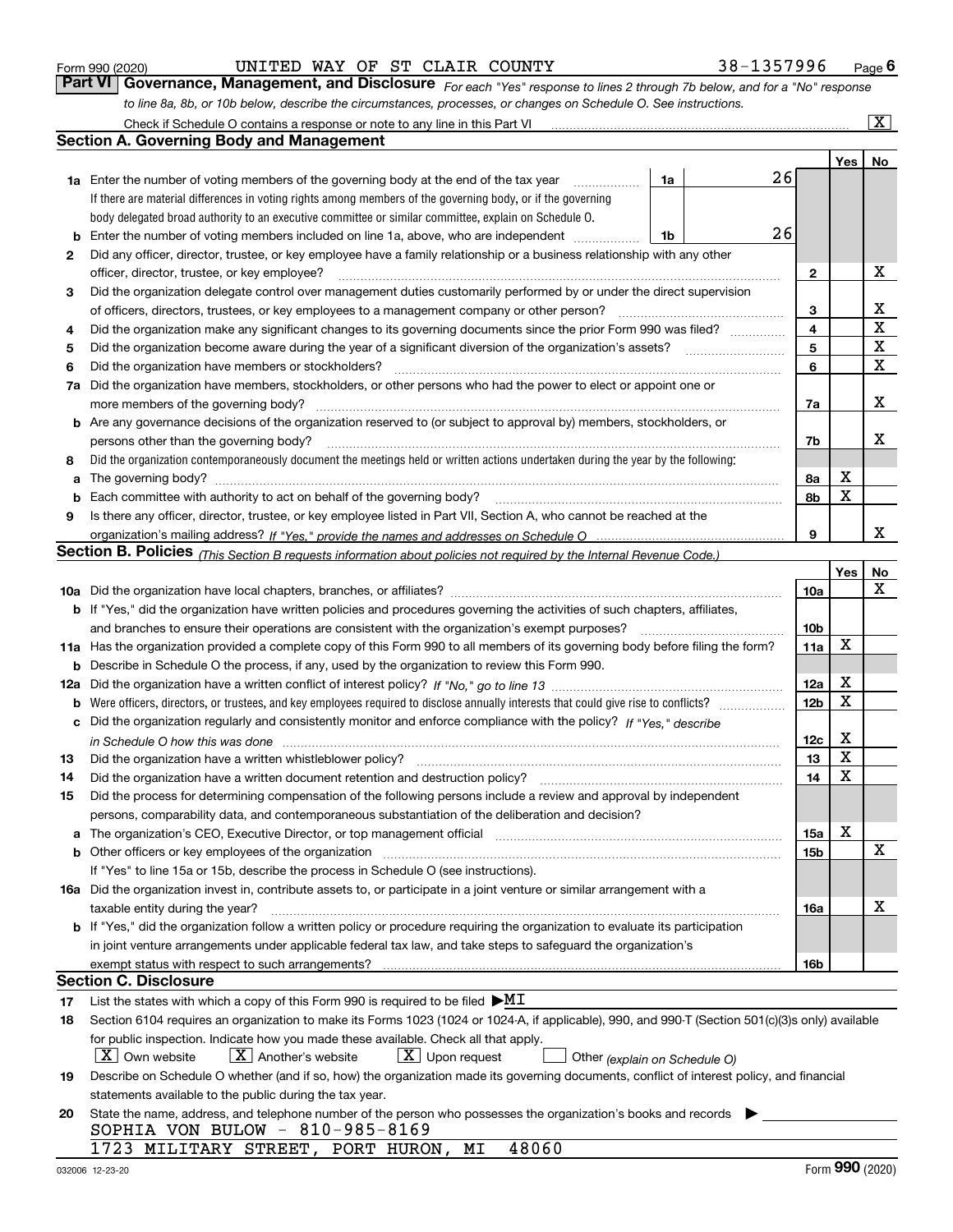$\mathcal{L}^{\text{max}}$ 

## **7Part VII Compensation of Officers, Directors, Trustees, Key Employees, Highest Compensated Employees, and Independent Contractors**

Check if Schedule O contains a response or note to any line in this Part VII

**Section A. Officers, Directors, Trustees, Key Employees, and Highest Compensated Employees**

**1a**  Complete this table for all persons required to be listed. Report compensation for the calendar year ending with or within the organization's tax year. **•** List all of the organization's current officers, directors, trustees (whether individuals or organizations), regardless of amount of compensation.

Enter -0- in columns (D), (E), and (F) if no compensation was paid.

 $\bullet$  List all of the organization's  $\,$ current key employees, if any. See instructions for definition of "key employee."

**•** List the organization's five current highest compensated employees (other than an officer, director, trustee, or key employee) who received reportable compensation (Box 5 of Form W-2 and/or Box 7 of Form 1099-MISC) of more than \$100,000 from the organization and any related organizations.

**•** List all of the organization's former officers, key employees, and highest compensated employees who received more than \$100,000 of reportable compensation from the organization and any related organizations.

**former directors or trustees**  ¥ List all of the organization's that received, in the capacity as a former director or trustee of the organization, more than \$10,000 of reportable compensation from the organization and any related organizations.

See instructions for the order in which to list the persons above.

Check this box if neither the organization nor any related organization compensated any current officer, director, or trustee.  $\mathcal{L}^{\text{max}}$ 

| (A)                          | (B)                                                                  | (C)                                                                                                         |                      |                         |              |                                   |        | (D)                                    | (E)                                        | (F)                                                                      |
|------------------------------|----------------------------------------------------------------------|-------------------------------------------------------------------------------------------------------------|----------------------|-------------------------|--------------|-----------------------------------|--------|----------------------------------------|--------------------------------------------|--------------------------------------------------------------------------|
| Name and title               | Average<br>hours per<br>week                                         | Position<br>(do not check more than one<br>box, unless person is both an<br>officer and a director/trustee) |                      |                         |              |                                   |        | Reportable<br>compensation<br>from     | Reportable<br>compensation<br>from related | Estimated<br>amount of<br>other                                          |
|                              | (list any<br>hours for<br>related<br>organizations<br>below<br>line) | ndividual trustee or director                                                                               | nstitutional trustee | Officer                 | Key employee | Highest compensated<br>  employee | Former | the<br>organization<br>(W-2/1099-MISC) | organizations<br>(W-2/1099-MISC)           | compensation<br>from the<br>organization<br>and related<br>organizations |
| <b>BRENT GILLETTE</b><br>(1) | 40.00                                                                |                                                                                                             |                      |                         |              |                                   |        |                                        |                                            |                                                                          |
| EXECUTIVE DIRECTOR           |                                                                      |                                                                                                             |                      | $\mathbf X$             |              |                                   |        | 68,614.                                | 0.                                         | 17,712.                                                                  |
| <b>DOUGLAS DOLPH</b><br>(2)  | 40.00                                                                |                                                                                                             |                      |                         |              |                                   |        |                                        |                                            |                                                                          |
| EXECUTIVE DIRECTOR           |                                                                      |                                                                                                             |                      | X                       |              |                                   |        | 30,325.                                | 0.                                         | 5,478.                                                                   |
| THELMA CASTILLO<br>(3)       | 1.00                                                                 |                                                                                                             |                      |                         |              |                                   |        |                                        |                                            |                                                                          |
| VICE PRESIDENT               |                                                                      |                                                                                                             |                      | $\overline{\textbf{X}}$ |              |                                   |        | $\mathbf 0$ .                          | $\mathbf 0$ .                              | $0_{.}$                                                                  |
| DANNY NEGIN<br>(4)           | 1.00                                                                 |                                                                                                             |                      |                         |              |                                   |        |                                        |                                            |                                                                          |
| PRESIDENT                    |                                                                      |                                                                                                             |                      | X                       |              |                                   |        | 0.                                     | 0.                                         | $0_{.}$                                                                  |
| CARYN VANDERHEUVEL<br>(5)    | 1.00                                                                 |                                                                                                             |                      |                         |              |                                   |        |                                        |                                            |                                                                          |
| <b>SECRETARY</b>             |                                                                      |                                                                                                             |                      | $\overline{\textbf{X}}$ |              |                                   |        | $\mathbf 0$ .                          | 0.                                         | $\mathbf 0$ .                                                            |
| (6)<br>PATRICIA MANLEY       | 1.00                                                                 |                                                                                                             |                      |                         |              |                                   |        |                                        |                                            |                                                                          |
| <b>TREASURER</b>             |                                                                      |                                                                                                             |                      | X                       |              |                                   |        | 0.                                     | 0.                                         | $0_{.}$                                                                  |
| (7)<br>MAT KING              | 1.00                                                                 |                                                                                                             |                      |                         |              |                                   |        |                                        |                                            |                                                                          |
| <b>DIRECTOR</b>              |                                                                      | X                                                                                                           |                      |                         |              |                                   |        | 0.                                     | $\mathbf 0$ .                              | $0_{.}$                                                                  |
| DR. JOHN BROOKS<br>(8)       | 1.00                                                                 |                                                                                                             |                      |                         |              |                                   |        |                                        |                                            |                                                                          |
| <b>DIRECTOR</b>              |                                                                      | X                                                                                                           |                      |                         |              |                                   |        | 0.                                     | 0.                                         | $0_{.}$                                                                  |
| MARC SIMONE<br>(9)           | 1.00                                                                 |                                                                                                             |                      |                         |              |                                   |        |                                        |                                            |                                                                          |
| CAMPAIGN CHAIR               |                                                                      | X                                                                                                           |                      |                         |              |                                   |        | 0.                                     | 0.                                         | $0_{\cdot}$                                                              |
| (10) JESSIE WILSON           | 1.00                                                                 |                                                                                                             |                      |                         |              |                                   |        |                                        |                                            |                                                                          |
| <b>DIRECTOR</b>              |                                                                      | X                                                                                                           |                      |                         |              |                                   |        | 0.                                     | 0.                                         | $\mathbf 0$ .                                                            |
| (11) CINDY ROURKE            | 1.00                                                                 |                                                                                                             |                      |                         |              |                                   |        |                                        |                                            |                                                                          |
| CRC CHAIR                    |                                                                      | X                                                                                                           |                      |                         |              |                                   |        | $\mathbf 0$ .                          | $\mathbf 0$ .                              | $0_{.}$                                                                  |
| (12) MICHELLE SHEPLEY        | 1.00                                                                 |                                                                                                             |                      |                         |              |                                   |        |                                        |                                            |                                                                          |
| <b>DIRECTOR</b>              |                                                                      | X                                                                                                           |                      |                         |              |                                   |        | 0.                                     | 0.                                         | $0_{\cdot}$                                                              |
| (13) ELIA HUSSAIN            | 1.00                                                                 |                                                                                                             |                      |                         |              |                                   |        |                                        |                                            |                                                                          |
| <b>DIRECTOR</b>              |                                                                      | X                                                                                                           |                      |                         |              |                                   |        | 0.                                     | 0.                                         | $0_{.}$                                                                  |
| (14) DAN DAMMAN              | 1.00                                                                 |                                                                                                             |                      |                         |              |                                   |        |                                        |                                            |                                                                          |
| <b>DIRECTOR</b>              |                                                                      | X                                                                                                           |                      |                         |              |                                   |        | 0.                                     | 0.                                         | $0_{.}$                                                                  |
| (15) STACEY CUTLER           | 1.00                                                                 |                                                                                                             |                      |                         |              |                                   |        |                                        |                                            |                                                                          |
| <b>DIRECTOR</b>              |                                                                      | $\mathbf X$                                                                                                 |                      |                         |              |                                   |        | 0.                                     | 0.                                         | $\mathbf 0$ .                                                            |
| (16) COLLEEN DELONG          | 1.00                                                                 |                                                                                                             |                      |                         |              |                                   |        |                                        |                                            |                                                                          |
| <b>DIRECTOR</b>              |                                                                      | X                                                                                                           |                      |                         |              |                                   |        | 0.                                     | 0.                                         | $\mathbf 0$ .                                                            |
| (17) KARRY HEPTING           | 1.00                                                                 |                                                                                                             |                      |                         |              |                                   |        |                                        |                                            |                                                                          |
| <b>DIRECTOR</b>              |                                                                      | $\rm X$                                                                                                     |                      |                         |              |                                   |        | 0.                                     | $\mathbf 0$ .                              | $\mathbf 0$ .                                                            |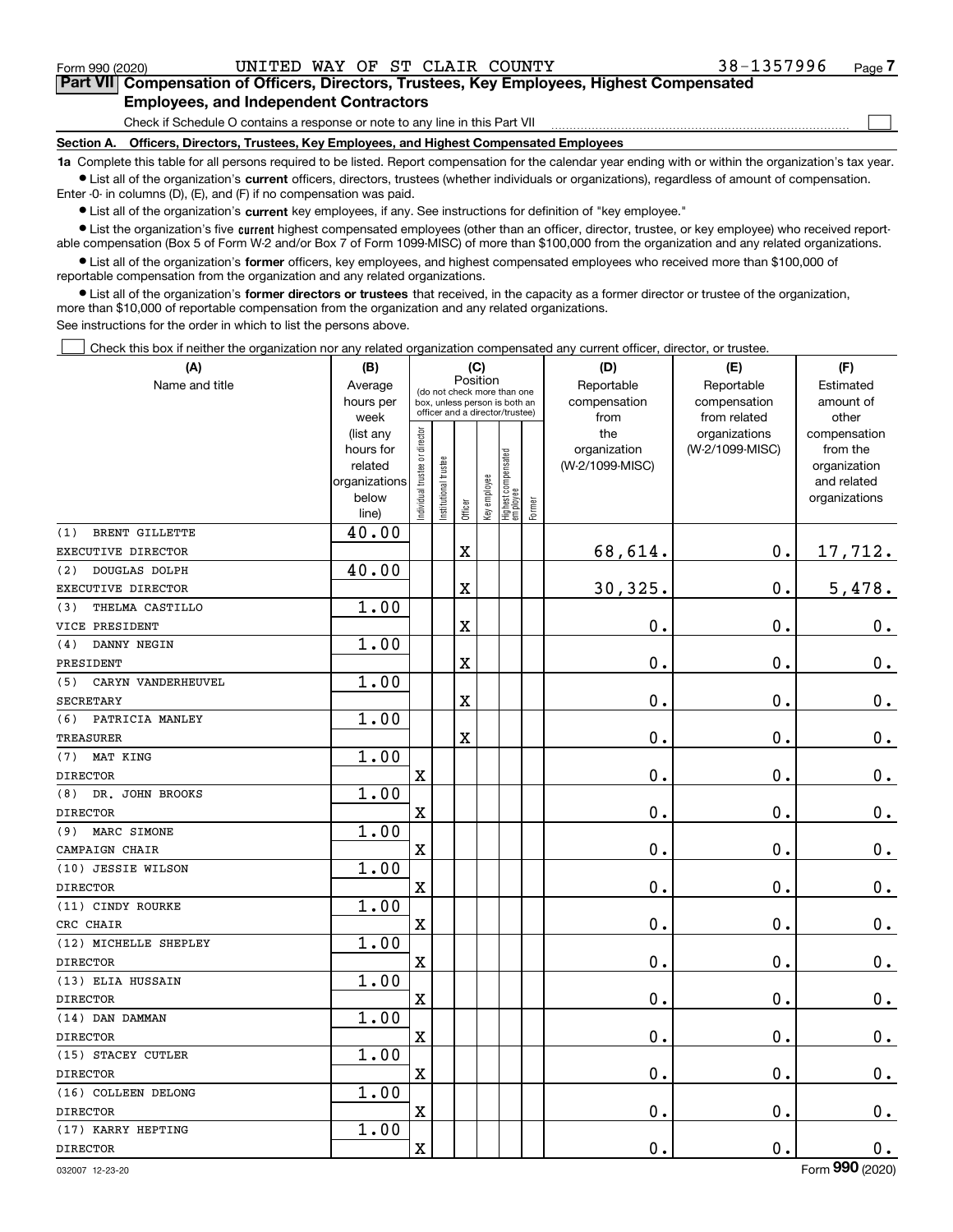| UNITED WAY OF ST CLAIR COUNTY<br>Form 990 (2020)                                                                                                |               |                                |                        |                                                              |              |                                 |        |                         | 38-1357996       |                  |               | Page 8  |
|-------------------------------------------------------------------------------------------------------------------------------------------------|---------------|--------------------------------|------------------------|--------------------------------------------------------------|--------------|---------------------------------|--------|-------------------------|------------------|------------------|---------------|---------|
| <b>Part VII</b><br>Section A. Officers, Directors, Trustees, Key Employees, and Highest Compensated Employees (continued)                       |               |                                |                        |                                                              |              |                                 |        |                         |                  |                  |               |         |
| (A)                                                                                                                                             | (B)           |                                |                        | (C)                                                          |              |                                 |        | (D)                     | (E)              |                  | (F)           |         |
| Name and title                                                                                                                                  | Average       |                                |                        | Position                                                     |              |                                 |        | Reportable              | Reportable       |                  | Estimated     |         |
|                                                                                                                                                 | hours per     |                                |                        | (do not check more than one<br>box, unless person is both an |              |                                 |        | compensation            | compensation     |                  | amount of     |         |
|                                                                                                                                                 | week          |                                |                        | officer and a director/trustee)                              |              |                                 |        | from                    | from related     |                  | other         |         |
|                                                                                                                                                 | (list any     |                                |                        |                                                              |              |                                 |        | the                     | organizations    |                  | compensation  |         |
|                                                                                                                                                 | hours for     |                                |                        |                                                              |              |                                 |        | organization            | (W-2/1099-MISC)  |                  | from the      |         |
|                                                                                                                                                 | related       |                                |                        |                                                              |              |                                 |        | (W-2/1099-MISC)         |                  |                  | organization  |         |
|                                                                                                                                                 | organizations |                                |                        |                                                              |              |                                 |        |                         |                  |                  | and related   |         |
|                                                                                                                                                 | below         | Individual trustee or director | In stitutional trustee |                                                              | key employee | Highest compensated<br>employee |        |                         |                  |                  | organizations |         |
|                                                                                                                                                 | line)         |                                |                        | Officer                                                      |              |                                 | Former |                         |                  |                  |               |         |
| (18) RICHARD CUMMINGS                                                                                                                           | 1.00          |                                |                        |                                                              |              |                                 |        |                         |                  |                  |               |         |
| ORGANIZED LABOR                                                                                                                                 |               | $\mathbf X$                    |                        |                                                              |              |                                 |        | $\mathbf 0$ .           | $\mathbf 0$ .    |                  |               | 0.      |
| (19) LEANN WARNER                                                                                                                               | 1.00          |                                |                        |                                                              |              |                                 |        |                         |                  |                  |               |         |
| HUMAN RESOURCE CHAIR                                                                                                                            |               | $\mathbf X$                    |                        |                                                              |              |                                 |        | $\mathbf 0$ .           | 0.               |                  |               | $0$ .   |
| (20) DR ANNETTE MERCATANTE                                                                                                                      | 1.00          |                                |                        |                                                              |              |                                 |        |                         |                  |                  |               |         |
| <b>DIRECTOR</b>                                                                                                                                 |               | $\mathbf X$                    |                        |                                                              |              |                                 |        | $\mathbf 0$ .           | 0.               |                  |               | $0$ .   |
| (21) STEVE WARSINSKE                                                                                                                            | 1.00          |                                |                        |                                                              |              |                                 |        |                         |                  |                  |               |         |
| <b>DIRECTOR</b>                                                                                                                                 |               | $\mathbf X$                    |                        |                                                              |              |                                 |        | $\mathbf 0$ .           | 0.               |                  |               | $0$ .   |
|                                                                                                                                                 |               |                                |                        |                                                              |              |                                 |        |                         |                  |                  |               |         |
| (22) JOSE KOTTOOR                                                                                                                               | 1.00          |                                |                        |                                                              |              |                                 |        |                         |                  |                  |               |         |
| <b>DIRECTOR</b>                                                                                                                                 |               | $\mathbf X$                    |                        |                                                              |              |                                 |        | $\mathbf 0$ .           | 0.               |                  |               | $0$ .   |
| (23) DANIELLE BRUNK                                                                                                                             | 1.00          |                                |                        |                                                              |              |                                 |        |                         |                  |                  |               |         |
| <b>DIRECTOR</b>                                                                                                                                 |               | $\mathbf X$                    |                        |                                                              |              |                                 |        | $\mathbf 0$ .           | 0.               |                  |               | $0$ .   |
| (24) RANDY FERNANDEZ                                                                                                                            | 1.00          |                                |                        |                                                              |              |                                 |        |                         |                  |                  |               |         |
| <b>DIRECTOR</b>                                                                                                                                 |               | $\mathbf X$                    |                        |                                                              |              |                                 |        | $\mathbf 0$ .           | 0.               |                  |               | 0.      |
| (25) DR. MICHAEL TAWNEY                                                                                                                         | 1.00          |                                |                        |                                                              |              |                                 |        |                         |                  |                  |               |         |
| <b>DIRECTOR</b>                                                                                                                                 |               | $\mathbf X$                    |                        |                                                              |              |                                 |        | $\mathbf 0$ .           | 0.               |                  |               | 0.      |
| (26) BILL FEALKO                                                                                                                                | 1.00          |                                |                        |                                                              |              |                                 |        |                         |                  |                  |               |         |
|                                                                                                                                                 |               | $\mathbf x$                    |                        |                                                              |              |                                 |        | 0.                      | 0.               |                  |               |         |
| <b>DIRECTOR</b>                                                                                                                                 |               |                                |                        |                                                              |              |                                 |        |                         |                  |                  |               | 0.      |
| 1b Subtotal                                                                                                                                     |               |                                |                        |                                                              |              |                                 |        | 98,939.                 |                  | $\overline{0}$ . |               | 23,190. |
| c Total from continuation sheets to Part VII, Section A                                                                                         |               |                                |                        |                                                              |              |                                 |        | 0.                      |                  | $\overline{0}$ . |               | 0.      |
|                                                                                                                                                 |               |                                |                        |                                                              |              |                                 |        | 98,939.                 | $\overline{0}$ . |                  |               | 23,190. |
| Total number of individuals (including but not limited to those listed above) who received more than \$100,000 of reportable<br>$\mathbf{2}$    |               |                                |                        |                                                              |              |                                 |        |                         |                  |                  |               |         |
| compensation from the organization $\blacktriangleright$                                                                                        |               |                                |                        |                                                              |              |                                 |        |                         |                  |                  |               | 0       |
|                                                                                                                                                 |               |                                |                        |                                                              |              |                                 |        |                         |                  |                  | Yes           | No      |
| Did the organization list any former officer, director, trustee, key employee, or highest compensated employee on<br>3                          |               |                                |                        |                                                              |              |                                 |        |                         |                  |                  |               |         |
|                                                                                                                                                 |               |                                |                        |                                                              |              |                                 |        |                         |                  |                  | 3             | X       |
| line 1a? If "Yes," complete Schedule J for such individual manufactured contained and the 1a? If "Yes," complete Schedule J for such individual |               |                                |                        |                                                              |              |                                 |        |                         |                  |                  |               |         |
| For any individual listed on line 1a, is the sum of reportable compensation and other compensation from the organization<br>4                   |               |                                |                        |                                                              |              |                                 |        |                         |                  |                  |               | х       |
|                                                                                                                                                 |               |                                |                        |                                                              |              |                                 |        |                         |                  |                  | 4             |         |
| Did any person listed on line 1a receive or accrue compensation from any unrelated organization or individual for services<br>5                 |               |                                |                        |                                                              |              |                                 |        |                         |                  |                  |               |         |
|                                                                                                                                                 |               |                                |                        |                                                              |              |                                 |        |                         |                  |                  | 5             | X       |
| <b>Section B. Independent Contractors</b>                                                                                                       |               |                                |                        |                                                              |              |                                 |        |                         |                  |                  |               |         |
| Complete this table for your five highest compensated independent contractors that received more than \$100,000 of compensation from<br>1       |               |                                |                        |                                                              |              |                                 |        |                         |                  |                  |               |         |
| the organization. Report compensation for the calendar year ending with or within the organization's tax year.                                  |               |                                |                        |                                                              |              |                                 |        |                         |                  |                  |               |         |
| (A)                                                                                                                                             |               |                                |                        |                                                              |              |                                 |        | (B)                     |                  |                  | (C)           |         |
| Name and business address                                                                                                                       |               |                                | <b>NONE</b>            |                                                              |              |                                 |        | Description of services |                  |                  | Compensation  |         |
|                                                                                                                                                 |               |                                |                        |                                                              |              |                                 |        |                         |                  |                  |               |         |
|                                                                                                                                                 |               |                                |                        |                                                              |              |                                 |        |                         |                  |                  |               |         |
|                                                                                                                                                 |               |                                |                        |                                                              |              |                                 |        |                         |                  |                  |               |         |
|                                                                                                                                                 |               |                                |                        |                                                              |              |                                 |        |                         |                  |                  |               |         |
|                                                                                                                                                 |               |                                |                        |                                                              |              |                                 |        |                         |                  |                  |               |         |
|                                                                                                                                                 |               |                                |                        |                                                              |              |                                 |        |                         |                  |                  |               |         |
|                                                                                                                                                 |               |                                |                        |                                                              |              |                                 |        |                         |                  |                  |               |         |
|                                                                                                                                                 |               |                                |                        |                                                              |              |                                 |        |                         |                  |                  |               |         |
|                                                                                                                                                 |               |                                |                        |                                                              |              |                                 |        |                         |                  |                  |               |         |
|                                                                                                                                                 |               |                                |                        |                                                              |              |                                 |        |                         |                  |                  |               |         |
|                                                                                                                                                 |               |                                |                        |                                                              |              |                                 |        |                         |                  |                  |               |         |
| Total number of independent contractors (including but not limited to those listed above) who received more than<br>2                           |               |                                |                        |                                                              |              |                                 |        |                         |                  |                  |               |         |
| \$100,000 of compensation from the organization                                                                                                 |               |                                |                        |                                                              | 0            |                                 |        |                         |                  |                  |               |         |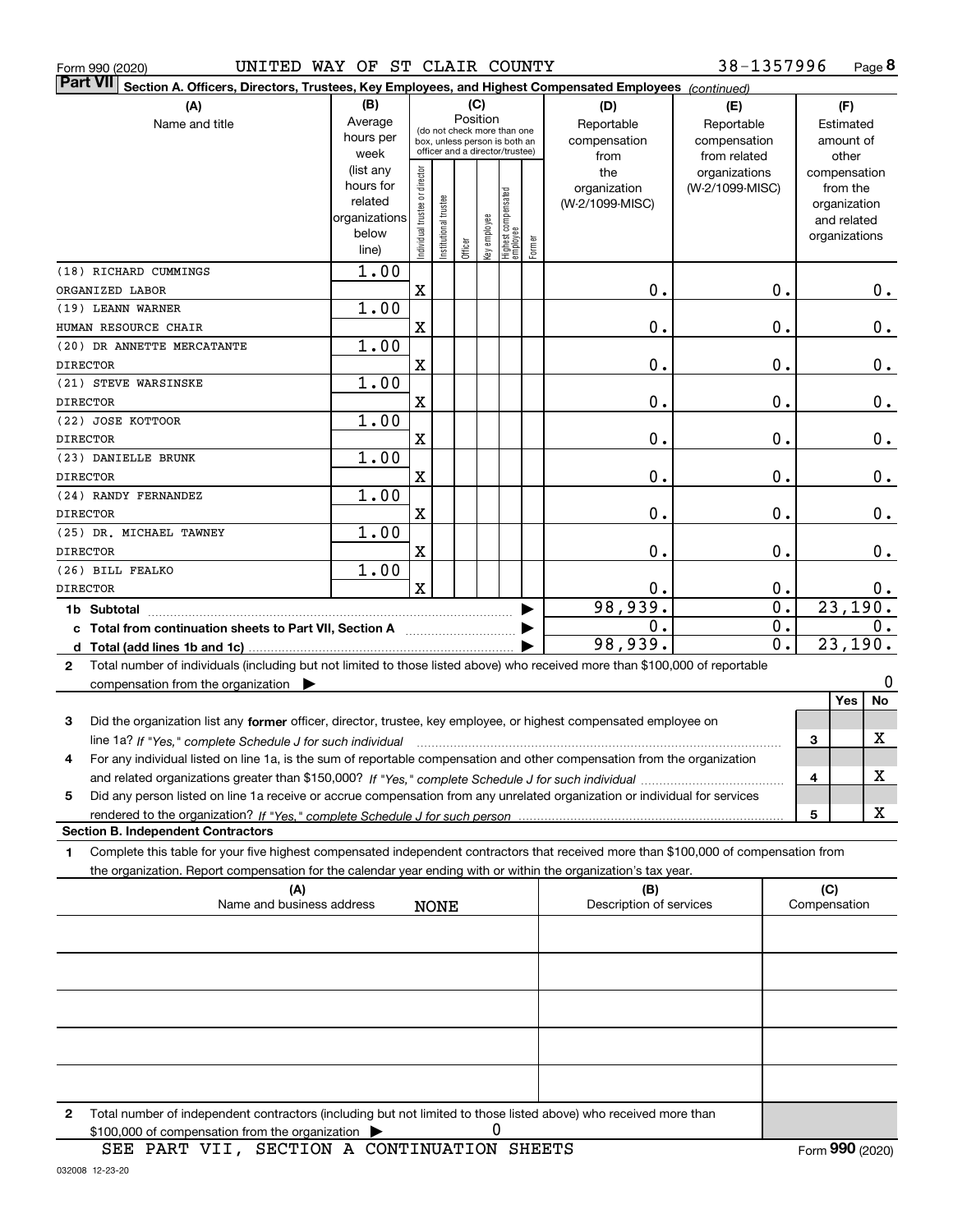| UNITED WAY OF ST CLAIR COUNTY<br>Form 990                                                                                 |                   |                                |                       |         |              |                              |        |                     | 38-1357996                       |                          |
|---------------------------------------------------------------------------------------------------------------------------|-------------------|--------------------------------|-----------------------|---------|--------------|------------------------------|--------|---------------------|----------------------------------|--------------------------|
| <b>Part VII</b><br>Section A. Officers, Directors, Trustees, Key Employees, and Highest Compensated Employees (continued) |                   |                                |                       |         |              |                              |        |                     |                                  |                          |
| (A)                                                                                                                       | (B)               |                                |                       |         | (C)          |                              |        | (D)                 | (E)                              | (F)                      |
| Name and title                                                                                                            | Average           |                                |                       |         | Position     |                              |        | Reportable          | Reportable                       | Estimated                |
|                                                                                                                           | hours             |                                |                       |         |              | (check all that apply)       |        | compensation        | compensation                     | amount of                |
|                                                                                                                           | per               |                                |                       |         |              |                              |        | from                | from related                     | other                    |
|                                                                                                                           | week<br>(list any |                                |                       |         |              |                              |        | the<br>organization | organizations<br>(W-2/1099-MISC) | compensation<br>from the |
|                                                                                                                           | hours for         |                                |                       |         |              |                              |        | (W-2/1099-MISC)     |                                  | organization             |
|                                                                                                                           | related           |                                |                       |         |              |                              |        |                     |                                  | and related              |
|                                                                                                                           | organizations     | Individual trustee or director | Institutional trustee |         | Key employee | Highest compensated employee |        |                     |                                  | organizations            |
|                                                                                                                           | below             |                                |                       | Officer |              |                              | Former |                     |                                  |                          |
|                                                                                                                           | line)             |                                |                       |         |              |                              |        |                     |                                  |                          |
| (27) DUKE DUNN                                                                                                            | 1.00              |                                |                       |         |              |                              |        |                     |                                  |                          |
| <b>DIRECTOR</b>                                                                                                           |                   | $\mathbf x$                    |                       |         |              |                              |        | $0$ .               | $0$ .                            | 0.                       |
| (28) JENNIFER GRACE-TRAMSKI                                                                                               | 1.00              |                                |                       |         |              |                              |        |                     |                                  |                          |
| <b>DIRECTOR</b>                                                                                                           |                   | $\mathbf x$                    |                       |         |              |                              |        | $0$ .               | $\mathbf 0$ .                    | 0.                       |
|                                                                                                                           |                   |                                |                       |         |              |                              |        |                     |                                  |                          |
|                                                                                                                           |                   |                                |                       |         |              |                              |        |                     |                                  |                          |
|                                                                                                                           |                   |                                |                       |         |              |                              |        |                     |                                  |                          |
|                                                                                                                           |                   |                                |                       |         |              |                              |        |                     |                                  |                          |
|                                                                                                                           |                   |                                |                       |         |              |                              |        |                     |                                  |                          |
|                                                                                                                           |                   |                                |                       |         |              |                              |        |                     |                                  |                          |
|                                                                                                                           |                   |                                |                       |         |              |                              |        |                     |                                  |                          |
|                                                                                                                           |                   |                                |                       |         |              |                              |        |                     |                                  |                          |
|                                                                                                                           |                   |                                |                       |         |              |                              |        |                     |                                  |                          |
|                                                                                                                           |                   |                                |                       |         |              |                              |        |                     |                                  |                          |
|                                                                                                                           |                   |                                |                       |         |              |                              |        |                     |                                  |                          |
|                                                                                                                           |                   |                                |                       |         |              |                              |        |                     |                                  |                          |
|                                                                                                                           |                   |                                |                       |         |              |                              |        |                     |                                  |                          |
|                                                                                                                           |                   |                                |                       |         |              |                              |        |                     |                                  |                          |
|                                                                                                                           |                   |                                |                       |         |              |                              |        |                     |                                  |                          |
|                                                                                                                           |                   |                                |                       |         |              |                              |        |                     |                                  |                          |
|                                                                                                                           |                   |                                |                       |         |              |                              |        |                     |                                  |                          |
|                                                                                                                           |                   |                                |                       |         |              |                              |        |                     |                                  |                          |
|                                                                                                                           |                   |                                |                       |         |              |                              |        |                     |                                  |                          |
|                                                                                                                           |                   |                                |                       |         |              |                              |        |                     |                                  |                          |
|                                                                                                                           |                   |                                |                       |         |              |                              |        |                     |                                  |                          |
|                                                                                                                           |                   |                                |                       |         |              |                              |        |                     |                                  |                          |
|                                                                                                                           |                   |                                |                       |         |              |                              |        |                     |                                  |                          |
|                                                                                                                           |                   |                                |                       |         |              |                              |        |                     |                                  |                          |
|                                                                                                                           |                   |                                |                       |         |              |                              |        |                     |                                  |                          |
|                                                                                                                           |                   |                                |                       |         |              |                              |        |                     |                                  |                          |
|                                                                                                                           |                   |                                |                       |         |              |                              |        |                     |                                  |                          |
|                                                                                                                           |                   |                                |                       |         |              |                              |        |                     |                                  |                          |
|                                                                                                                           |                   |                                |                       |         |              |                              |        |                     |                                  |                          |
|                                                                                                                           |                   |                                |                       |         |              |                              |        |                     |                                  |                          |
|                                                                                                                           |                   |                                |                       |         |              |                              |        |                     |                                  |                          |
|                                                                                                                           |                   |                                |                       |         |              |                              |        |                     |                                  |                          |
|                                                                                                                           |                   |                                |                       |         |              |                              |        |                     |                                  |                          |
|                                                                                                                           |                   |                                |                       |         |              |                              |        |                     |                                  |                          |
|                                                                                                                           |                   |                                |                       |         |              |                              |        |                     |                                  |                          |
|                                                                                                                           |                   |                                |                       |         |              |                              |        |                     |                                  |                          |
|                                                                                                                           |                   |                                |                       |         |              |                              |        |                     |                                  |                          |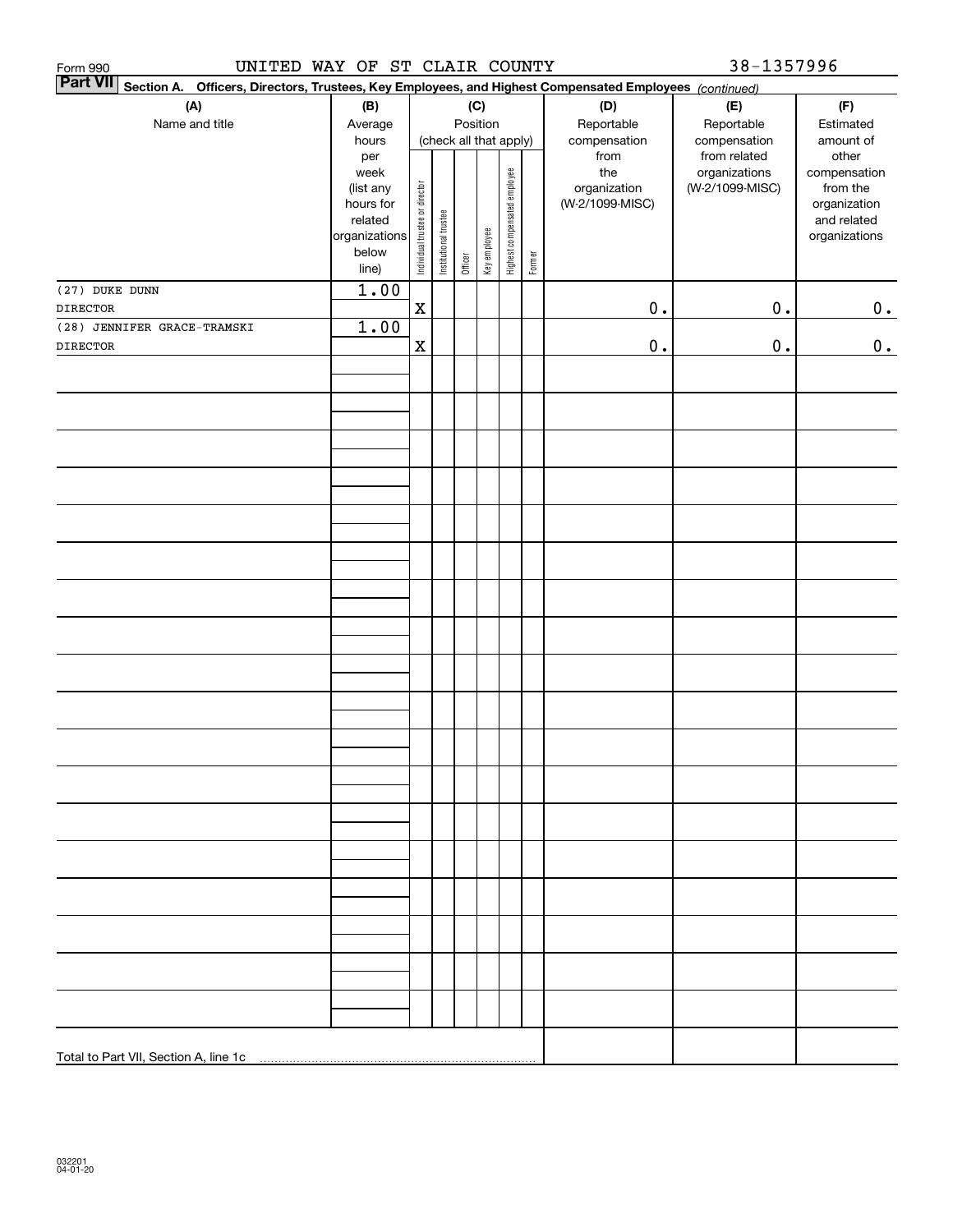|                                                           | Form 990 (2020)  |                                                                                                                                                                                                           |                                                        | UNITED WAY OF ST CLAIR COUNTY |                                     |                          | 38-1357996                  | Page 9                  |
|-----------------------------------------------------------|------------------|-----------------------------------------------------------------------------------------------------------------------------------------------------------------------------------------------------------|--------------------------------------------------------|-------------------------------|-------------------------------------|--------------------------|-----------------------------|-------------------------|
|                                                           | <b>Part VIII</b> | <b>Statement of Revenue</b>                                                                                                                                                                               |                                                        |                               |                                     |                          |                             |                         |
|                                                           |                  | Check if Schedule O contains a response or note to any line in this Part VIII                                                                                                                             |                                                        |                               |                                     |                          |                             |                         |
|                                                           |                  |                                                                                                                                                                                                           |                                                        |                               | (A)<br>Total revenue                | (B)<br>Related or exempt | $\overline{C}$<br>Unrelated | (D)<br>Revenue excluded |
|                                                           |                  |                                                                                                                                                                                                           |                                                        |                               |                                     | function revenue         | business revenue            | from tax under          |
|                                                           |                  |                                                                                                                                                                                                           |                                                        |                               |                                     |                          |                             | sections 512 - 514      |
| Contributions, Gifts, Grants<br>and Other Similar Amounts |                  | 1 a Federated campaigns                                                                                                                                                                                   | 1a                                                     |                               |                                     |                          |                             |                         |
|                                                           |                  | <b>b</b> Membership dues                                                                                                                                                                                  | 1 <sub>b</sub><br>$\ldots \ldots \ldots \ldots \ldots$ |                               |                                     |                          |                             |                         |
|                                                           | с                | Fundraising events                                                                                                                                                                                        | 1 <sub>c</sub>                                         |                               |                                     |                          |                             |                         |
|                                                           |                  | d Related organizations                                                                                                                                                                                   | 1 <sub>d</sub>                                         |                               |                                     |                          |                             |                         |
|                                                           | е                | Government grants (contributions)                                                                                                                                                                         | 1e                                                     |                               |                                     |                          |                             |                         |
|                                                           |                  | All other contributions, gifts, grants, and                                                                                                                                                               |                                                        | $1,157,470$ .                 |                                     |                          |                             |                         |
|                                                           |                  | similar amounts not included above                                                                                                                                                                        | 1f<br>$1g$ \$                                          | 6,002.                        |                                     |                          |                             |                         |
|                                                           |                  | Noncash contributions included in lines 1a-1f                                                                                                                                                             |                                                        |                               | $\blacktriangleright$ $1,157,470$ . |                          |                             |                         |
|                                                           |                  |                                                                                                                                                                                                           |                                                        | <b>Business Code</b>          |                                     |                          |                             |                         |
|                                                           | 2a               |                                                                                                                                                                                                           |                                                        |                               |                                     |                          |                             |                         |
|                                                           | b                | <u> 1989 - Johann Barnett, fransk politiker (d. 1989)</u>                                                                                                                                                 |                                                        |                               |                                     |                          |                             |                         |
|                                                           | c                | <u> 1980 - Johann Barn, mars ann an t-Amhain Aonaich ann an t-Aonaich ann an t-Aonaich ann an t-Aonaich ann an t-</u>                                                                                     |                                                        |                               |                                     |                          |                             |                         |
|                                                           | d                | <u> 1989 - Andrea Aonaich, ann an t-Aonaich an t-Aonaich an t-Aonaich an t-Aonaich an t-Aonaich an t-Aonaich an t-</u><br>the contract of the contract of the contract of the contract of the contract of |                                                        |                               |                                     |                          |                             |                         |
| Program Service<br>Revenue                                | е                |                                                                                                                                                                                                           |                                                        |                               |                                     |                          |                             |                         |
|                                                           | f                | All other program service revenue                                                                                                                                                                         |                                                        |                               |                                     |                          |                             |                         |
|                                                           | a                |                                                                                                                                                                                                           |                                                        | $\blacktriangleright$         |                                     |                          |                             |                         |
|                                                           | 3                | Investment income (including dividends, interest, and                                                                                                                                                     |                                                        |                               |                                     |                          |                             |                         |
|                                                           |                  |                                                                                                                                                                                                           |                                                        |                               | 53,038.                             |                          |                             | 53,038.                 |
|                                                           | 4                | Income from investment of tax-exempt bond proceeds                                                                                                                                                        |                                                        |                               |                                     |                          |                             |                         |
|                                                           | 5                |                                                                                                                                                                                                           |                                                        |                               |                                     |                          |                             |                         |
|                                                           |                  |                                                                                                                                                                                                           | (i) Real                                               | (ii) Personal                 |                                     |                          |                             |                         |
|                                                           |                  | 6 a Gross rents<br>.                                                                                                                                                                                      | 6a                                                     |                               |                                     |                          |                             |                         |
|                                                           | b                | Less: rental expenses                                                                                                                                                                                     | 6 <sub>b</sub>                                         |                               |                                     |                          |                             |                         |
|                                                           | c                | Rental income or (loss)                                                                                                                                                                                   | 6c                                                     |                               |                                     |                          |                             |                         |
|                                                           |                  | d Net rental income or (loss)                                                                                                                                                                             |                                                        |                               |                                     |                          |                             |                         |
|                                                           |                  | 7 a Gross amount from sales of                                                                                                                                                                            | (i) Securities                                         | (ii) Other                    |                                     |                          |                             |                         |
|                                                           |                  | assets other than inventory                                                                                                                                                                               | 7a                                                     |                               |                                     |                          |                             |                         |
|                                                           |                  | <b>b</b> Less: cost or other basis                                                                                                                                                                        |                                                        |                               |                                     |                          |                             |                         |
| venue                                                     |                  | and sales expenses                                                                                                                                                                                        | 7b<br>7c                                               |                               |                                     |                          |                             |                         |
|                                                           |                  | c Gain or (loss)                                                                                                                                                                                          |                                                        |                               |                                     |                          |                             |                         |
|                                                           |                  |                                                                                                                                                                                                           |                                                        |                               |                                     |                          |                             |                         |
| Other Re                                                  |                  | 8 a Gross income from fundraising events (not                                                                                                                                                             |                                                        |                               |                                     |                          |                             |                         |
|                                                           |                  | contributions reported on line 1c). See                                                                                                                                                                   |                                                        |                               |                                     |                          |                             |                         |
|                                                           |                  |                                                                                                                                                                                                           |                                                        | 8a                            |                                     |                          |                             |                         |
|                                                           |                  | <b>b</b> Less: direct expenses                                                                                                                                                                            |                                                        | 8b                            |                                     |                          |                             |                         |
|                                                           | c                | Net income or (loss) from fundraising events                                                                                                                                                              |                                                        | .                             |                                     |                          |                             |                         |
|                                                           |                  | 9 a Gross income from gaming activities. See                                                                                                                                                              |                                                        |                               |                                     |                          |                             |                         |
|                                                           |                  |                                                                                                                                                                                                           |                                                        | 9a                            |                                     |                          |                             |                         |
|                                                           |                  |                                                                                                                                                                                                           |                                                        | 9b                            |                                     |                          |                             |                         |
|                                                           |                  | c Net income or (loss) from gaming activities _______________                                                                                                                                             |                                                        |                               |                                     |                          |                             |                         |
|                                                           |                  | 10 a Gross sales of inventory, less returns                                                                                                                                                               |                                                        |                               |                                     |                          |                             |                         |
|                                                           |                  |                                                                                                                                                                                                           |                                                        | 10a                           |                                     |                          |                             |                         |
|                                                           |                  | <b>b</b> Less: cost of goods sold                                                                                                                                                                         |                                                        | 10b                           |                                     |                          |                             |                         |
|                                                           |                  | c Net income or (loss) from sales of inventory                                                                                                                                                            |                                                        |                               |                                     |                          |                             |                         |
|                                                           |                  |                                                                                                                                                                                                           |                                                        | <b>Business Code</b>          |                                     |                          |                             |                         |
| Miscellaneous<br>Revenue                                  | 11 a             |                                                                                                                                                                                                           |                                                        |                               |                                     |                          |                             |                         |
|                                                           | b                |                                                                                                                                                                                                           |                                                        |                               |                                     |                          |                             |                         |
|                                                           | c                |                                                                                                                                                                                                           |                                                        |                               |                                     |                          |                             |                         |
|                                                           |                  |                                                                                                                                                                                                           |                                                        |                               |                                     |                          |                             |                         |
|                                                           |                  |                                                                                                                                                                                                           |                                                        |                               | $\blacktriangleright$ 1,210,508.    | 0.                       | 0.                          | 53,038.                 |
|                                                           | 12               |                                                                                                                                                                                                           |                                                        |                               |                                     |                          |                             |                         |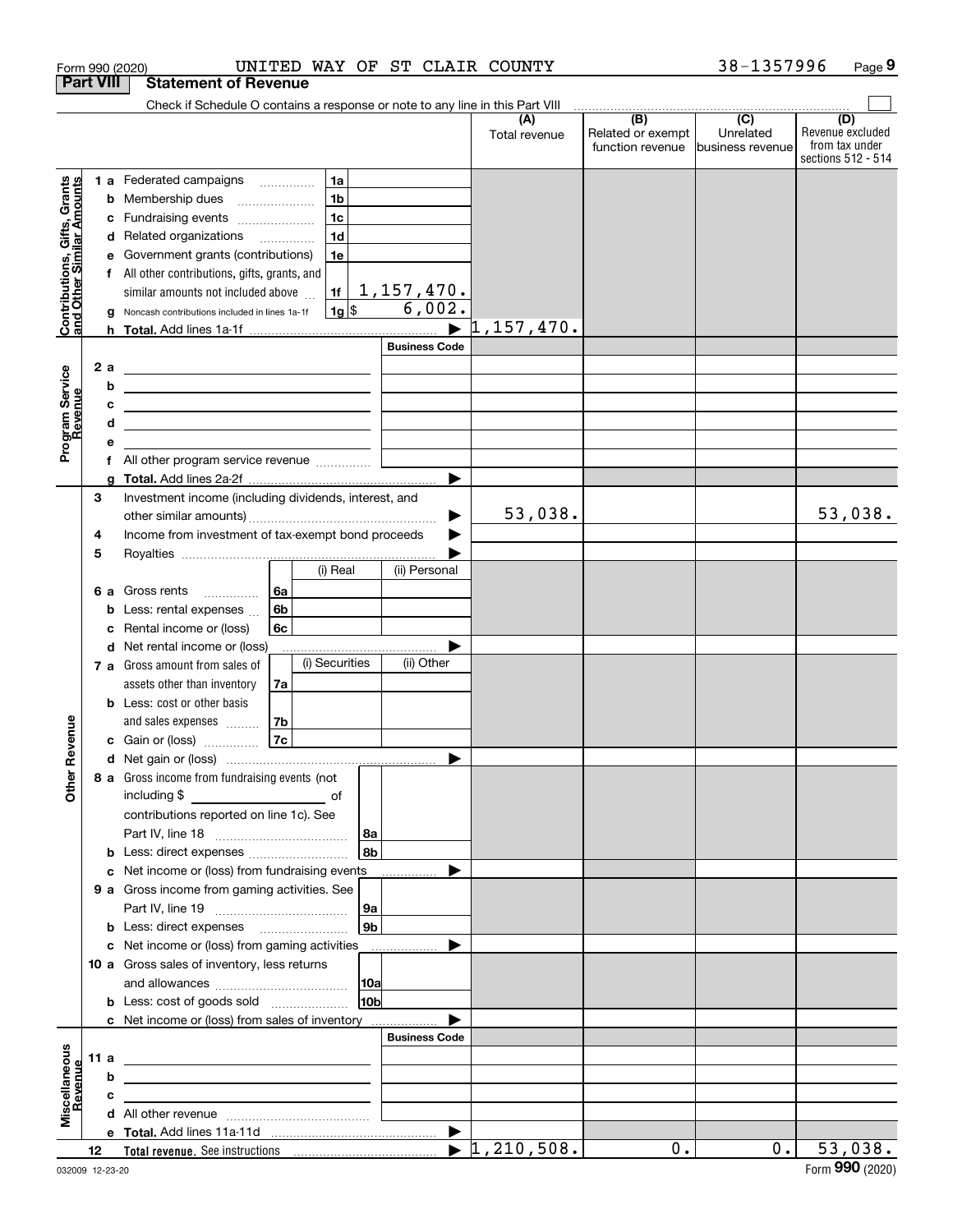|        | Form 990 (2020)<br><b>Part IX   Statement of Functional Expenses</b>                                                        | UNITED WAY OF ST CLAIR COUNTY |                             | 38-1357996                         | <u>Page</u> 10          |
|--------|-----------------------------------------------------------------------------------------------------------------------------|-------------------------------|-----------------------------|------------------------------------|-------------------------|
|        |                                                                                                                             |                               |                             |                                    |                         |
|        | Section 501(c)(3) and 501(c)(4) organizations must complete all columns. All other organizations must complete column (A).  |                               |                             |                                    |                         |
|        | Check if Schedule O contains a response or note to any line in this Part IX<br>Do not include amounts reported on lines 6b, | (A)                           | (B)                         | $\overline{\text{(C)}}$            | (D)                     |
|        | 7b, 8b, 9b, and 10b of Part VIII.                                                                                           | Total expenses                | Program service<br>expenses | Management and<br>general expenses | Fundraising<br>expenses |
| 1      | Grants and other assistance to domestic organizations                                                                       |                               |                             |                                    |                         |
|        | and domestic governments. See Part IV, line 21                                                                              | 689,216.                      | 689,216.                    |                                    |                         |
| 2      | Grants and other assistance to domestic                                                                                     |                               |                             |                                    |                         |
|        | individuals. See Part IV, line 22                                                                                           | 110,243.                      | 110,243.                    |                                    |                         |
| 3      | Grants and other assistance to foreign                                                                                      |                               |                             |                                    |                         |
|        | organizations, foreign governments, and foreign                                                                             |                               |                             |                                    |                         |
|        | individuals. See Part IV, lines 15 and 16                                                                                   |                               |                             |                                    |                         |
| 4      | Benefits paid to or for members                                                                                             |                               |                             |                                    |                         |
| 5      | Compensation of current officers, directors,                                                                                |                               |                             |                                    |                         |
|        | trustees, and key employees                                                                                                 | 88,143.                       | 30,850.                     | 30,850.                            | 26,443.                 |
| 6      | Compensation not included above to disqualified                                                                             |                               |                             |                                    |                         |
|        | persons (as defined under section 4958(f)(1)) and                                                                           |                               |                             |                                    |                         |
|        | persons described in section $4958(c)(3)(B)$<br>$\sim$                                                                      |                               |                             |                                    |                         |
| 7      |                                                                                                                             | 234,417.                      | 102, 565.                   | 62,612.                            | 69,240.                 |
| 8      | Pension plan accruals and contributions (include                                                                            |                               |                             |                                    |                         |
|        | section 401(k) and 403(b) employer contributions)                                                                           | 23,733.                       | 10, 343.                    | 6,378.                             | <u>7,012.</u>           |
| 9      |                                                                                                                             | 25,158.                       | 11,184.                     | 6,552.                             | 7,422.<br>6,839.        |
| 10     |                                                                                                                             | 23,069.                       | 9,623.                      | 6,607.                             |                         |
| 11     | Fees for services (nonemployees):                                                                                           |                               |                             |                                    |                         |
|        |                                                                                                                             |                               |                             |                                    |                         |
| b      |                                                                                                                             | 14,985.                       |                             | 14,985.                            |                         |
| c<br>d |                                                                                                                             |                               |                             |                                    |                         |
|        | e Professional fundraising services. See Part IV, line 17                                                                   |                               |                             |                                    |                         |
| f      | Investment management fees                                                                                                  |                               |                             |                                    |                         |
|        | g Other. (If line 11g amount exceeds 10% of line 25,                                                                        |                               |                             |                                    |                         |
|        | column (A) amount, list line 11g expenses on Sch O.)                                                                        |                               |                             |                                    |                         |
| 12     |                                                                                                                             | 33,408.                       | 180.                        |                                    | 33,228.                 |
| 13     |                                                                                                                             | $\overline{20, 737}$ .        | 4,655.                      | 2,867.                             | 13, 215.                |
| 14     |                                                                                                                             |                               |                             |                                    |                         |
| 15     |                                                                                                                             |                               |                             |                                    |                         |
| 16     |                                                                                                                             | 28, 142.                      | 11,831.                     | 8,015.                             | 8,296.                  |
| 17     | Travel                                                                                                                      | 2,028.                        | 273.                        |                                    | 1,755.                  |
| 18     | Payments of travel or entertainment expenses                                                                                |                               |                             |                                    |                         |
|        | for any federal, state, or local public officials                                                                           |                               |                             |                                    |                         |
| 19     | Conferences, conventions, and meetings                                                                                      | 352.                          | 146.                        | 102.                               | 104.                    |
| 20     | Interest                                                                                                                    |                               |                             |                                    |                         |
| 21     |                                                                                                                             | 16,973.                       | 16,973.                     |                                    |                         |
| 22     | Depreciation, depletion, and amortization                                                                                   | 26,546.                       | 11,067.                     | 7,615.<br>1,612.                   | 7,864.                  |
| 23     | Insurance                                                                                                                   | 5,638.                        | 2,353.                      |                                    | 1,673.                  |
| 24     | Other expenses. Itemize expenses not covered<br>above (List miscellaneous expenses on line 24e. If                          |                               |                             |                                    |                         |
|        | line 24e amount exceeds 10% of line 25, column (A)                                                                          |                               |                             |                                    |                         |
|        | amount, list line 24e expenses on Schedule O.)<br>a COMMUNITY RELATIONS                                                     | 9, 263.                       | 9, 263.                     |                                    |                         |
| b      | DUES & MEMBERSHIPS                                                                                                          | 3,680.                        | 1,005.                      | 1,961.                             | 714.                    |
| c      |                                                                                                                             |                               |                             |                                    |                         |
| d      |                                                                                                                             |                               |                             |                                    |                         |
|        | e All other expenses                                                                                                        |                               |                             |                                    |                         |
| 25     | Total functional expenses. Add lines 1 through 24e                                                                          | 1,355,731.                    | 1,021,770.                  | 150, 156.                          | 183,805.                |

Check here  $\blacktriangleright$ 

**26**

Check here  $\bullet$  if following SOP 98-2 (ASC 958-720)

reported in column (B) joint costs from a combined educational campaign and fundraising solicitation.

**Joint costs.** Complete this line only if the organization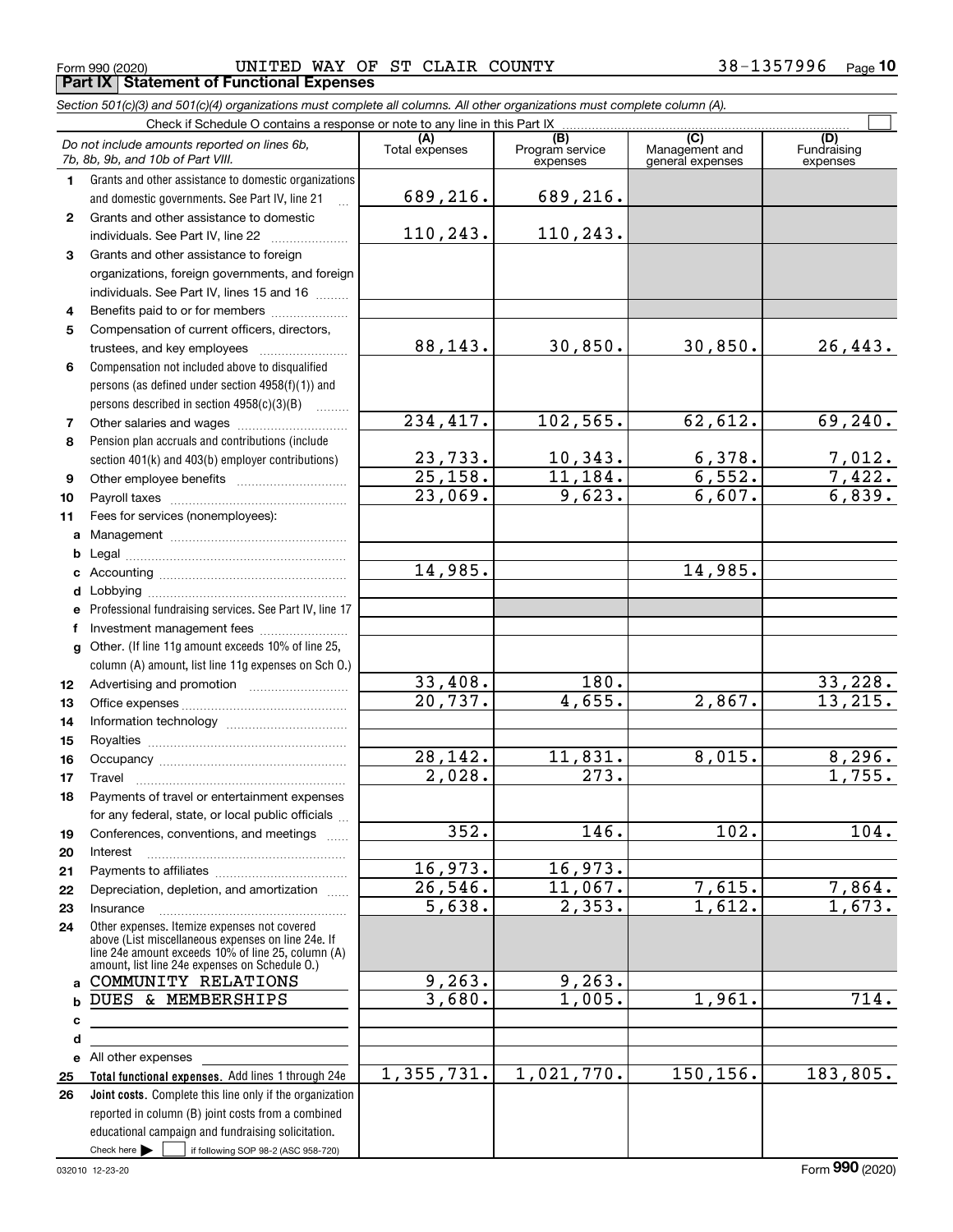| Form 990 (2020) | UNITED | WAY | OF | ST | CLAIR | COUNTY | <b>157996</b><br>$38 -$<br>-25<br>ر ر | Page |  |
|-----------------|--------|-----|----|----|-------|--------|---------------------------------------|------|--|
|                 |        |     |    |    |       |        |                                       |      |  |

|                             |    |                                                                                            |                                                            |                               | (A)<br>Beginning of year |                | (B)<br>End of year |
|-----------------------------|----|--------------------------------------------------------------------------------------------|------------------------------------------------------------|-------------------------------|--------------------------|----------------|--------------------|
|                             | 1  |                                                                                            |                                                            |                               | 119,187.                 | $\mathbf{1}$   | 169,504.           |
|                             | 2  |                                                                                            |                                                            |                               | 1,505,104.               | $\mathbf{2}$   | 1,383,977.         |
|                             | з  |                                                                                            |                                                            |                               | 333,596.                 | $\mathbf{3}$   | 303,939.           |
|                             | 4  |                                                                                            |                                                            |                               | 34, 293.                 | $\overline{4}$ | 42,624.            |
|                             | 5  | Loans and other receivables from any current or former officer, director,                  |                                                            |                               |                          |                |                    |
|                             |    | trustee, key employee, creator or founder, substantial contributor, or 35%                 |                                                            |                               |                          |                |                    |
|                             |    |                                                                                            | controlled entity or family member of any of these persons |                               |                          |                |                    |
|                             | 6  | Loans and other receivables from other disqualified persons (as defined                    |                                                            |                               |                          |                |                    |
|                             |    | under section $4958(f)(1)$ , and persons described in section $4958(c)(3)(B)$              |                                                            | $\ldots$                      |                          | 6              |                    |
|                             | 7  |                                                                                            |                                                            |                               |                          | $\overline{7}$ |                    |
| Assets                      | 8  |                                                                                            |                                                            |                               |                          | 8              |                    |
|                             | 9  | Prepaid expenses and deferred charges                                                      |                                                            |                               | 16,761.                  | 9              | 11,125.            |
|                             |    | <b>10a</b> Land, buildings, and equipment: cost or other                                   |                                                            |                               |                          |                |                    |
|                             |    | basis. Complete Part VI of Schedule D  10a                                                 |                                                            | <u>1,185,272.</u><br>479,038. |                          |                |                    |
|                             |    | <b>b</b> Less: accumulated depreciation                                                    | 732,780.                                                   | 10 <sub>c</sub>               | 706,234.                 |                |                    |
|                             | 11 |                                                                                            | 753, 171.                                                  | 11                            | 825,413.                 |                |                    |
|                             | 12 |                                                                                            |                                                            | 12                            |                          |                |                    |
|                             | 13 |                                                                                            |                                                            | 13                            |                          |                |                    |
|                             | 14 |                                                                                            |                                                            | 14                            |                          |                |                    |
|                             | 15 |                                                                                            | 69,323.                                                    | 15                            | 49,757.                  |                |                    |
|                             | 16 |                                                                                            | 3,564,215.                                                 | 16                            | 3,492,573.               |                |                    |
|                             | 17 |                                                                                            | 50,041.                                                    | 17                            | 51,669.                  |                |                    |
|                             | 18 |                                                                                            |                                                            |                               | 74,813.                  | 18             | 41,287.            |
|                             | 19 |                                                                                            |                                                            |                               |                          | 19             |                    |
|                             | 20 |                                                                                            |                                                            |                               |                          | 20             |                    |
|                             | 21 | Escrow or custodial account liability. Complete Part IV of Schedule D                      |                                                            |                               |                          | 21             |                    |
|                             | 22 | Loans and other payables to any current or former officer, director,                       |                                                            |                               |                          |                |                    |
| Liabilities                 |    | trustee, key employee, creator or founder, substantial contributor, or 35%                 |                                                            |                               |                          |                |                    |
|                             |    | controlled entity or family member of any of these persons                                 |                                                            |                               |                          | 22             |                    |
|                             | 23 | Secured mortgages and notes payable to unrelated third parties                             |                                                            |                               |                          | 23             |                    |
|                             | 24 |                                                                                            |                                                            |                               |                          | 24             | 62,500.            |
|                             | 25 | Other liabilities (including federal income tax, payables to related third                 |                                                            |                               |                          |                |                    |
|                             |    | parties, and other liabilities not included on lines 17-24). Complete Part X               |                                                            |                               |                          |                |                    |
|                             |    | of Schedule D <b>contract the contract of Schedule D</b>                                   |                                                            | 25                            |                          |                |                    |
|                             | 26 |                                                                                            |                                                            |                               | 124,854.                 | 26             | 155,456.           |
|                             |    | Organizations that follow FASB ASC 958, check here $\blacktriangleright \lfloor X \rfloor$ |                                                            |                               |                          |                |                    |
|                             |    | and complete lines 27, 28, 32, and 33.                                                     |                                                            |                               |                          |                |                    |
|                             | 27 |                                                                                            |                                                            |                               | 2,014,098.               | 27             | <u>1,970,700.</u>  |
|                             | 28 |                                                                                            | 1,425,263.                                                 | 28                            | 1,366,417.               |                |                    |
|                             |    | Organizations that do not follow FASB ASC 958, check here ▶ □                              |                                                            |                               |                          |                |                    |
| Net Assets or Fund Balances |    | and complete lines 29 through 33.                                                          |                                                            |                               |                          |                |                    |
|                             | 29 |                                                                                            |                                                            |                               |                          | 29             |                    |
|                             | 30 | Paid-in or capital surplus, or land, building, or equipment fund                           |                                                            |                               |                          | 30             |                    |
|                             | 31 | Retained earnings, endowment, accumulated income, or other funds                           |                                                            |                               |                          | 31             |                    |
|                             | 32 |                                                                                            |                                                            |                               | 3,439,361.               | 32             | 3, 337, 117.       |
|                             | 33 |                                                                                            |                                                            |                               | 3,564,215.               | 33             | 3,492,573.         |

Form (2020) **990**

| orm 990 (2020) |                        | UNI |
|----------------|------------------------|-----|
|                | Part X   Balance Sheet |     |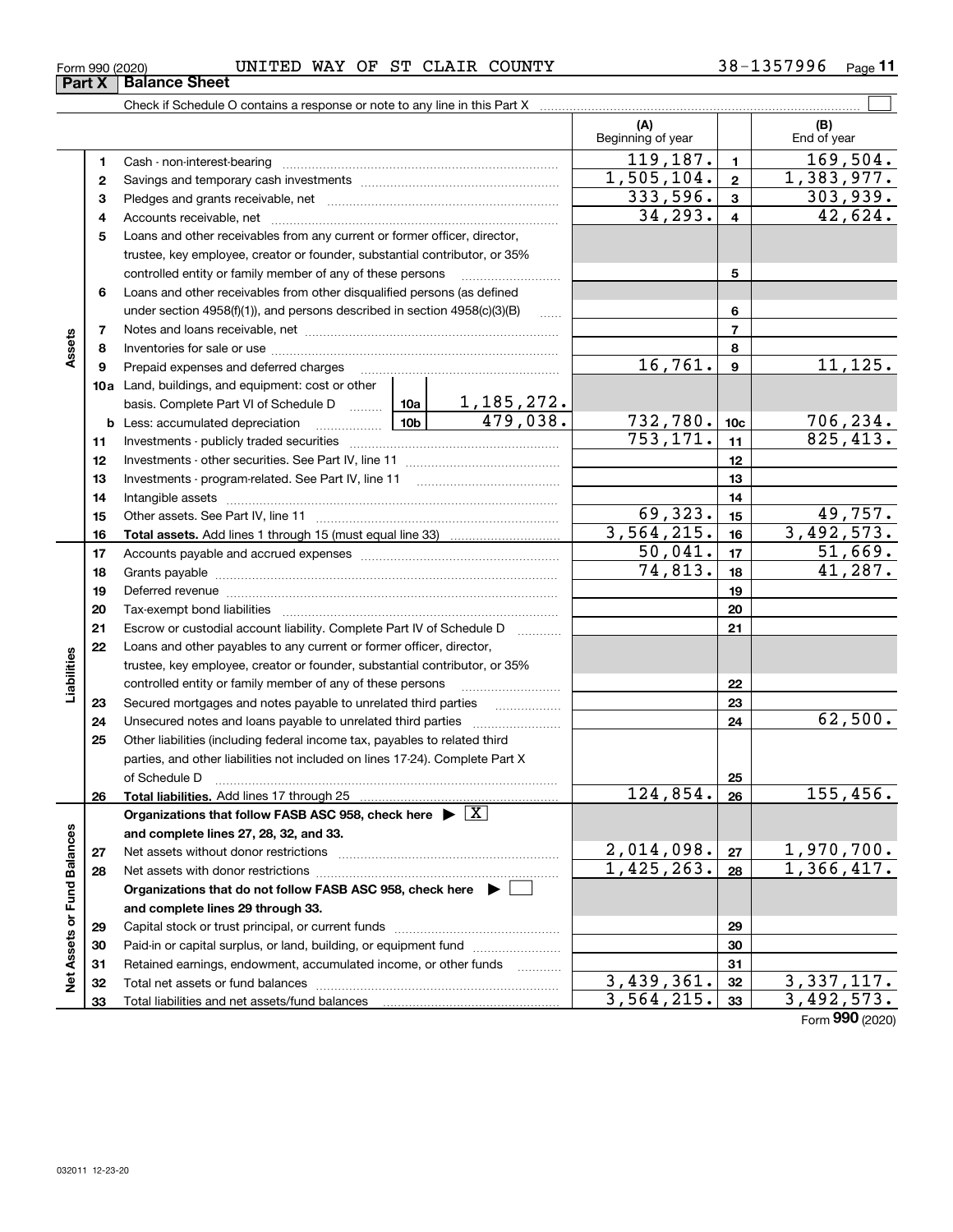|    | UNITED WAY OF ST CLAIR COUNTY<br>Form 990 (2020)                                                                                                                                                                              | 38-1357996     |                |            | Page $12$ |
|----|-------------------------------------------------------------------------------------------------------------------------------------------------------------------------------------------------------------------------------|----------------|----------------|------------|-----------|
|    | Part XI<br><b>Reconciliation of Net Assets</b>                                                                                                                                                                                |                |                |            |           |
|    |                                                                                                                                                                                                                               |                |                |            |           |
|    |                                                                                                                                                                                                                               |                |                |            |           |
| 1  |                                                                                                                                                                                                                               | 1              | 1,210,508.     |            |           |
| 2  | Total expenses (must equal Part IX, column (A), line 25)                                                                                                                                                                      | $\mathbf{2}$   | 1,355,731.     |            |           |
| 3  | Revenue less expenses. Subtract line 2 from line 1                                                                                                                                                                            | 3              | $-145, 223.$   |            |           |
| 4  |                                                                                                                                                                                                                               | 4              | 3,439,361.     |            |           |
| 5  | Net unrealized gains (losses) on investments                                                                                                                                                                                  | 5              |                | 42,979.    |           |
| 6  |                                                                                                                                                                                                                               | 6              |                |            |           |
| 7  |                                                                                                                                                                                                                               | $\overline{7}$ |                |            |           |
| 8  | Prior period adjustments                                                                                                                                                                                                      | 8              |                |            |           |
| 9  | Other changes in net assets or fund balances (explain on Schedule O)                                                                                                                                                          | $\mathbf{9}$   |                |            | 0.        |
| 10 | Net assets or fund balances at end of year. Combine lines 3 through 9 (must equal Part X, line 32,                                                                                                                            |                |                |            |           |
|    |                                                                                                                                                                                                                               | 10             | 3, 337, 117.   |            |           |
|    | Part XII Financial Statements and Reporting                                                                                                                                                                                   |                |                |            |           |
|    |                                                                                                                                                                                                                               |                |                |            |           |
|    |                                                                                                                                                                                                                               |                |                | <b>Yes</b> | <b>No</b> |
| 1  | $\boxed{\text{X}}$ Accrual<br>Accounting method used to prepare the Form 990: <u>June</u> Cash<br>Other                                                                                                                       |                |                |            |           |
|    | If the organization changed its method of accounting from a prior year or checked "Other," explain in Schedule O.                                                                                                             |                |                |            |           |
|    | 2a Were the organization's financial statements compiled or reviewed by an independent accountant?                                                                                                                            |                | 2a             |            | х         |
|    | If "Yes," check a box below to indicate whether the financial statements for the year were compiled or reviewed on a                                                                                                          |                |                |            |           |
|    | separate basis, consolidated basis, or both:                                                                                                                                                                                  |                |                |            |           |
|    | Separate basis<br>Consolidated basis<br>Both consolidated and separate basis                                                                                                                                                  |                |                |            |           |
|    | Were the organization's financial statements audited by an independent accountant?                                                                                                                                            |                | 2 <sub>b</sub> | X          |           |
|    | If "Yes," check a box below to indicate whether the financial statements for the year were audited on a separate basis,                                                                                                       |                |                |            |           |
|    | consolidated basis, or both:                                                                                                                                                                                                  |                |                |            |           |
|    | $X$ Separate basis<br><b>Consolidated basis</b><br>Both consolidated and separate basis                                                                                                                                       |                |                |            |           |
|    | c If "Yes" to line 2a or 2b, does the organization have a committee that assumes responsibility for oversight of the audit,                                                                                                   |                |                |            |           |
|    |                                                                                                                                                                                                                               |                | 2c             | Х          |           |
|    | If the organization changed either its oversight process or selection process during the tax year, explain on Schedule O.                                                                                                     |                |                |            |           |
|    | 3a As a result of a federal award, was the organization required to undergo an audit or audits as set forth in the Single Audit                                                                                               |                |                |            |           |
|    |                                                                                                                                                                                                                               |                | За             |            | Χ         |
|    | <b>b</b> If "Yes," did the organization undergo the required audit or audits? If the organization did not undergo the required audit                                                                                          |                |                |            |           |
|    | or audits, explain why on Schedule O and describe any steps taken to undergo such audits [11] contains the school of audits [11] or audits [11] or audits [11] or audits [11] or audits [11] or audits [11] or audits [11] or |                | 3b             | nnn        |           |
|    |                                                                                                                                                                                                                               |                |                |            |           |

Form (2020) **990**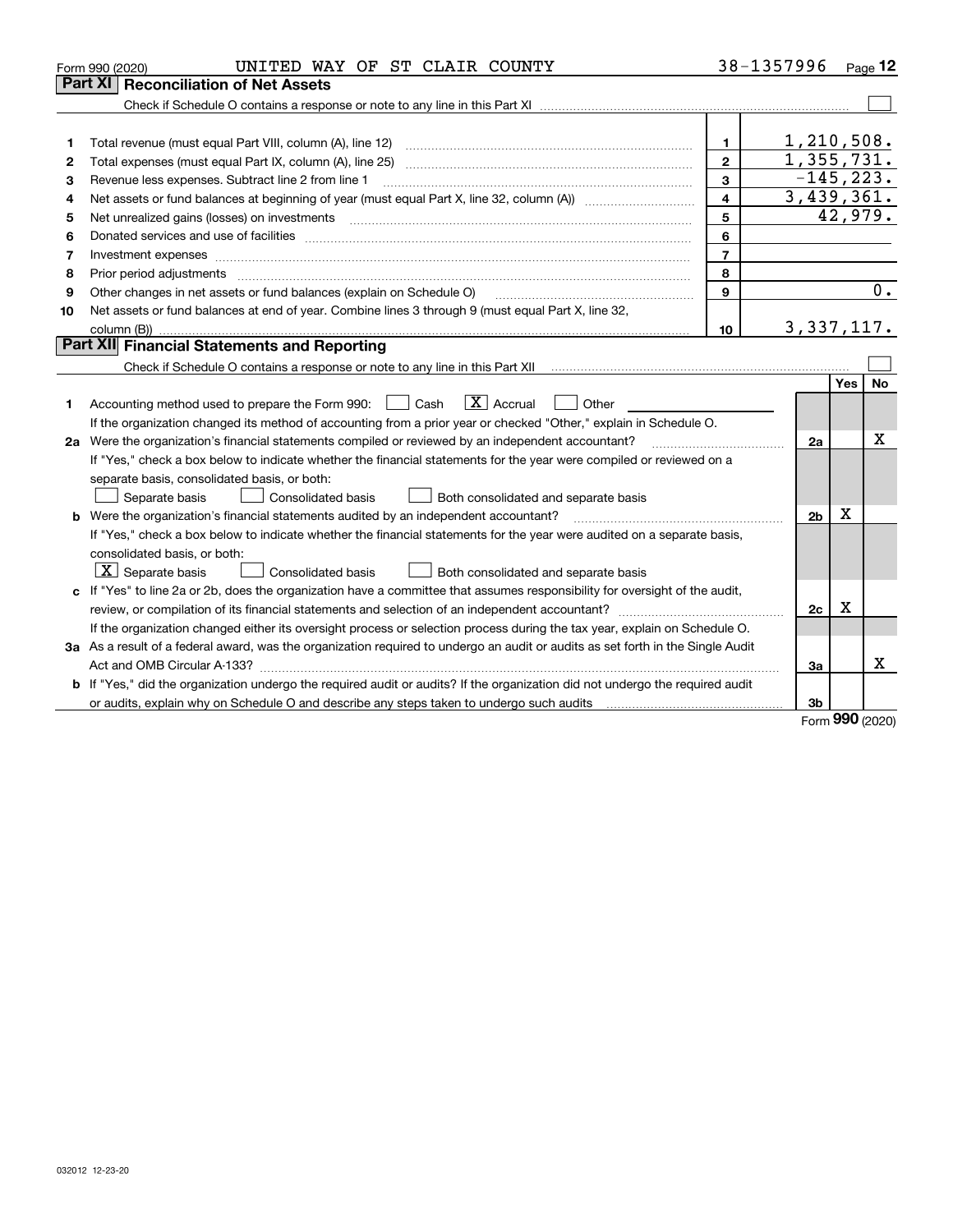| <b>SCHEDULE A</b> |
|-------------------|
|-------------------|

Department of the Treasury Internal Revenue Service

**(Form 990 or 990-EZ)**

## **Public Charity Status and Public Support**

**Complete if the organization is a section 501(c)(3) organization or a section 4947(a)(1) nonexempt charitable trust.**

**| Attach to Form 990 or Form 990-EZ.** 

**| Go to www.irs.gov/Form990 for instructions and the latest information.**

| OMB No 1545-0047                    |
|-------------------------------------|
| 020                                 |
| <b>Open to Public</b><br>Inspection |

|                | Name of the organization<br><b>Employer identification number</b> |                                                                                                                                                                                                                     |          |                                                       |                                                                |    |                            |  |                            |  |  |  |
|----------------|-------------------------------------------------------------------|---------------------------------------------------------------------------------------------------------------------------------------------------------------------------------------------------------------------|----------|-------------------------------------------------------|----------------------------------------------------------------|----|----------------------------|--|----------------------------|--|--|--|
|                |                                                                   |                                                                                                                                                                                                                     |          | UNITED WAY OF ST CLAIR COUNTY                         |                                                                |    |                            |  | 38-1357996                 |  |  |  |
| Part I         |                                                                   | Reason for Public Charity Status. (All organizations must complete this part.) See instructions.                                                                                                                    |          |                                                       |                                                                |    |                            |  |                            |  |  |  |
|                |                                                                   | The organization is not a private foundation because it is: (For lines 1 through 12, check only one box.)                                                                                                           |          |                                                       |                                                                |    |                            |  |                            |  |  |  |
| 1              |                                                                   | A church, convention of churches, or association of churches described in section 170(b)(1)(A)(i).                                                                                                                  |          |                                                       |                                                                |    |                            |  |                            |  |  |  |
| 2              |                                                                   | A school described in section 170(b)(1)(A)(ii). (Attach Schedule E (Form 990 or 990-EZ).)                                                                                                                           |          |                                                       |                                                                |    |                            |  |                            |  |  |  |
| 3              |                                                                   | A hospital or a cooperative hospital service organization described in section 170(b)(1)(A)(iii).                                                                                                                   |          |                                                       |                                                                |    |                            |  |                            |  |  |  |
|                |                                                                   | A medical research organization operated in conjunction with a hospital described in section 170(b)(1)(A)(iii). Enter the hospital's name,                                                                          |          |                                                       |                                                                |    |                            |  |                            |  |  |  |
|                | city, and state:                                                  |                                                                                                                                                                                                                     |          |                                                       |                                                                |    |                            |  |                            |  |  |  |
| 5              |                                                                   | An organization operated for the benefit of a college or university owned or operated by a governmental unit described in                                                                                           |          |                                                       |                                                                |    |                            |  |                            |  |  |  |
|                |                                                                   | section 170(b)(1)(A)(iv). (Complete Part II.)                                                                                                                                                                       |          |                                                       |                                                                |    |                            |  |                            |  |  |  |
|                |                                                                   | A federal, state, or local government or governmental unit described in section 170(b)(1)(A)(v).                                                                                                                    |          |                                                       |                                                                |    |                            |  |                            |  |  |  |
| $\overline{7}$ | $\lfloor x \rfloor$                                               | An organization that normally receives a substantial part of its support from a governmental unit or from the general public described in                                                                           |          |                                                       |                                                                |    |                            |  |                            |  |  |  |
|                |                                                                   | section 170(b)(1)(A)(vi). (Complete Part II.)                                                                                                                                                                       |          |                                                       |                                                                |    |                            |  |                            |  |  |  |
| 8              |                                                                   | A community trust described in section 170(b)(1)(A)(vi). (Complete Part II.)                                                                                                                                        |          |                                                       |                                                                |    |                            |  |                            |  |  |  |
| 9              |                                                                   | An agricultural research organization described in section 170(b)(1)(A)(ix) operated in conjunction with a land-grant college                                                                                       |          |                                                       |                                                                |    |                            |  |                            |  |  |  |
|                |                                                                   | or university or a non-land-grant college of agriculture (see instructions). Enter the name, city, and state of the college or                                                                                      |          |                                                       |                                                                |    |                            |  |                            |  |  |  |
|                |                                                                   | university:                                                                                                                                                                                                         |          |                                                       |                                                                |    |                            |  |                            |  |  |  |
| 10             |                                                                   | An organization that normally receives (1) more than 33 1/3% of its support from contributions, membership fees, and gross receipts from                                                                            |          |                                                       |                                                                |    |                            |  |                            |  |  |  |
|                |                                                                   | activities related to its exempt functions, subject to certain exceptions; and (2) no more than 33 1/3% of its support from gross investment                                                                        |          |                                                       |                                                                |    |                            |  |                            |  |  |  |
|                |                                                                   | income and unrelated business taxable income (less section 511 tax) from businesses acquired by the organization after June 30, 1975.                                                                               |          |                                                       |                                                                |    |                            |  |                            |  |  |  |
|                |                                                                   | See section 509(a)(2). (Complete Part III.)                                                                                                                                                                         |          |                                                       |                                                                |    |                            |  |                            |  |  |  |
| 11             |                                                                   | An organization organized and operated exclusively to test for public safety. See section 509(a)(4).                                                                                                                |          |                                                       |                                                                |    |                            |  |                            |  |  |  |
| 12             |                                                                   | An organization organized and operated exclusively for the benefit of, to perform the functions of, or to carry out the purposes of one or                                                                          |          |                                                       |                                                                |    |                            |  |                            |  |  |  |
|                |                                                                   | more publicly supported organizations described in section 509(a)(1) or section 509(a)(2). See section 509(a)(3). Check the box in                                                                                  |          |                                                       |                                                                |    |                            |  |                            |  |  |  |
|                |                                                                   | lines 12a through 12d that describes the type of supporting organization and complete lines 12e, 12f, and 12g.                                                                                                      |          |                                                       |                                                                |    |                            |  |                            |  |  |  |
| а              |                                                                   | Type I. A supporting organization operated, supervised, or controlled by its supported organization(s), typically by giving                                                                                         |          |                                                       |                                                                |    |                            |  |                            |  |  |  |
|                |                                                                   | the supported organization(s) the power to regularly appoint or elect a majority of the directors or trustees of the supporting                                                                                     |          |                                                       |                                                                |    |                            |  |                            |  |  |  |
|                |                                                                   | organization. You must complete Part IV, Sections A and B.                                                                                                                                                          |          |                                                       |                                                                |    |                            |  |                            |  |  |  |
| b              |                                                                   | Type II. A supporting organization supervised or controlled in connection with its supported organization(s), by having                                                                                             |          |                                                       |                                                                |    |                            |  |                            |  |  |  |
|                |                                                                   | control or management of the supporting organization vested in the same persons that control or manage the supported                                                                                                |          |                                                       |                                                                |    |                            |  |                            |  |  |  |
|                |                                                                   | organization(s). You must complete Part IV, Sections A and C.                                                                                                                                                       |          |                                                       |                                                                |    |                            |  |                            |  |  |  |
| с              |                                                                   | Type III functionally integrated. A supporting organization operated in connection with, and functionally integrated with,                                                                                          |          |                                                       |                                                                |    |                            |  |                            |  |  |  |
|                |                                                                   | its supported organization(s) (see instructions). You must complete Part IV, Sections A, D, and E.                                                                                                                  |          |                                                       |                                                                |    |                            |  |                            |  |  |  |
| d              |                                                                   | Type III non-functionally integrated. A supporting organization operated in connection with its supported organization(s)                                                                                           |          |                                                       |                                                                |    |                            |  |                            |  |  |  |
|                |                                                                   | that is not functionally integrated. The organization generally must satisfy a distribution requirement and an attentiveness                                                                                        |          |                                                       |                                                                |    |                            |  |                            |  |  |  |
| е              |                                                                   | requirement (see instructions). You must complete Part IV, Sections A and D, and Part V.<br>Check this box if the organization received a written determination from the IRS that it is a Type I, Type II, Type III |          |                                                       |                                                                |    |                            |  |                            |  |  |  |
|                |                                                                   | functionally integrated, or Type III non-functionally integrated supporting organization.                                                                                                                           |          |                                                       |                                                                |    |                            |  |                            |  |  |  |
|                |                                                                   | Enter the number of supported organizations                                                                                                                                                                         |          |                                                       |                                                                |    |                            |  |                            |  |  |  |
|                |                                                                   | g Provide the following information about the supported organization(s).                                                                                                                                            |          |                                                       |                                                                |    |                            |  |                            |  |  |  |
|                |                                                                   | (i) Name of supported                                                                                                                                                                                               | (ii) EIN | (iii) Type of organization                            | (iv) Is the organization listed<br>in your governing document? |    | (v) Amount of monetary     |  | (vi) Amount of other       |  |  |  |
|                |                                                                   | organization                                                                                                                                                                                                        |          | (described on lines 1-10<br>above (see instructions)) | Yes                                                            | No | support (see instructions) |  | support (see instructions) |  |  |  |
|                |                                                                   |                                                                                                                                                                                                                     |          |                                                       |                                                                |    |                            |  |                            |  |  |  |
|                |                                                                   |                                                                                                                                                                                                                     |          |                                                       |                                                                |    |                            |  |                            |  |  |  |
|                |                                                                   |                                                                                                                                                                                                                     |          |                                                       |                                                                |    |                            |  |                            |  |  |  |
|                |                                                                   |                                                                                                                                                                                                                     |          |                                                       |                                                                |    |                            |  |                            |  |  |  |
|                |                                                                   |                                                                                                                                                                                                                     |          |                                                       |                                                                |    |                            |  |                            |  |  |  |
|                |                                                                   |                                                                                                                                                                                                                     |          |                                                       |                                                                |    |                            |  |                            |  |  |  |
|                |                                                                   |                                                                                                                                                                                                                     |          |                                                       |                                                                |    |                            |  |                            |  |  |  |
|                |                                                                   |                                                                                                                                                                                                                     |          |                                                       |                                                                |    |                            |  |                            |  |  |  |
|                |                                                                   |                                                                                                                                                                                                                     |          |                                                       |                                                                |    |                            |  |                            |  |  |  |
| Total          |                                                                   |                                                                                                                                                                                                                     |          |                                                       |                                                                |    |                            |  |                            |  |  |  |
|                |                                                                   |                                                                                                                                                                                                                     |          |                                                       |                                                                |    |                            |  |                            |  |  |  |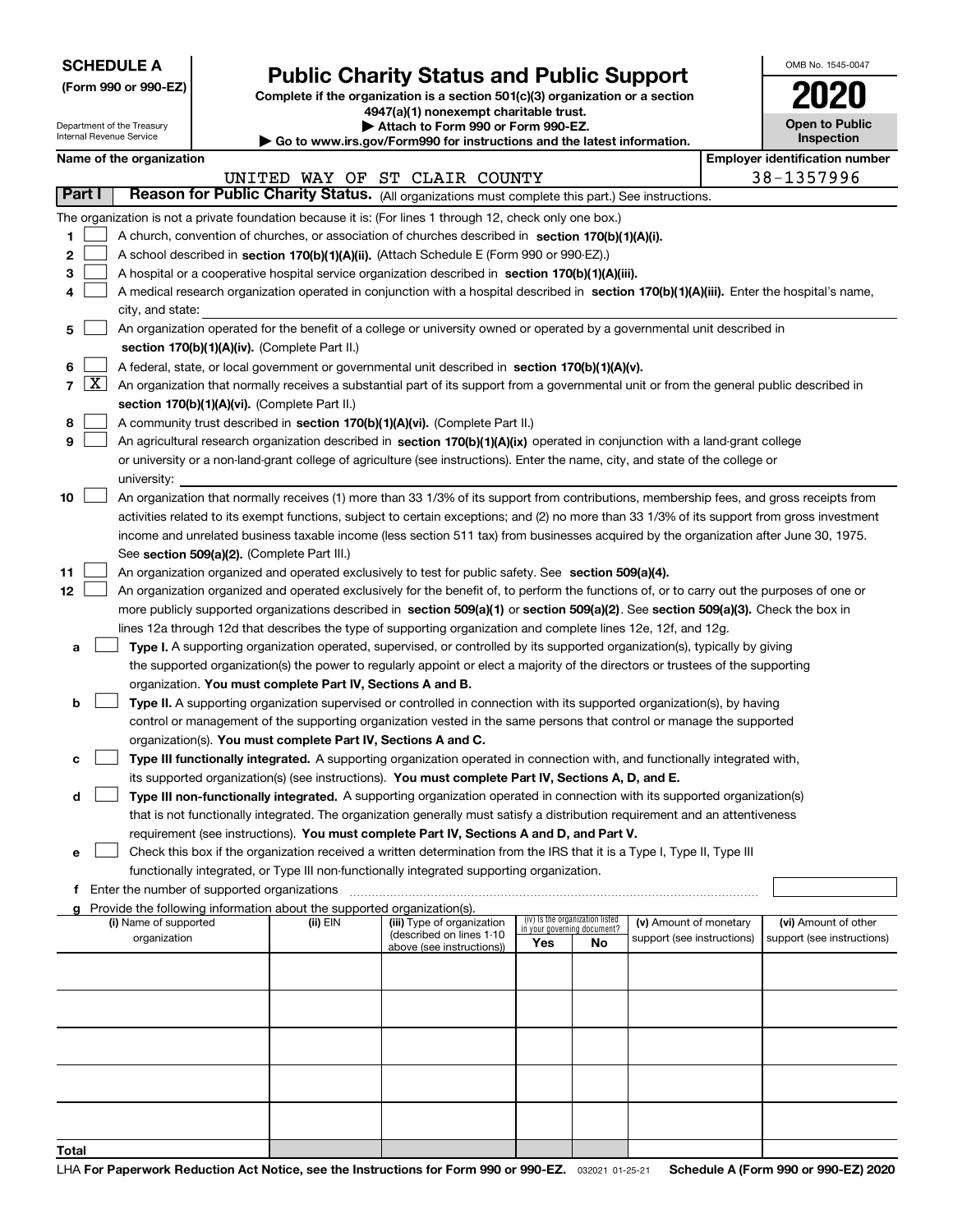#### Schedule A (Form 990 or 990-EZ) 2020 <code>UNITED WAY OF ST CLAIR COUNTY</code>  $38-1357996$  <code>Page</code>

**2**

(Complete only if you checked the box on line 5, 7, or 8 of Part I or if the organization failed to qualify under Part III. If the organization fails to qualify under the tests listed below, please complete Part III.) **Part II Support Schedule for Organizations Described in Sections 170(b)(1)(A)(iv) and 170(b)(1)(A)(vi)**

|    | <b>Section A. Public Support</b>                                                                                                               |                      |                      |                        |                        |                      |                                          |
|----|------------------------------------------------------------------------------------------------------------------------------------------------|----------------------|----------------------|------------------------|------------------------|----------------------|------------------------------------------|
|    | Calendar year (or fiscal year beginning in)                                                                                                    | (a) 2016             | (b) 2017             | $(c)$ 2018             | $(d)$ 2019             | (e) 2020             | (f) Total                                |
|    | 1 Gifts, grants, contributions, and                                                                                                            |                      |                      |                        |                        |                      |                                          |
|    | membership fees received. (Do not                                                                                                              |                      |                      |                        |                        |                      |                                          |
|    | include any "unusual grants.")                                                                                                                 | 1183173.             | 1267765.             | 1328503.               | 1270196.               | 1157470.             | 6207107.                                 |
|    | 2 Tax revenues levied for the organ-                                                                                                           |                      |                      |                        |                        |                      |                                          |
|    | ization's benefit and either paid to                                                                                                           |                      |                      |                        |                        |                      |                                          |
|    | or expended on its behalf                                                                                                                      |                      |                      |                        |                        |                      |                                          |
|    | 3 The value of services or facilities                                                                                                          |                      |                      |                        |                        |                      |                                          |
|    | furnished by a governmental unit to                                                                                                            |                      |                      |                        |                        |                      |                                          |
|    | the organization without charge                                                                                                                |                      |                      |                        |                        |                      |                                          |
|    | 4 Total. Add lines 1 through 3                                                                                                                 | 1183173.             | 1267765.             | 1328503.               | 1270196.               | 1157470.             | 6207107.                                 |
| 5. | The portion of total contributions                                                                                                             |                      |                      |                        |                        |                      |                                          |
|    | by each person (other than a                                                                                                                   |                      |                      |                        |                        |                      |                                          |
|    | governmental unit or publicly                                                                                                                  |                      |                      |                        |                        |                      |                                          |
|    | supported organization) included                                                                                                               |                      |                      |                        |                        |                      |                                          |
|    | on line 1 that exceeds 2% of the                                                                                                               |                      |                      |                        |                        |                      |                                          |
|    | amount shown on line 11,                                                                                                                       |                      |                      |                        |                        |                      |                                          |
|    | column (f)                                                                                                                                     |                      |                      |                        |                        |                      |                                          |
|    |                                                                                                                                                |                      |                      |                        |                        |                      | 6207107.                                 |
|    | 6 Public support. Subtract line 5 from line 4.<br><b>Section B. Total Support</b>                                                              |                      |                      |                        |                        |                      |                                          |
|    |                                                                                                                                                |                      |                      |                        |                        |                      |                                          |
|    | Calendar year (or fiscal year beginning in)                                                                                                    | (a) 2016<br>1183173. | (b) 2017<br>1267765. | $(c)$ 2018<br>1328503. | $(d)$ 2019<br>1270196. | (e) 2020<br>1157470. | (f) Total<br>6207107.                    |
|    | <b>7</b> Amounts from line 4                                                                                                                   |                      |                      |                        |                        |                      |                                          |
|    | 8 Gross income from interest,                                                                                                                  |                      |                      |                        |                        |                      |                                          |
|    | dividends, payments received on                                                                                                                |                      |                      |                        |                        |                      |                                          |
|    | securities loans, rents, royalties,                                                                                                            |                      |                      |                        |                        |                      |                                          |
|    | and income from similar sources                                                                                                                | 12,565.              | 30,623.              | 54,912.                | 52,697.                | 53,038.              | 203,835.                                 |
|    | 9 Net income from unrelated business                                                                                                           |                      |                      |                        |                        |                      |                                          |
|    | activities, whether or not the                                                                                                                 |                      |                      |                        |                        |                      |                                          |
|    | business is regularly carried on                                                                                                               |                      |                      |                        |                        |                      |                                          |
|    | 10 Other income. Do not include gain                                                                                                           |                      |                      |                        |                        |                      |                                          |
|    | or loss from the sale of capital                                                                                                               |                      |                      |                        |                        |                      |                                          |
|    | assets (Explain in Part VI.)                                                                                                                   |                      |                      |                        |                        |                      |                                          |
|    | 11 Total support. Add lines 7 through 10                                                                                                       |                      |                      |                        |                        |                      | 6410942.                                 |
|    | 12 Gross receipts from related activities, etc. (see instructions)                                                                             |                      |                      |                        |                        | 12                   |                                          |
|    | 13 First 5 years. If the Form 990 is for the organization's first, second, third, fourth, or fifth tax year as a section 501(c)(3)             |                      |                      |                        |                        |                      |                                          |
|    | organization, check this box and stop here                                                                                                     |                      |                      |                        |                        |                      |                                          |
|    | <b>Section C. Computation of Public Support Percentage</b>                                                                                     |                      |                      |                        |                        |                      |                                          |
|    |                                                                                                                                                |                      |                      |                        |                        | 14                   | 96.82<br>%                               |
|    |                                                                                                                                                |                      |                      |                        |                        | 15                   | 97.46<br>$\%$                            |
|    | 16a 33 1/3% support test - 2020. If the organization did not check the box on line 13, and line 14 is 33 1/3% or more, check this box and      |                      |                      |                        |                        |                      |                                          |
|    | stop here. The organization qualifies as a publicly supported organization                                                                     |                      |                      |                        |                        |                      | $\blacktriangleright$ $\boxed{\text{X}}$ |
|    | b 33 1/3% support test - 2019. If the organization did not check a box on line 13 or 16a, and line 15 is 33 1/3% or more, check this box       |                      |                      |                        |                        |                      |                                          |
|    | and stop here. The organization qualifies as a publicly supported organization                                                                 |                      |                      |                        |                        |                      |                                          |
|    | 17a 10% -facts-and-circumstances test - 2020. If the organization did not check a box on line 13, 16a, or 16b, and line 14 is 10% or more,     |                      |                      |                        |                        |                      |                                          |
|    | and if the organization meets the facts-and-circumstances test, check this box and stop here. Explain in Part VI how the organization          |                      |                      |                        |                        |                      |                                          |
|    | meets the facts-and-circumstances test. The organization qualifies as a publicly supported organization                                        |                      |                      |                        |                        |                      |                                          |
|    | <b>b 10% -facts-and-circumstances test - 2019.</b> If the organization did not check a box on line 13, 16a, 16b, or 17a, and line 15 is 10% or |                      |                      |                        |                        |                      |                                          |
|    | more, and if the organization meets the facts-and-circumstances test, check this box and stop here. Explain in Part VI how the                 |                      |                      |                        |                        |                      |                                          |
|    | organization meets the facts-and-circumstances test. The organization qualifies as a publicly supported organization                           |                      |                      |                        |                        |                      |                                          |
|    | 18 Private foundation. If the organization did not check a box on line 13, 16a, 16b, 17a, or 17b, check this box and see instructions          |                      |                      |                        |                        |                      |                                          |
|    |                                                                                                                                                |                      |                      |                        |                        |                      |                                          |

**Schedule A (Form 990 or 990-EZ) 2020**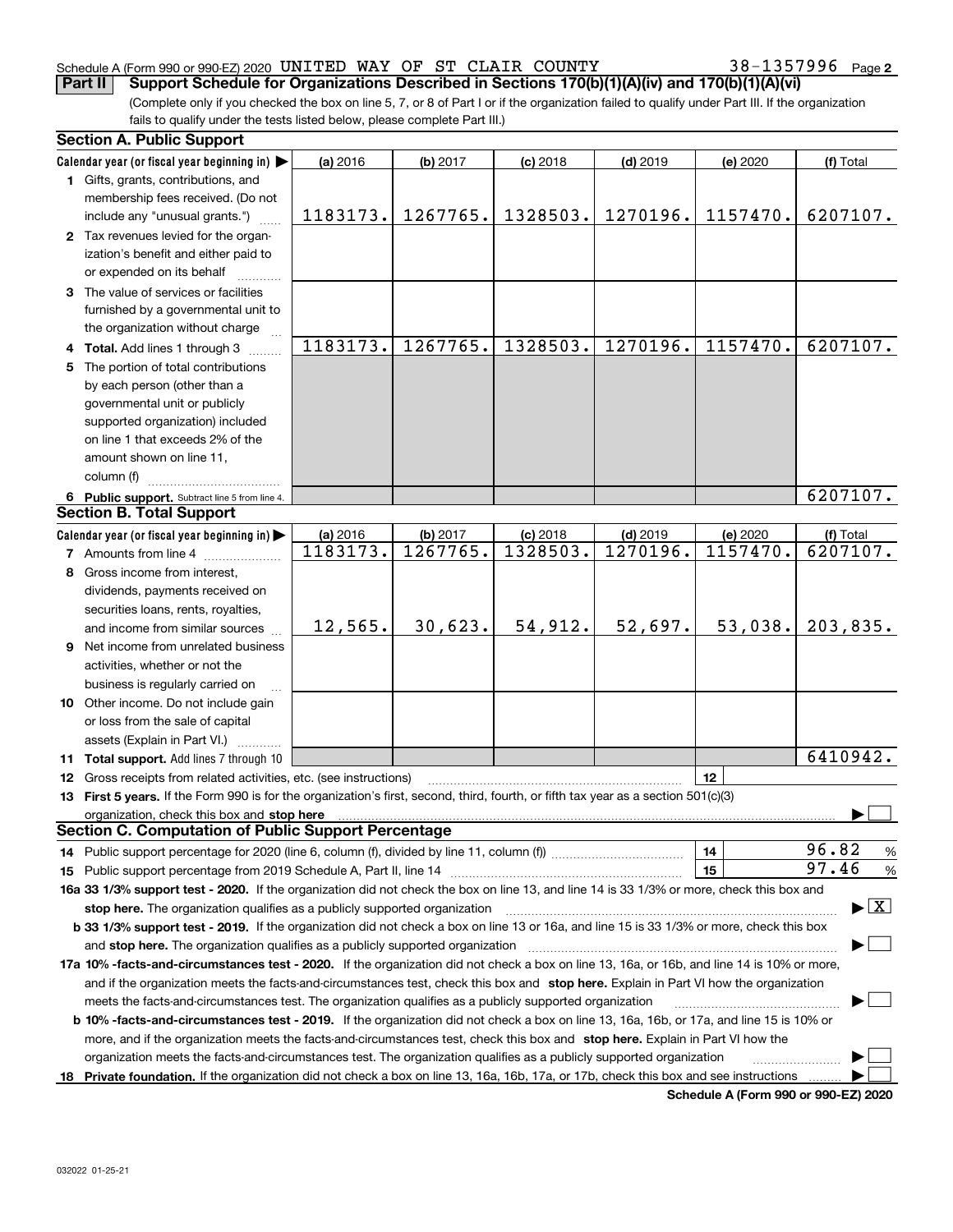#### Schedule A (Form 990 or 990-EZ) 2020 <code>UNITED WAY OF ST CLAIR COUNTY</code>  $38-1357996$  <code>Page</code> **Part III Support Schedule for Organizations Described in Section 509(a)(2)**

(Complete only if you checked the box on line 10 of Part I or if the organization failed to qualify under Part II. If the organization fails to qualify under the tests listed below, please complete Part II.)

|    | <b>Section A. Public Support</b>                                                                                                                                                                                               |          |          |            |            |          |             |
|----|--------------------------------------------------------------------------------------------------------------------------------------------------------------------------------------------------------------------------------|----------|----------|------------|------------|----------|-------------|
|    | Calendar year (or fiscal year beginning in) $\blacktriangleright$                                                                                                                                                              | (a) 2016 | (b) 2017 | $(c)$ 2018 | $(d)$ 2019 | (e) 2020 | (f) Total   |
|    | 1 Gifts, grants, contributions, and                                                                                                                                                                                            |          |          |            |            |          |             |
|    | membership fees received. (Do not                                                                                                                                                                                              |          |          |            |            |          |             |
|    | include any "unusual grants.")                                                                                                                                                                                                 |          |          |            |            |          |             |
|    | <b>2</b> Gross receipts from admissions,                                                                                                                                                                                       |          |          |            |            |          |             |
|    | merchandise sold or services per-                                                                                                                                                                                              |          |          |            |            |          |             |
|    | formed, or facilities furnished in                                                                                                                                                                                             |          |          |            |            |          |             |
|    | any activity that is related to the<br>organization's tax-exempt purpose                                                                                                                                                       |          |          |            |            |          |             |
|    | 3 Gross receipts from activities that                                                                                                                                                                                          |          |          |            |            |          |             |
|    | are not an unrelated trade or bus-                                                                                                                                                                                             |          |          |            |            |          |             |
|    | iness under section 513                                                                                                                                                                                                        |          |          |            |            |          |             |
|    | 4 Tax revenues levied for the organ-                                                                                                                                                                                           |          |          |            |            |          |             |
|    | ization's benefit and either paid to                                                                                                                                                                                           |          |          |            |            |          |             |
|    | or expended on its behalf                                                                                                                                                                                                      |          |          |            |            |          |             |
|    | .                                                                                                                                                                                                                              |          |          |            |            |          |             |
|    | 5 The value of services or facilities                                                                                                                                                                                          |          |          |            |            |          |             |
|    | furnished by a governmental unit to                                                                                                                                                                                            |          |          |            |            |          |             |
|    | the organization without charge                                                                                                                                                                                                |          |          |            |            |          |             |
|    | <b>6 Total.</b> Add lines 1 through 5                                                                                                                                                                                          |          |          |            |            |          |             |
|    | 7a Amounts included on lines 1, 2, and                                                                                                                                                                                         |          |          |            |            |          |             |
|    | 3 received from disqualified persons                                                                                                                                                                                           |          |          |            |            |          |             |
|    | <b>b</b> Amounts included on lines 2 and 3 received<br>from other than disqualified persons that                                                                                                                               |          |          |            |            |          |             |
|    | exceed the greater of \$5,000 or 1% of the                                                                                                                                                                                     |          |          |            |            |          |             |
|    | amount on line 13 for the year                                                                                                                                                                                                 |          |          |            |            |          |             |
|    | c Add lines 7a and 7b                                                                                                                                                                                                          |          |          |            |            |          |             |
|    | 8 Public support. (Subtract line 7c from line 6.)                                                                                                                                                                              |          |          |            |            |          |             |
|    | <b>Section B. Total Support</b>                                                                                                                                                                                                |          |          |            |            |          |             |
|    | Calendar year (or fiscal year beginning in)                                                                                                                                                                                    | (a) 2016 | (b) 2017 | $(c)$ 2018 | $(d)$ 2019 | (e) 2020 | (f) Total   |
|    | 9 Amounts from line 6                                                                                                                                                                                                          |          |          |            |            |          |             |
|    | <b>10a</b> Gross income from interest,<br>dividends, payments received on                                                                                                                                                      |          |          |            |            |          |             |
|    | securities loans, rents, royalties,                                                                                                                                                                                            |          |          |            |            |          |             |
|    | and income from similar sources                                                                                                                                                                                                |          |          |            |            |          |             |
|    | <b>b</b> Unrelated business taxable income                                                                                                                                                                                     |          |          |            |            |          |             |
|    | (less section 511 taxes) from businesses                                                                                                                                                                                       |          |          |            |            |          |             |
|    | acquired after June 30, 1975 [10001]                                                                                                                                                                                           |          |          |            |            |          |             |
|    | c Add lines 10a and 10b                                                                                                                                                                                                        |          |          |            |            |          |             |
|    | 11 Net income from unrelated business                                                                                                                                                                                          |          |          |            |            |          |             |
|    | activities not included in line 10b,<br>whether or not the business is                                                                                                                                                         |          |          |            |            |          |             |
|    | regularly carried on                                                                                                                                                                                                           |          |          |            |            |          |             |
|    | <b>12</b> Other income. Do not include gain                                                                                                                                                                                    |          |          |            |            |          |             |
|    | or loss from the sale of capital                                                                                                                                                                                               |          |          |            |            |          |             |
|    | assets (Explain in Part VI.)<br><b>13</b> Total support. (Add lines 9, 10c, 11, and 12.)                                                                                                                                       |          |          |            |            |          |             |
|    | 14 First 5 years. If the Form 990 is for the organization's first, second, third, fourth, or fifth tax year as a section 501(c)(3) organization,                                                                               |          |          |            |            |          |             |
|    | check this box and stop here measured and contained a state of the state of the state of the state of the state of the state of the state of the state of the state of the state of the state of the state of the state of the |          |          |            |            |          |             |
|    | <b>Section C. Computation of Public Support Percentage</b>                                                                                                                                                                     |          |          |            |            |          |             |
|    | 15 Public support percentage for 2020 (line 8, column (f), divided by line 13, column (f))                                                                                                                                     |          |          |            |            | 15       | %           |
|    | 16 Public support percentage from 2019 Schedule A, Part III, line 15                                                                                                                                                           |          |          |            |            | 16       | %           |
|    | Section D. Computation of Investment Income Percentage                                                                                                                                                                         |          |          |            |            |          |             |
|    | 17 Investment income percentage for 2020 (line 10c, column (f), divided by line 13, column (f))                                                                                                                                |          |          |            |            | 17       | %           |
|    | <b>18</b> Investment income percentage from <b>2019</b> Schedule A, Part III, line 17                                                                                                                                          |          |          |            |            | 18       | %           |
|    | 19a 33 1/3% support tests - 2020. If the organization did not check the box on line 14, and line 15 is more than 33 1/3%, and line 17 is not                                                                                   |          |          |            |            |          |             |
|    | more than 33 1/3%, check this box and stop here. The organization qualifies as a publicly supported organization                                                                                                               |          |          |            |            |          | $\sim$<br>▶ |
|    | b 33 1/3% support tests - 2019. If the organization did not check a box on line 14 or line 19a, and line 16 is more than 33 1/3%, and                                                                                          |          |          |            |            |          |             |
|    | line 18 is not more than 33 1/3%, check this box and stop here. The organization qualifies as a publicly supported organization                                                                                                |          |          |            |            |          |             |
| 20 |                                                                                                                                                                                                                                |          |          |            |            |          |             |
|    |                                                                                                                                                                                                                                |          |          |            |            |          |             |

**Schedule A (Form 990 or 990-EZ) 2020**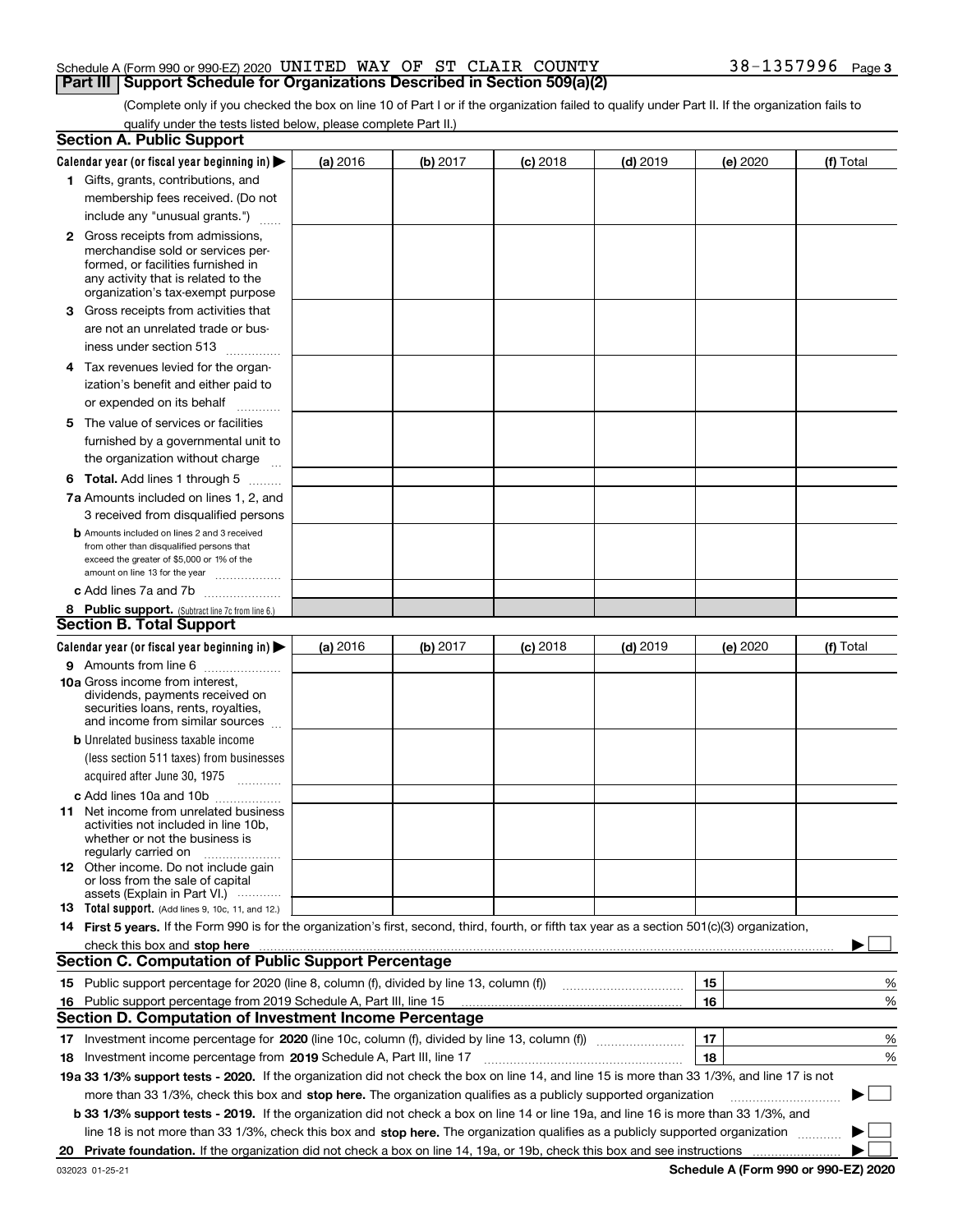#### Schedule A (Form 990 or 990-EZ) 2020 <code>UNITED WAY OF ST CLAIR COUNTY</code>  $38-1357996$  <code>Page</code>

### **Part IV Supporting Organizations**

(Complete only if you checked a box in line 12 on Part I. If you checked box 12a, Part I, complete Sections A and B. If you checked box 12b, Part I, complete Sections A and C. If you checked box 12c, Part I, complete Sections A, D, and E. If you checked box 12d, Part I, complete Sections A and D, and complete Part V.)

#### **Section A. All Supporting Organizations**

- **1** Are all of the organization's supported organizations listed by name in the organization's governing documents? If "No," describe in **Part VI** how the supported organizations are designated. If designated by *class or purpose, describe the designation. If historic and continuing relationship, explain.*
- **2** Did the organization have any supported organization that does not have an IRS determination of status under section 509(a)(1) or (2)? If "Yes," explain in Part VI how the organization determined that the supported *organization was described in section 509(a)(1) or (2).*
- **3a** Did the organization have a supported organization described in section 501(c)(4), (5), or (6)? If "Yes," answer *lines 3b and 3c below.*
- **b** Did the organization confirm that each supported organization qualified under section 501(c)(4), (5), or (6) and satisfied the public support tests under section 509(a)(2)? If "Yes," describe in **Part VI** when and how the *organization made the determination.*
- **c**Did the organization ensure that all support to such organizations was used exclusively for section 170(c)(2)(B) purposes? If "Yes," explain in **Part VI** what controls the organization put in place to ensure such use.
- **4a***If* Was any supported organization not organized in the United States ("foreign supported organization")? *"Yes," and if you checked box 12a or 12b in Part I, answer lines 4b and 4c below.*
- **b** Did the organization have ultimate control and discretion in deciding whether to make grants to the foreign supported organization? If "Yes," describe in **Part VI** how the organization had such control and discretion *despite being controlled or supervised by or in connection with its supported organizations.*
- **c** Did the organization support any foreign supported organization that does not have an IRS determination under sections 501(c)(3) and 509(a)(1) or (2)? If "Yes," explain in **Part VI** what controls the organization used *to ensure that all support to the foreign supported organization was used exclusively for section 170(c)(2)(B) purposes.*
- **5a***If "Yes,"* Did the organization add, substitute, or remove any supported organizations during the tax year? answer lines 5b and 5c below (if applicable). Also, provide detail in **Part VI,** including (i) the names and EIN *numbers of the supported organizations added, substituted, or removed; (ii) the reasons for each such action; (iii) the authority under the organization's organizing document authorizing such action; and (iv) how the action was accomplished (such as by amendment to the organizing document).*
- **b** Type I or Type II only. Was any added or substituted supported organization part of a class already designated in the organization's organizing document?
- **cSubstitutions only.**  Was the substitution the result of an event beyond the organization's control?
- **6** Did the organization provide support (whether in the form of grants or the provision of services or facilities) to **Part VI.** *If "Yes," provide detail in* support or benefit one or more of the filing organization's supported organizations? anyone other than (i) its supported organizations, (ii) individuals that are part of the charitable class benefited by one or more of its supported organizations, or (iii) other supporting organizations that also
- **7**Did the organization provide a grant, loan, compensation, or other similar payment to a substantial contributor *If "Yes," complete Part I of Schedule L (Form 990 or 990-EZ).* regard to a substantial contributor? (as defined in section 4958(c)(3)(C)), a family member of a substantial contributor, or a 35% controlled entity with
- **8** Did the organization make a loan to a disqualified person (as defined in section 4958) not described in line 7? *If "Yes," complete Part I of Schedule L (Form 990 or 990-EZ).*
- **9a** Was the organization controlled directly or indirectly at any time during the tax year by one or more in section 509(a)(1) or (2))? If "Yes," *provide detail in* <code>Part VI.</code> disqualified persons, as defined in section 4946 (other than foundation managers and organizations described
- **b** Did one or more disqualified persons (as defined in line 9a) hold a controlling interest in any entity in which the supporting organization had an interest? If "Yes," provide detail in P**art VI**.
- **c**Did a disqualified person (as defined in line 9a) have an ownership interest in, or derive any personal benefit from, assets in which the supporting organization also had an interest? If "Yes," provide detail in P**art VI.**
- **10a** Was the organization subject to the excess business holdings rules of section 4943 because of section supporting organizations)? If "Yes," answer line 10b below. 4943(f) (regarding certain Type II supporting organizations, and all Type III non-functionally integrated
- **b** Did the organization have any excess business holdings in the tax year? (Use Schedule C, Form 4720, to *determine whether the organization had excess business holdings.)*

032024 01-25-21

**Schedule A (Form 990 or 990-EZ) 2020**

**1**

**2**

**3a**

**3b**

**3c**

**4a**

**4b**

**4c**

**5a**

**5b5c**

**6**

**7**

**8**

**9a**

**9b**

**9c**

**10a**

**10b**

**YesNo**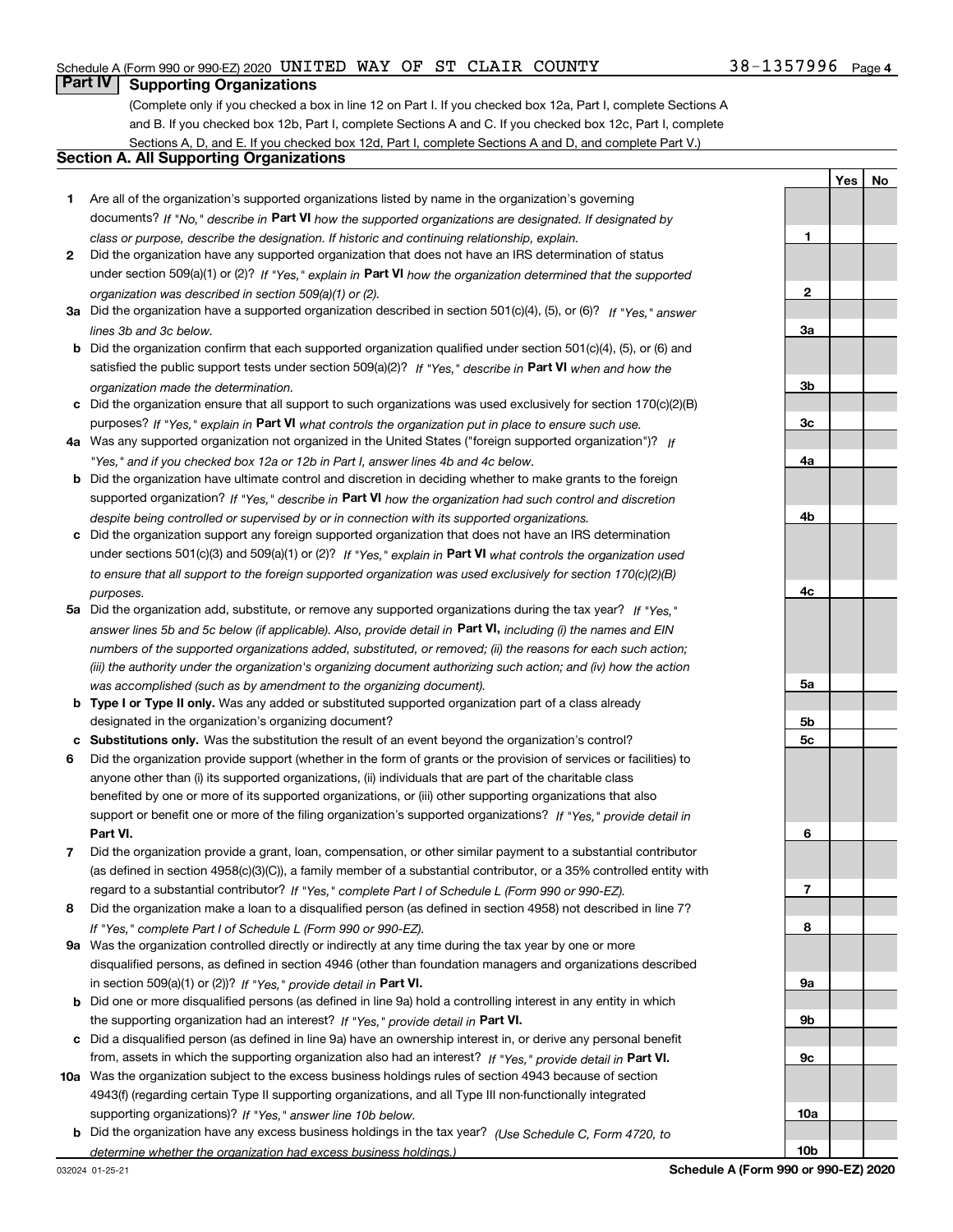#### Schedule A (Form 990 or 990-EZ) 2020 <code>UNITED WAY OF ST CLAIR COUNTY</code>  $38-1357996$  <code>Page</code>

|    | <b>Supporting Organizations (continued)</b><br>Part IV                                                                                                                                                                                                     |                 |     |    |
|----|------------------------------------------------------------------------------------------------------------------------------------------------------------------------------------------------------------------------------------------------------------|-----------------|-----|----|
|    |                                                                                                                                                                                                                                                            |                 | Yes | No |
| 11 | Has the organization accepted a gift or contribution from any of the following persons?                                                                                                                                                                    |                 |     |    |
|    | a A person who directly or indirectly controls, either alone or together with persons described in lines 11b and                                                                                                                                           |                 |     |    |
|    | 11c below, the governing body of a supported organization?                                                                                                                                                                                                 | 11a             |     |    |
|    | <b>b</b> A family member of a person described in line 11a above?                                                                                                                                                                                          | 11 <sub>b</sub> |     |    |
|    | c A 35% controlled entity of a person described in line 11a or 11b above? If "Yes" to line 11a, 11b, or 11c, provide                                                                                                                                       |                 |     |    |
|    | detail in Part VI.                                                                                                                                                                                                                                         | 11c             |     |    |
|    | <b>Section B. Type I Supporting Organizations</b>                                                                                                                                                                                                          |                 |     |    |
|    |                                                                                                                                                                                                                                                            |                 | Yes | No |
| 1. | Did the governing body, members of the governing body, officers acting in their official capacity, or membership of one or                                                                                                                                 |                 |     |    |
|    | more supported organizations have the power to regularly appoint or elect at least a majority of the organization's officers,                                                                                                                              |                 |     |    |
|    | directors, or trustees at all times during the tax year? If "No," describe in Part VI how the supported organization(s)                                                                                                                                    |                 |     |    |
|    | effectively operated, supervised, or controlled the organization's activities. If the organization had more than one supported<br>organization, describe how the powers to appoint and/or remove officers, directors, or trustees were allocated among the |                 |     |    |
|    | supported organizations and what conditions or restrictions, if any, applied to such powers during the tax year.                                                                                                                                           | 1               |     |    |
| 2  | Did the organization operate for the benefit of any supported organization other than the supported                                                                                                                                                        |                 |     |    |
|    | organization(s) that operated, supervised, or controlled the supporting organization? If "Yes," explain in                                                                                                                                                 |                 |     |    |
|    | Part VI how providing such benefit carried out the purposes of the supported organization(s) that operated,                                                                                                                                                |                 |     |    |
|    | supervised, or controlled the supporting organization.                                                                                                                                                                                                     | $\overline{2}$  |     |    |
|    | Section C. Type II Supporting Organizations                                                                                                                                                                                                                |                 |     |    |
|    |                                                                                                                                                                                                                                                            |                 | Yes | No |
| 1. | Were a majority of the organization's directors or trustees during the tax year also a majority of the directors                                                                                                                                           |                 |     |    |
|    | or trustees of each of the organization's supported organization(s)? If "No," describe in Part VI how control                                                                                                                                              |                 |     |    |
|    | or management of the supporting organization was vested in the same persons that controlled or managed                                                                                                                                                     |                 |     |    |
|    | the supported organization(s).                                                                                                                                                                                                                             | 1               |     |    |
|    | Section D. All Type III Supporting Organizations                                                                                                                                                                                                           |                 |     |    |
|    |                                                                                                                                                                                                                                                            |                 | Yes | No |
| 1. | Did the organization provide to each of its supported organizations, by the last day of the fifth month of the                                                                                                                                             |                 |     |    |
|    | organization's tax year, (i) a written notice describing the type and amount of support provided during the prior tax                                                                                                                                      |                 |     |    |
|    | year, (ii) a copy of the Form 990 that was most recently filed as of the date of notification, and (iii) copies of the                                                                                                                                     |                 |     |    |
|    | organization's governing documents in effect on the date of notification, to the extent not previously provided?                                                                                                                                           | 1               |     |    |
| 2  | Were any of the organization's officers, directors, or trustees either (i) appointed or elected by the supported                                                                                                                                           |                 |     |    |
|    | organization(s) or (ii) serving on the governing body of a supported organization? If "No," explain in Part VI how                                                                                                                                         |                 |     |    |
|    | the organization maintained a close and continuous working relationship with the supported organization(s).                                                                                                                                                | $\mathbf{2}$    |     |    |
| 3  | By reason of the relationship described in line 2, above, did the organization's supported organizations have a                                                                                                                                            |                 |     |    |
|    | significant voice in the organization's investment policies and in directing the use of the organization's                                                                                                                                                 |                 |     |    |
|    | income or assets at all times during the tax year? If "Yes," describe in Part VI the role the organization's                                                                                                                                               |                 |     |    |
|    | supported organizations played in this regard.<br>Section E. Type III Functionally Integrated Supporting Organizations                                                                                                                                     | 3               |     |    |
|    |                                                                                                                                                                                                                                                            |                 |     |    |
| 1  | Check the box next to the method that the organization used to satisfy the Integral Part Test during the year (see instructions).                                                                                                                          |                 |     |    |
| а  | The organization satisfied the Activities Test. Complete line 2 below.                                                                                                                                                                                     |                 |     |    |
| b  | The organization is the parent of each of its supported organizations. Complete line 3 below.                                                                                                                                                              |                 |     |    |
| с  | The organization supported a governmental entity. Describe in Part VI how you supported a governmental entity (see instructions)                                                                                                                           |                 |     |    |
| 2  | Activities Test. Answer lines 2a and 2b below.                                                                                                                                                                                                             |                 | Yes | No |
| а  | Did substantially all of the organization's activities during the tax year directly further the exempt purposes of                                                                                                                                         |                 |     |    |
|    | the supported organization(s) to which the organization was responsive? If "Yes," then in Part VI identify                                                                                                                                                 |                 |     |    |
|    | those supported organizations and explain how these activities directly furthered their exempt purposes,                                                                                                                                                   |                 |     |    |

**b** Did the activities described in line 2a, above, constitute activities that, but for the organization's involvement, **Part VI**  *the reasons for the organization's position that its supported organization(s) would have engaged in how the organization was responsive to those supported organizations, and how the organization determined that these activities constituted substantially all of its activities.* one or more of the organization's supported organization(s) would have been engaged in? If "Yes," e*xplain in* 

- *these activities but for the organization's involvement.*
- **3** Parent of Supported Organizations. Answer lines 3a and 3b below.

**a** Did the organization have the power to regularly appoint or elect a majority of the officers, directors, or trustees of each of the supported organizations? If "Yes" or "No" provide details in **Part VI.** 

**b** Did the organization exercise a substantial degree of direction over the policies, programs, and activities of each of its supported organizations? If "Yes," describe in Part VI the role played by the organization in this regard.

**2a**

**2b**

**3a**

**3b**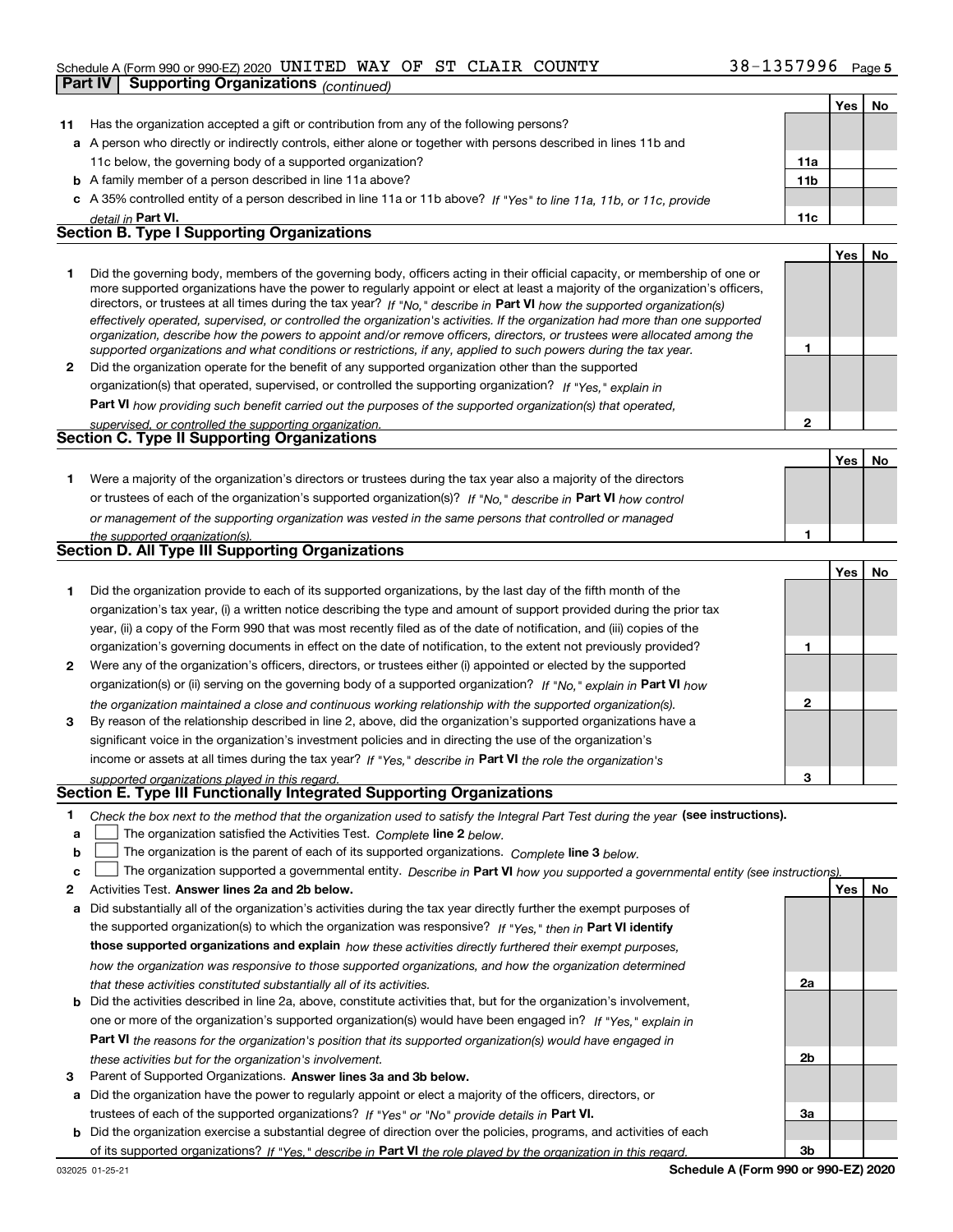| <b>Part V</b> Type III Non-Functionally Integrated 509(a)(3) Supporting Organizations |  |  |                       |  |
|---------------------------------------------------------------------------------------|--|--|-----------------------|--|
| Schedule A (Form 990 or 990-EZ) 2020 UNITED WAY OF ST CLAIR COUNTY                    |  |  | $38 - 1357996$ Page 6 |  |

1 Check here if the organization satisfied the Integral Part Test as a qualifying trust on Nov. 20, 1970 (explain in Part VI). See instructions. All other Type III non-functionally integrated supporting organizations must complete Sections A through E.

|              | Section A - Adjusted Net Income                                             | (A) Prior Year | (B) Current Year<br>(optional) |                                |
|--------------|-----------------------------------------------------------------------------|----------------|--------------------------------|--------------------------------|
| 1            | Net short-term capital gain                                                 | 1              |                                |                                |
| $\mathbf{2}$ | Recoveries of prior-year distributions                                      | $\mathbf{2}$   |                                |                                |
| 3            | Other gross income (see instructions)                                       | 3              |                                |                                |
| 4            | Add lines 1 through 3.                                                      | 4              |                                |                                |
| 5            | Depreciation and depletion                                                  | 5              |                                |                                |
| 6            | Portion of operating expenses paid or incurred for production or            |                |                                |                                |
|              | collection of gross income or for management, conservation, or              |                |                                |                                |
|              | maintenance of property held for production of income (see instructions)    | 6              |                                |                                |
| 7            | Other expenses (see instructions)                                           | $\overline{7}$ |                                |                                |
| 8            | Adjusted Net Income (subtract lines 5, 6, and 7 from line 4)                | 8              |                                |                                |
|              | <b>Section B - Minimum Asset Amount</b>                                     |                | (A) Prior Year                 | (B) Current Year<br>(optional) |
| 1            | Aggregate fair market value of all non-exempt-use assets (see               |                |                                |                                |
|              | instructions for short tax year or assets held for part of year):           |                |                                |                                |
|              | a Average monthly value of securities                                       | 1a             |                                |                                |
|              | <b>b</b> Average monthly cash balances                                      | 1 <sub>b</sub> |                                |                                |
|              | c Fair market value of other non-exempt-use assets                          | $1c$           |                                |                                |
|              | <b>d</b> Total (add lines 1a, 1b, and 1c)                                   | 1d             |                                |                                |
|              | e Discount claimed for blockage or other factors                            |                |                                |                                |
|              | (explain in detail in Part VI):                                             |                |                                |                                |
| 2            | Acquisition indebtedness applicable to non-exempt-use assets                | $\mathbf{2}$   |                                |                                |
| 3            | Subtract line 2 from line 1d.                                               | 3              |                                |                                |
| 4            | Cash deemed held for exempt use. Enter 0.015 of line 3 (for greater amount, |                |                                |                                |
|              | see instructions).                                                          | 4              |                                |                                |
| 5            | Net value of non-exempt-use assets (subtract line 4 from line 3)            | 5              |                                |                                |
| 6            | Multiply line 5 by 0.035.                                                   | 6              |                                |                                |
| 7            | Recoveries of prior-year distributions                                      | $\overline{7}$ |                                |                                |
| 8            | Minimum Asset Amount (add line 7 to line 6)                                 | 8              |                                |                                |
|              | <b>Section C - Distributable Amount</b>                                     |                |                                | <b>Current Year</b>            |
| 1            | Adjusted net income for prior year (from Section A, line 8, column A)       | 1              |                                |                                |
| 2            | Enter 0.85 of line 1.                                                       | $\mathbf{2}$   |                                |                                |
| 3            | Minimum asset amount for prior year (from Section B, line 8, column A)      | 3              |                                |                                |
| 4            | Enter greater of line 2 or line 3.                                          | 4              |                                |                                |
| 5            | Income tax imposed in prior year                                            | 5              |                                |                                |
| 6            | Distributable Amount. Subtract line 5 from line 4, unless subject to        |                |                                |                                |
|              | emergency temporary reduction (see instructions).                           | 6              |                                |                                |
|              |                                                                             |                |                                |                                |

**7**Check here if the current year is the organization's first as a non-functionally integrated Type III supporting organization (see instructions).

**Schedule A (Form 990 or 990-EZ) 2020**

**1**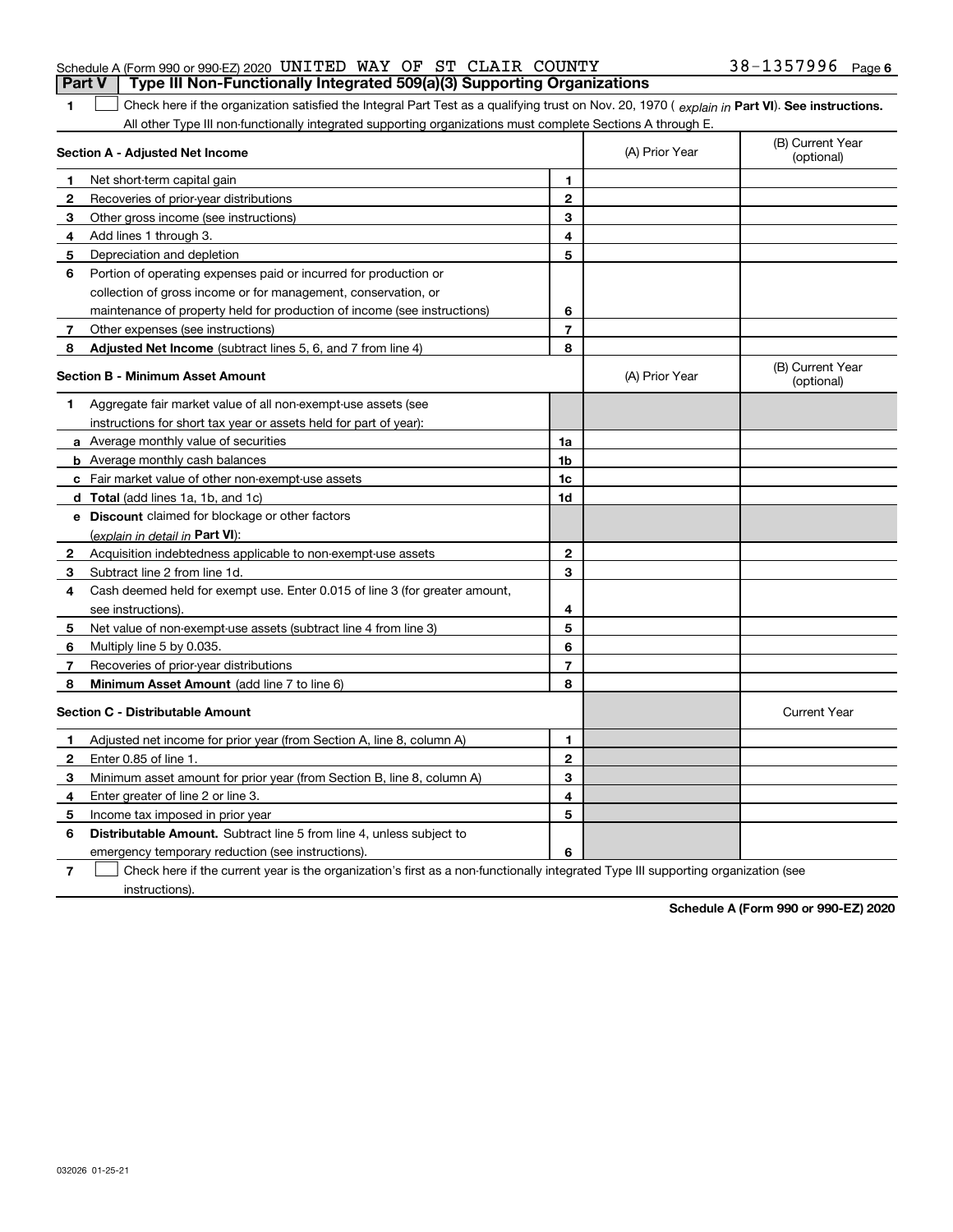#### Schedule A (Form 990 or 990-EZ) 2020 <code>UNITED WAY OF ST CLAIR COUNTY</code>  $38-1357996$  <code>Page</code>

| <b>Part V</b> | Type III Non-Functionally Integrated 509(a)(3) Supporting Organizations                    |                                    | (continued)                                   |    |                                                  |
|---------------|--------------------------------------------------------------------------------------------|------------------------------------|-----------------------------------------------|----|--------------------------------------------------|
|               | <b>Section D - Distributions</b>                                                           |                                    |                                               |    | <b>Current Year</b>                              |
| 1             | Amounts paid to supported organizations to accomplish exempt purposes                      |                                    | 1                                             |    |                                                  |
| 2             | Amounts paid to perform activity that directly furthers exempt purposes of supported       |                                    |                                               |    |                                                  |
|               | organizations, in excess of income from activity                                           |                                    | $\mathbf{2}$                                  |    |                                                  |
| 3             | Administrative expenses paid to accomplish exempt purposes of supported organizations      |                                    | 3                                             |    |                                                  |
| 4             | Amounts paid to acquire exempt-use assets                                                  |                                    |                                               | 4  |                                                  |
| 5             | Qualified set-aside amounts (prior IRS approval required - provide details in Part VI)     |                                    |                                               | 5  |                                                  |
| 6             | Other distributions ( <i>describe in</i> Part VI). See instructions.                       |                                    |                                               | 6  |                                                  |
| 7             | Total annual distributions. Add lines 1 through 6.                                         |                                    |                                               | 7  |                                                  |
| 8             | Distributions to attentive supported organizations to which the organization is responsive |                                    |                                               |    |                                                  |
|               | (provide details in Part VI). See instructions.                                            |                                    |                                               | 8  |                                                  |
| 9             | Distributable amount for 2020 from Section C, line 6                                       |                                    |                                               | 9  |                                                  |
| 10            | Line 8 amount divided by line 9 amount                                                     |                                    |                                               | 10 |                                                  |
|               | <b>Section E - Distribution Allocations</b> (see instructions)                             | (i)<br><b>Excess Distributions</b> | (ii)<br><b>Underdistributions</b><br>Pre-2020 |    | (iii)<br><b>Distributable</b><br>Amount for 2020 |
| 1             | Distributable amount for 2020 from Section C, line 6                                       |                                    |                                               |    |                                                  |
| 2             | Underdistributions, if any, for years prior to 2020 (reason-                               |                                    |                                               |    |                                                  |
|               | able cause required - explain in Part VI). See instructions.                               |                                    |                                               |    |                                                  |
| 3             | Excess distributions carryover, if any, to 2020                                            |                                    |                                               |    |                                                  |
|               | a From 2015                                                                                |                                    |                                               |    |                                                  |
|               | <b>b</b> From 2016                                                                         |                                    |                                               |    |                                                  |
|               | $c$ From 2017                                                                              |                                    |                                               |    |                                                  |
|               | d From 2018                                                                                |                                    |                                               |    |                                                  |
|               | e From 2019                                                                                |                                    |                                               |    |                                                  |
|               | f Total of lines 3a through 3e                                                             |                                    |                                               |    |                                                  |
|               | g Applied to underdistributions of prior years                                             |                                    |                                               |    |                                                  |
|               | <b>h</b> Applied to 2020 distributable amount                                              |                                    |                                               |    |                                                  |
|               | Carryover from 2015 not applied (see instructions)                                         |                                    |                                               |    |                                                  |
|               | Remainder. Subtract lines 3g, 3h, and 3i from line 3f.                                     |                                    |                                               |    |                                                  |
| 4             | Distributions for 2020 from Section D,                                                     |                                    |                                               |    |                                                  |
|               | line $7:$                                                                                  |                                    |                                               |    |                                                  |
|               | a Applied to underdistributions of prior years                                             |                                    |                                               |    |                                                  |
|               | <b>b</b> Applied to 2020 distributable amount                                              |                                    |                                               |    |                                                  |
|               | c Remainder. Subtract lines 4a and 4b from line 4.                                         |                                    |                                               |    |                                                  |
| 5.            | Remaining underdistributions for years prior to 2020, if                                   |                                    |                                               |    |                                                  |
|               | any. Subtract lines 3g and 4a from line 2. For result greater                              |                                    |                                               |    |                                                  |
|               | than zero, explain in Part VI. See instructions.                                           |                                    |                                               |    |                                                  |
| 6             | Remaining underdistributions for 2020. Subtract lines 3h                                   |                                    |                                               |    |                                                  |
|               | and 4b from line 1. For result greater than zero, explain in                               |                                    |                                               |    |                                                  |
|               | Part VI. See instructions.                                                                 |                                    |                                               |    |                                                  |
| 7             | Excess distributions carryover to 2021. Add lines 3j                                       |                                    |                                               |    |                                                  |
|               | and 4c.                                                                                    |                                    |                                               |    |                                                  |
| 8             | Breakdown of line 7:                                                                       |                                    |                                               |    |                                                  |
|               | a Excess from 2016                                                                         |                                    |                                               |    |                                                  |
|               | <b>b</b> Excess from 2017                                                                  |                                    |                                               |    |                                                  |
|               | c Excess from 2018                                                                         |                                    |                                               |    |                                                  |
|               | d Excess from 2019                                                                         |                                    |                                               |    |                                                  |
|               | e Excess from 2020                                                                         |                                    |                                               |    |                                                  |

**Schedule A (Form 990 or 990-EZ) 2020**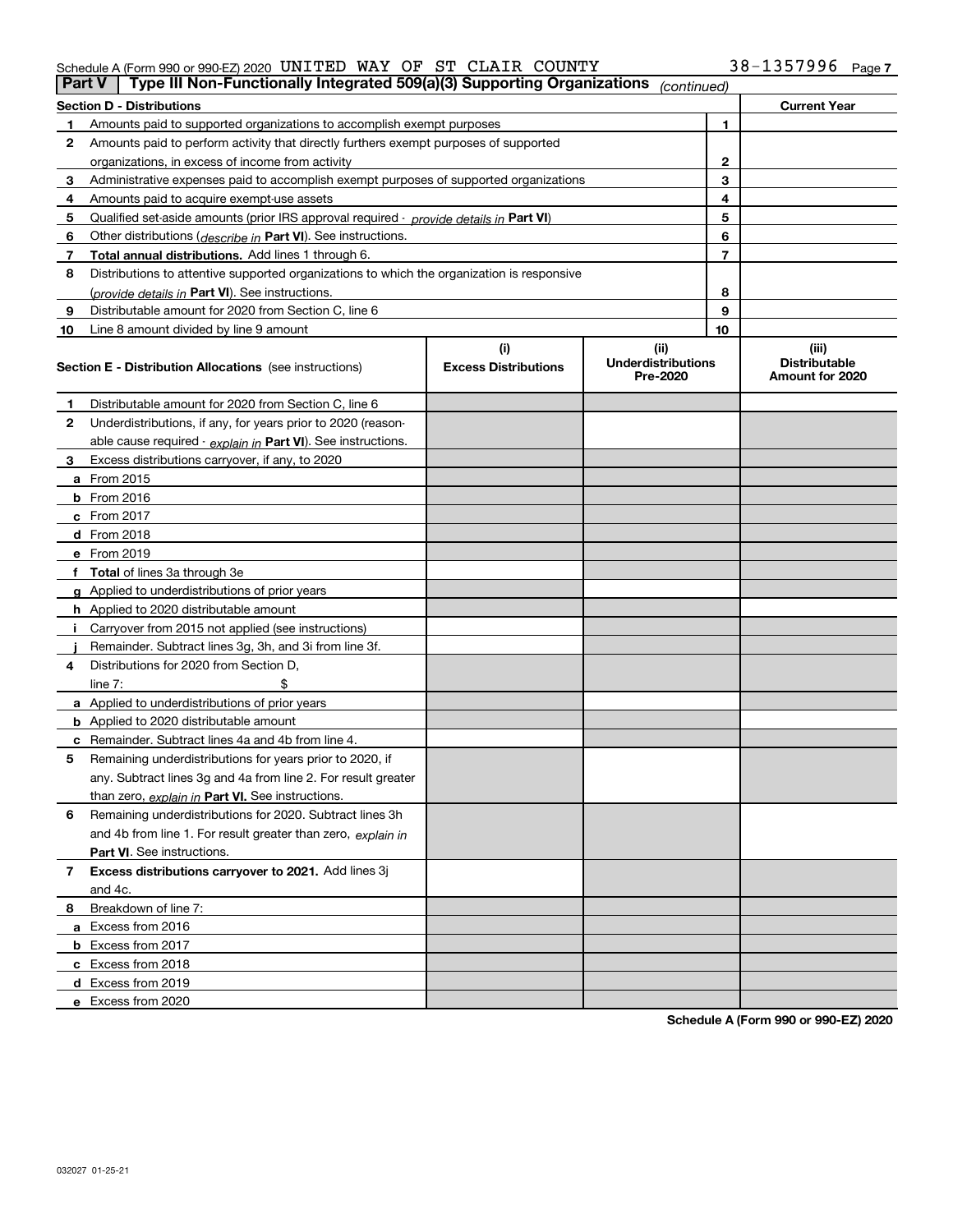|                | Schedule A (Form 990 or 990-EZ) 2020 UNITED WAY OF ST CLAIR COUNTY                                                                                                                                                                                                                      |  |  | $38 - 1357996$ Page 8                                                                                                                                                                                                                                                                            |
|----------------|-----------------------------------------------------------------------------------------------------------------------------------------------------------------------------------------------------------------------------------------------------------------------------------------|--|--|--------------------------------------------------------------------------------------------------------------------------------------------------------------------------------------------------------------------------------------------------------------------------------------------------|
| <b>Part VI</b> | Supplemental Information. Provide the explanations required by Part II, line 10; Part II, line 17a or 17b; Part III, line 12;<br>Section D, lines 5, 6, and 8; and Part V, Section E, lines 2, 5, and 6. Also complete this part for any additional information.<br>(See instructions.) |  |  | Part IV, Section A, lines 1, 2, 3b, 3c, 4b, 4c, 5a, 6, 9a, 9b, 9c, 11a, 11b, and 11c; Part IV, Section B, lines 1 and 2; Part IV, Section C,<br>line 1; Part IV, Section D, lines 2 and 3; Part IV, Section E, lines 1c, 2a, 2b, 3a, and 3b; Part V, line 1; Part V, Section B, line 1e; Part V, |
|                |                                                                                                                                                                                                                                                                                         |  |  |                                                                                                                                                                                                                                                                                                  |
|                |                                                                                                                                                                                                                                                                                         |  |  |                                                                                                                                                                                                                                                                                                  |
|                |                                                                                                                                                                                                                                                                                         |  |  |                                                                                                                                                                                                                                                                                                  |
|                |                                                                                                                                                                                                                                                                                         |  |  |                                                                                                                                                                                                                                                                                                  |
|                |                                                                                                                                                                                                                                                                                         |  |  |                                                                                                                                                                                                                                                                                                  |
|                |                                                                                                                                                                                                                                                                                         |  |  |                                                                                                                                                                                                                                                                                                  |
|                |                                                                                                                                                                                                                                                                                         |  |  |                                                                                                                                                                                                                                                                                                  |
|                |                                                                                                                                                                                                                                                                                         |  |  |                                                                                                                                                                                                                                                                                                  |
|                |                                                                                                                                                                                                                                                                                         |  |  |                                                                                                                                                                                                                                                                                                  |
|                |                                                                                                                                                                                                                                                                                         |  |  |                                                                                                                                                                                                                                                                                                  |
|                |                                                                                                                                                                                                                                                                                         |  |  |                                                                                                                                                                                                                                                                                                  |
|                |                                                                                                                                                                                                                                                                                         |  |  |                                                                                                                                                                                                                                                                                                  |
|                |                                                                                                                                                                                                                                                                                         |  |  |                                                                                                                                                                                                                                                                                                  |
|                |                                                                                                                                                                                                                                                                                         |  |  |                                                                                                                                                                                                                                                                                                  |
|                |                                                                                                                                                                                                                                                                                         |  |  |                                                                                                                                                                                                                                                                                                  |
|                |                                                                                                                                                                                                                                                                                         |  |  |                                                                                                                                                                                                                                                                                                  |
|                |                                                                                                                                                                                                                                                                                         |  |  |                                                                                                                                                                                                                                                                                                  |
|                |                                                                                                                                                                                                                                                                                         |  |  |                                                                                                                                                                                                                                                                                                  |
|                |                                                                                                                                                                                                                                                                                         |  |  |                                                                                                                                                                                                                                                                                                  |
|                |                                                                                                                                                                                                                                                                                         |  |  |                                                                                                                                                                                                                                                                                                  |
|                |                                                                                                                                                                                                                                                                                         |  |  |                                                                                                                                                                                                                                                                                                  |
|                |                                                                                                                                                                                                                                                                                         |  |  |                                                                                                                                                                                                                                                                                                  |
|                |                                                                                                                                                                                                                                                                                         |  |  |                                                                                                                                                                                                                                                                                                  |
|                |                                                                                                                                                                                                                                                                                         |  |  |                                                                                                                                                                                                                                                                                                  |
|                |                                                                                                                                                                                                                                                                                         |  |  |                                                                                                                                                                                                                                                                                                  |
|                |                                                                                                                                                                                                                                                                                         |  |  |                                                                                                                                                                                                                                                                                                  |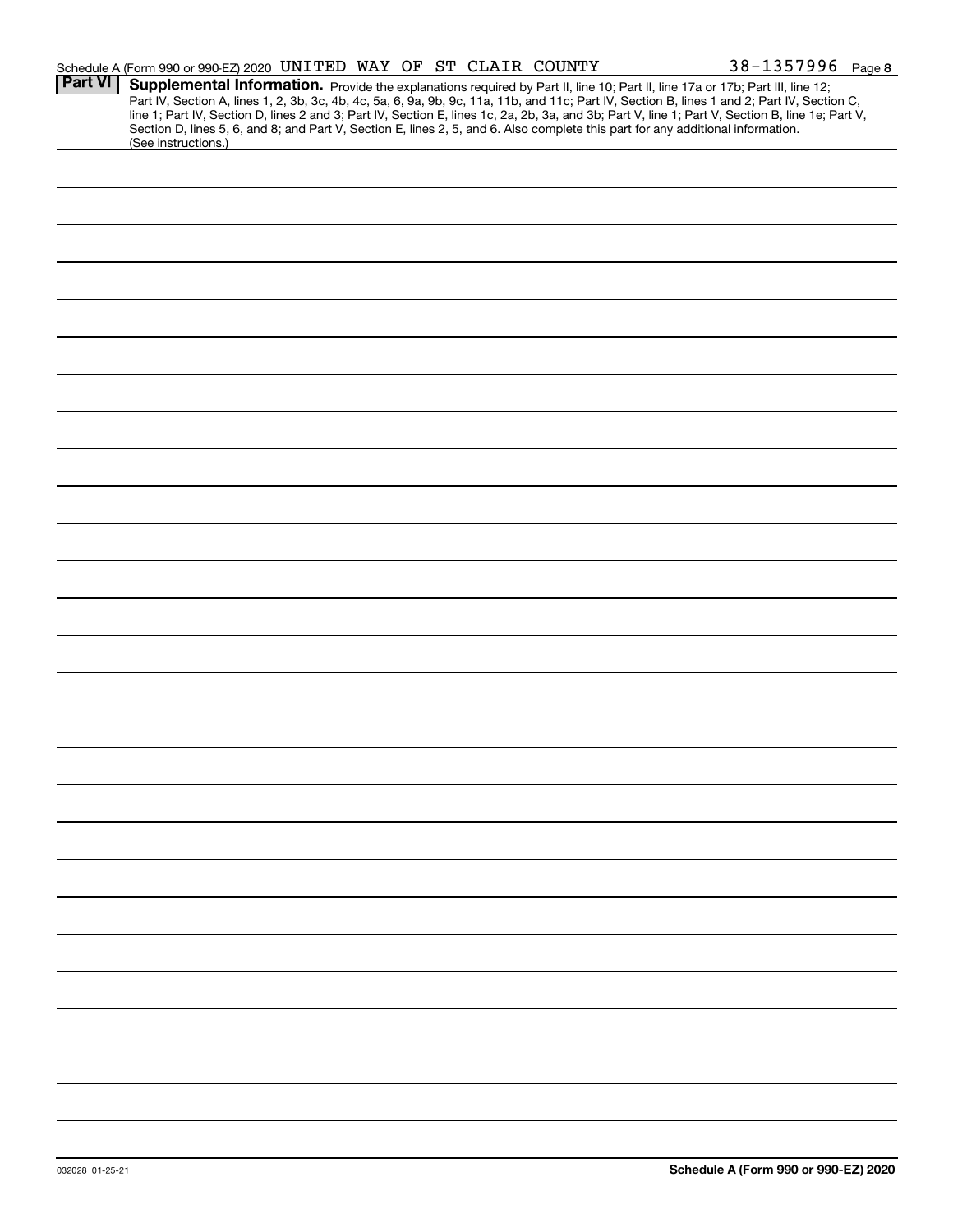Department of the Treasury Internal Revenue Service **(Form 990, 990-EZ, or 990-PF)** Name of the organization

## **Schedule B Schedule of Contributors**

**| Attach to Form 990, Form 990-EZ, or Form 990-PF. | Go to www.irs.gov/Form990 for the latest information.** OMB No. 1545-0047

**2020**

**Employer identification number**

|                                       |          |  |  | UNITED WAY OF ST CLAIR COUNTY | 38-1357996 |
|---------------------------------------|----------|--|--|-------------------------------|------------|
| <b>Organization type</b> (check one): |          |  |  |                               |            |
| Filers of:                            | Section: |  |  |                               |            |

| Form 990 or 990-EZ | $\lfloor x \rfloor$ 501(c)( 3) (enter number) organization                |
|--------------------|---------------------------------------------------------------------------|
|                    | 4947(a)(1) nonexempt charitable trust not treated as a private foundation |
|                    | 527 political organization                                                |
| Form 990-PF        | 501(c)(3) exempt private foundation                                       |
|                    | 4947(a)(1) nonexempt charitable trust treated as a private foundation     |
|                    | 501(c)(3) taxable private foundation                                      |

Check if your organization is covered by the **General Rule** or a **Special Rule. Note:**  Only a section 501(c)(7), (8), or (10) organization can check boxes for both the General Rule and a Special Rule. See instructions.

#### **General Rule**

 $\mathcal{L}^{\text{max}}$ 

For an organization filing Form 990, 990-EZ, or 990-PF that received, during the year, contributions totaling \$5,000 or more (in money or property) from any one contributor. Complete Parts I and II. See instructions for determining a contributor's total contributions.

#### **Special Rules**

any one contributor, during the year, total contributions of the greater of  $\,$  (1) \$5,000; or **(2)** 2% of the amount on (i) Form 990, Part VIII, line 1h;  $\boxed{\textbf{X}}$  For an organization described in section 501(c)(3) filing Form 990 or 990-EZ that met the 33 1/3% support test of the regulations under sections 509(a)(1) and 170(b)(1)(A)(vi), that checked Schedule A (Form 990 or 990-EZ), Part II, line 13, 16a, or 16b, and that received from or (ii) Form 990-EZ, line 1. Complete Parts I and II.

For an organization described in section 501(c)(7), (8), or (10) filing Form 990 or 990-EZ that received from any one contributor, during the year, total contributions of more than \$1,000 exclusively for religious, charitable, scientific, literary, or educational purposes, or for the prevention of cruelty to children or animals. Complete Parts I (entering "N/A" in column (b) instead of the contributor name and address), II, and III.  $\mathcal{L}^{\text{max}}$ 

purpose. Don't complete any of the parts unless the **General Rule** applies to this organization because it received *nonexclusively* year, contributions <sub>exclusively</sub> for religious, charitable, etc., purposes, but no such contributions totaled more than \$1,000. If this box is checked, enter here the total contributions that were received during the year for an  $\;$ exclusively religious, charitable, etc., For an organization described in section 501(c)(7), (8), or (10) filing Form 990 or 990-EZ that received from any one contributor, during the religious, charitable, etc., contributions totaling \$5,000 or more during the year  $\Box$ — $\Box$   $\Box$  $\mathcal{L}^{\text{max}}$ 

**Caution:**  An organization that isn't covered by the General Rule and/or the Special Rules doesn't file Schedule B (Form 990, 990-EZ, or 990-PF),  **must** but it answer "No" on Part IV, line 2, of its Form 990; or check the box on line H of its Form 990-EZ or on its Form 990-PF, Part I, line 2, to certify that it doesn't meet the filing requirements of Schedule B (Form 990, 990-EZ, or 990-PF).

**For Paperwork Reduction Act Notice, see the instructions for Form 990, 990-EZ, or 990-PF. Schedule B (Form 990, 990-EZ, or 990-PF) (2020)** LHA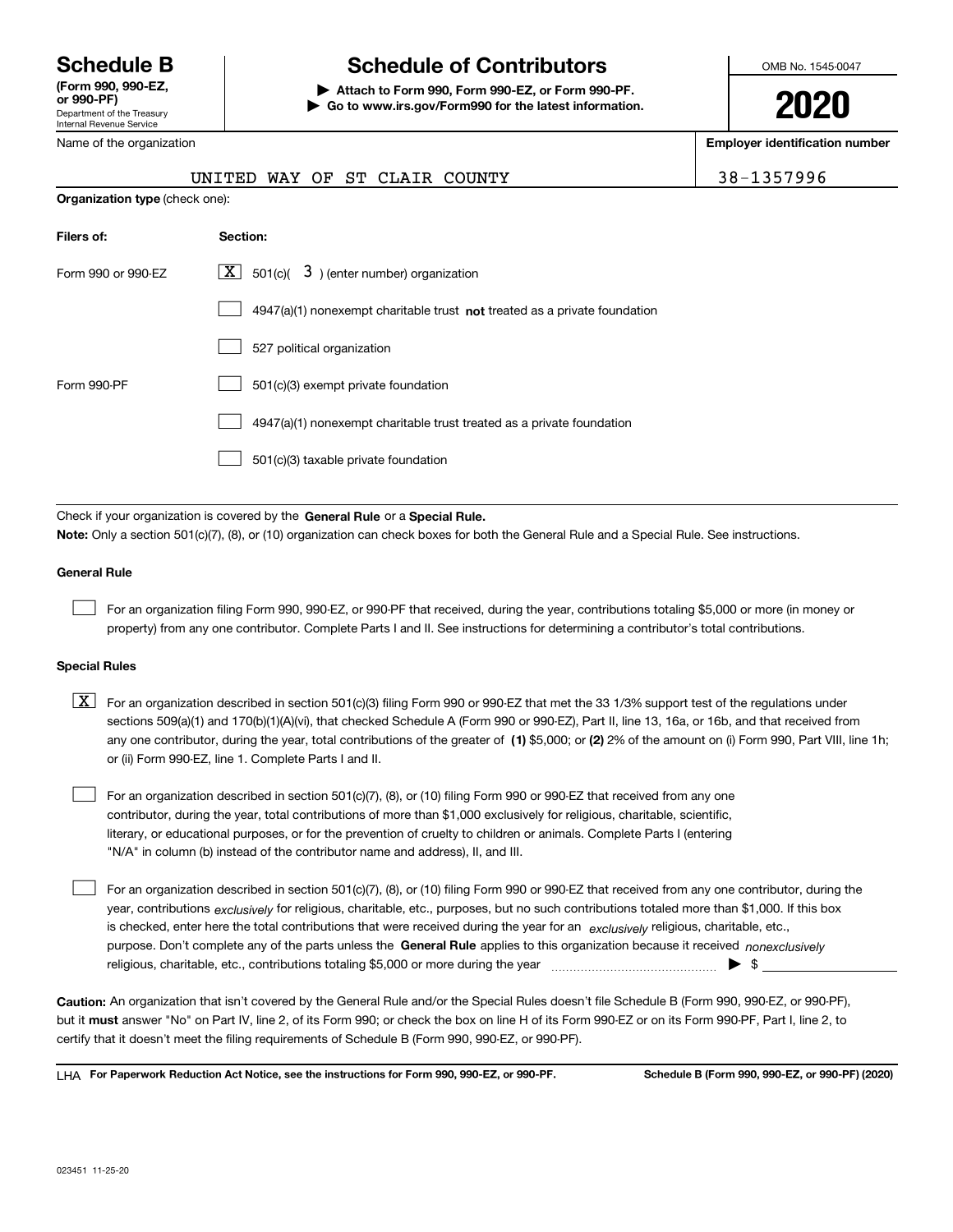### Schedule B (Form 990, 990-EZ, or 990-PF) (2020) Page 2

Name of organization

**Employer identification number**

#### UNITED WAY OF ST CLAIR COUNTY 38-1357996

(schedule B (Form 990, 990-EZ, or 990-PF) (2020)<br> **2Part I Contributors** (see instructions). Use duplicate copies of Part I if additional space is needed.<br> **2Part I Contributors** (see instructions). Use duplicate copies of

| (a)        | (b)                               | (c)                               | (d)                                              |
|------------|-----------------------------------|-----------------------------------|--------------------------------------------------|
| No.        | Name, address, and ZIP + 4        | <b>Total contributions</b>        | Type of contribution                             |
| 1          | DTE ENERGY<br>ENERGY PLAZA<br>1   | 40,718.                           | $\mathbf{X}$<br>Person<br>Payroll<br>Noncash     |
|            |                                   | $\frac{1}{2}$                     | (Complete Part II for                            |
|            | DETROIT, MI 48226                 |                                   | noncash contributions.)                          |
| (a)<br>No. | (b)<br>Name, address, and ZIP + 4 | (c)<br><b>Total contributions</b> | (d)<br>Type of contribution                      |
| 2          | DTE ENERGY                        |                                   | Person                                           |
|            | ENERGY PLAZA<br>ı                 | 67, 197.<br>\$                    | $\boxed{\text{X}}$<br>Payroll<br>Noncash         |
|            | DETROIT, MI 48226                 |                                   | (Complete Part II for<br>noncash contributions.) |
| (a)<br>No. | (b)<br>Name, address, and ZIP + 4 | (c)<br><b>Total contributions</b> | (d)<br>Type of contribution                      |
| 3          | SEMCO ENERGY GAS COMPANY          |                                   | $\mathbf{X}$<br>Person                           |
|            | 1411 3RD ST                       | 30,982.<br>\$                     | Payroll<br>Noncash                               |
|            | PORT HURON, MI 48060              |                                   | (Complete Part II for<br>noncash contributions.) |
| (a)<br>No. | (b)<br>Name, address, and ZIP + 4 | (c)<br><b>Total contributions</b> | (d)<br>Type of contribution                      |
| 4          | SEMCO ENERGY GAS COMPANY          |                                   | Person                                           |
|            |                                   |                                   |                                                  |
|            | 1411 3RD ST                       | 65,572.<br>$\mathfrak{S}$         | $\boxed{\text{X}}$<br>Payroll<br>Noncash         |
|            | PORT HURON, MI 48060              |                                   | (Complete Part II for<br>noncash contributions.) |
| (a)<br>No. | (b)<br>Name, address, and ZIP + 4 | (c)<br><b>Total contributions</b> | (d)<br>Type of contribution                      |
| 5          | ROURKE FAMILY CHARITABLE FUND     |                                   | $\boxed{\text{X}}$<br>Person                     |
|            | 8353 COLONY DRIVE                 | 35,000.<br>\$                     | Payroll<br>Noncash                               |
|            | ALGONAC, MI 48001                 |                                   | (Complete Part II for<br>noncash contributions.) |
| (a)<br>No. | (b)<br>Name, address, and ZIP + 4 | (c)<br><b>Total contributions</b> | (d)<br>Type of contribution                      |

023452 11-25-20 **Schedule B (Form 990, 990-EZ, or 990-PF) (2020)**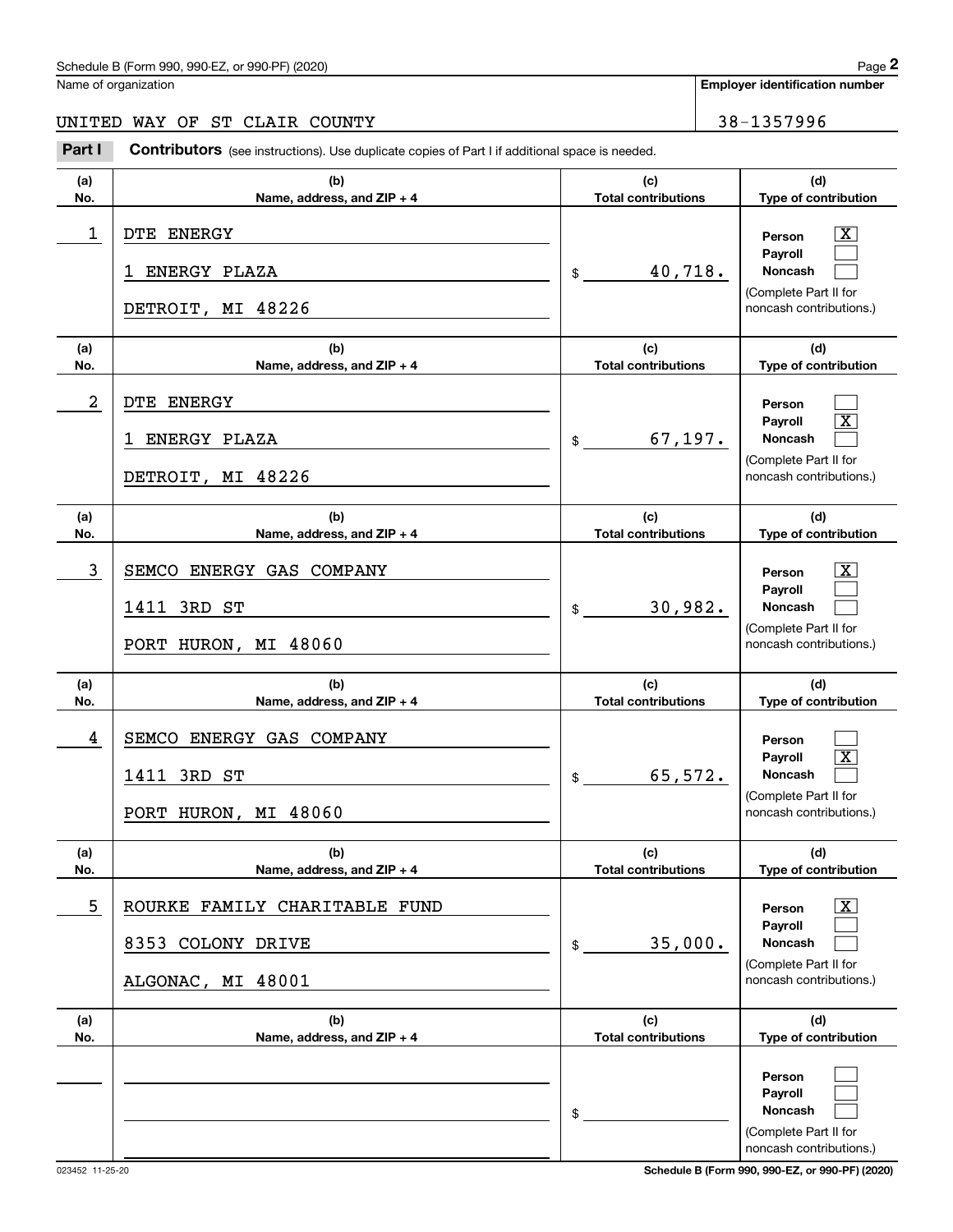Name of organization

**Employer identification number**

### UNITED WAY OF ST CLAIR COUNTY 38-1357996

(see instructions). Use duplicate copies of Part II if additional space is needed.<br> **2Part II Noncash Property** (see instructions). Use duplicate copies of Part II if additional space is needed.<br>
3Part II **Noncash Proper** 

| (a)<br>No.<br>from<br>Part I | (b)<br>Description of noncash property given | (c)<br>FMV (or estimate)<br>(See instructions.) | (d)<br>Date received |
|------------------------------|----------------------------------------------|-------------------------------------------------|----------------------|
|                              |                                              |                                                 |                      |
|                              |                                              | $\frac{1}{2}$                                   |                      |
| (a)                          |                                              |                                                 |                      |
| No.<br>from<br>Part I        | (b)<br>Description of noncash property given | (c)<br>FMV (or estimate)<br>(See instructions.) | (d)<br>Date received |
|                              |                                              |                                                 |                      |
|                              |                                              | $\frac{1}{2}$                                   |                      |
|                              |                                              |                                                 |                      |
| (a)<br>No.<br>from<br>Part I | (b)<br>Description of noncash property given | (c)<br>FMV (or estimate)<br>(See instructions.) | (d)<br>Date received |
|                              |                                              |                                                 |                      |
|                              |                                              | $\frac{1}{2}$                                   |                      |
|                              |                                              |                                                 |                      |
| (a)<br>No.<br>from<br>Part I | (b)<br>Description of noncash property given | (c)<br>FMV (or estimate)<br>(See instructions.) | (d)<br>Date received |
|                              |                                              |                                                 |                      |
|                              |                                              | $\mathsf{\$}$                                   |                      |
|                              |                                              |                                                 |                      |
| (a)<br>No.<br>from<br>Part I | (b)<br>Description of noncash property given | (c)<br>FMV (or estimate)<br>(See instructions.) | (d)<br>Date received |
|                              |                                              |                                                 |                      |
|                              |                                              | \$                                              |                      |
|                              |                                              |                                                 |                      |
| (a)<br>No.<br>from<br>Part I | (b)<br>Description of noncash property given | (c)<br>FMV (or estimate)<br>(See instructions.) | (d)<br>Date received |
|                              |                                              |                                                 |                      |
|                              |                                              | \$                                              |                      |
|                              |                                              |                                                 |                      |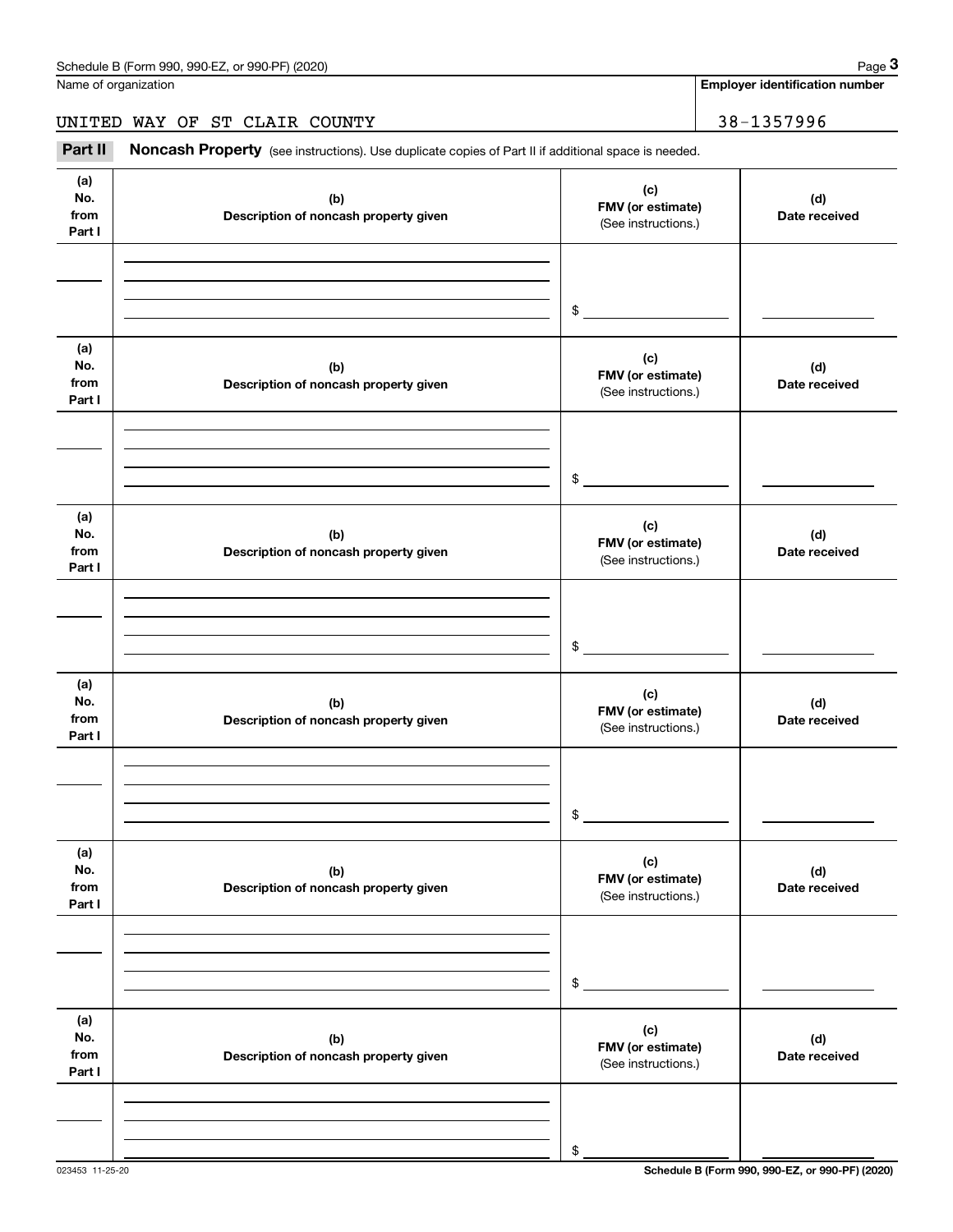|                           | Schedule B (Form 990, 990-EZ, or 990-PF) (2020)                                                                                                                                                                                                      |                      | Page 4                                                                                                                                                         |  |  |  |  |  |
|---------------------------|------------------------------------------------------------------------------------------------------------------------------------------------------------------------------------------------------------------------------------------------------|----------------------|----------------------------------------------------------------------------------------------------------------------------------------------------------------|--|--|--|--|--|
|                           | Name of organization                                                                                                                                                                                                                                 |                      | <b>Employer identification number</b>                                                                                                                          |  |  |  |  |  |
| UNITED                    | WAY OF ST CLAIR COUNTY                                                                                                                                                                                                                               |                      | 38-1357996                                                                                                                                                     |  |  |  |  |  |
| Part III                  | from any one contributor. Complete columns (a) through (e) and the following line entry. For organizations                                                                                                                                           |                      | Exclusively religious, charitable, etc., contributions to organizations described in section 501(c)(7), (8), or (10) that total more than \$1,000 for the year |  |  |  |  |  |
|                           | completing Part III, enter the total of exclusively religious, charitable, etc., contributions of \$1,000 or less for the year. (Enter this info. once.) $\blacktriangleright$ \$<br>Use duplicate copies of Part III if additional space is needed. |                      |                                                                                                                                                                |  |  |  |  |  |
| (a) No.<br>from<br>Part I | (b) Purpose of gift                                                                                                                                                                                                                                  | (c) Use of gift      | (d) Description of how gift is held                                                                                                                            |  |  |  |  |  |
|                           |                                                                                                                                                                                                                                                      |                      |                                                                                                                                                                |  |  |  |  |  |
|                           |                                                                                                                                                                                                                                                      |                      |                                                                                                                                                                |  |  |  |  |  |
|                           |                                                                                                                                                                                                                                                      | (e) Transfer of gift |                                                                                                                                                                |  |  |  |  |  |
|                           | Transferee's name, address, and ZIP + 4                                                                                                                                                                                                              |                      | Relationship of transferor to transferee                                                                                                                       |  |  |  |  |  |
|                           |                                                                                                                                                                                                                                                      |                      |                                                                                                                                                                |  |  |  |  |  |
| (a) No.<br>from<br>Part I | (b) Purpose of gift                                                                                                                                                                                                                                  | (c) Use of gift      | (d) Description of how gift is held                                                                                                                            |  |  |  |  |  |
|                           |                                                                                                                                                                                                                                                      |                      |                                                                                                                                                                |  |  |  |  |  |
|                           |                                                                                                                                                                                                                                                      |                      |                                                                                                                                                                |  |  |  |  |  |
|                           | (e) Transfer of gift                                                                                                                                                                                                                                 |                      |                                                                                                                                                                |  |  |  |  |  |
|                           | Transferee's name, address, and ZIP + 4                                                                                                                                                                                                              |                      | Relationship of transferor to transferee                                                                                                                       |  |  |  |  |  |
|                           |                                                                                                                                                                                                                                                      |                      |                                                                                                                                                                |  |  |  |  |  |
|                           |                                                                                                                                                                                                                                                      |                      |                                                                                                                                                                |  |  |  |  |  |
|                           |                                                                                                                                                                                                                                                      |                      |                                                                                                                                                                |  |  |  |  |  |
| (a) No.<br>from<br>Part I | (b) Purpose of gift                                                                                                                                                                                                                                  | (c) Use of gift      | (d) Description of how gift is held                                                                                                                            |  |  |  |  |  |
|                           |                                                                                                                                                                                                                                                      |                      |                                                                                                                                                                |  |  |  |  |  |
|                           |                                                                                                                                                                                                                                                      |                      |                                                                                                                                                                |  |  |  |  |  |
|                           |                                                                                                                                                                                                                                                      |                      |                                                                                                                                                                |  |  |  |  |  |
|                           |                                                                                                                                                                                                                                                      | (e) Transfer of gift |                                                                                                                                                                |  |  |  |  |  |
|                           | Transferee's name, address, and ZIP + 4                                                                                                                                                                                                              |                      | Relationship of transferor to transferee                                                                                                                       |  |  |  |  |  |
|                           |                                                                                                                                                                                                                                                      |                      |                                                                                                                                                                |  |  |  |  |  |
|                           |                                                                                                                                                                                                                                                      |                      |                                                                                                                                                                |  |  |  |  |  |
|                           |                                                                                                                                                                                                                                                      |                      |                                                                                                                                                                |  |  |  |  |  |
| (a) No.<br>from<br>Part I | (b) Purpose of gift                                                                                                                                                                                                                                  | (c) Use of gift      | (d) Description of how gift is held                                                                                                                            |  |  |  |  |  |
|                           |                                                                                                                                                                                                                                                      |                      |                                                                                                                                                                |  |  |  |  |  |
|                           | (e) Transfer of gift                                                                                                                                                                                                                                 |                      |                                                                                                                                                                |  |  |  |  |  |
|                           | Transferee's name, address, and $ZIP + 4$                                                                                                                                                                                                            |                      | Relationship of transferor to transferee                                                                                                                       |  |  |  |  |  |
|                           |                                                                                                                                                                                                                                                      |                      |                                                                                                                                                                |  |  |  |  |  |
|                           |                                                                                                                                                                                                                                                      |                      |                                                                                                                                                                |  |  |  |  |  |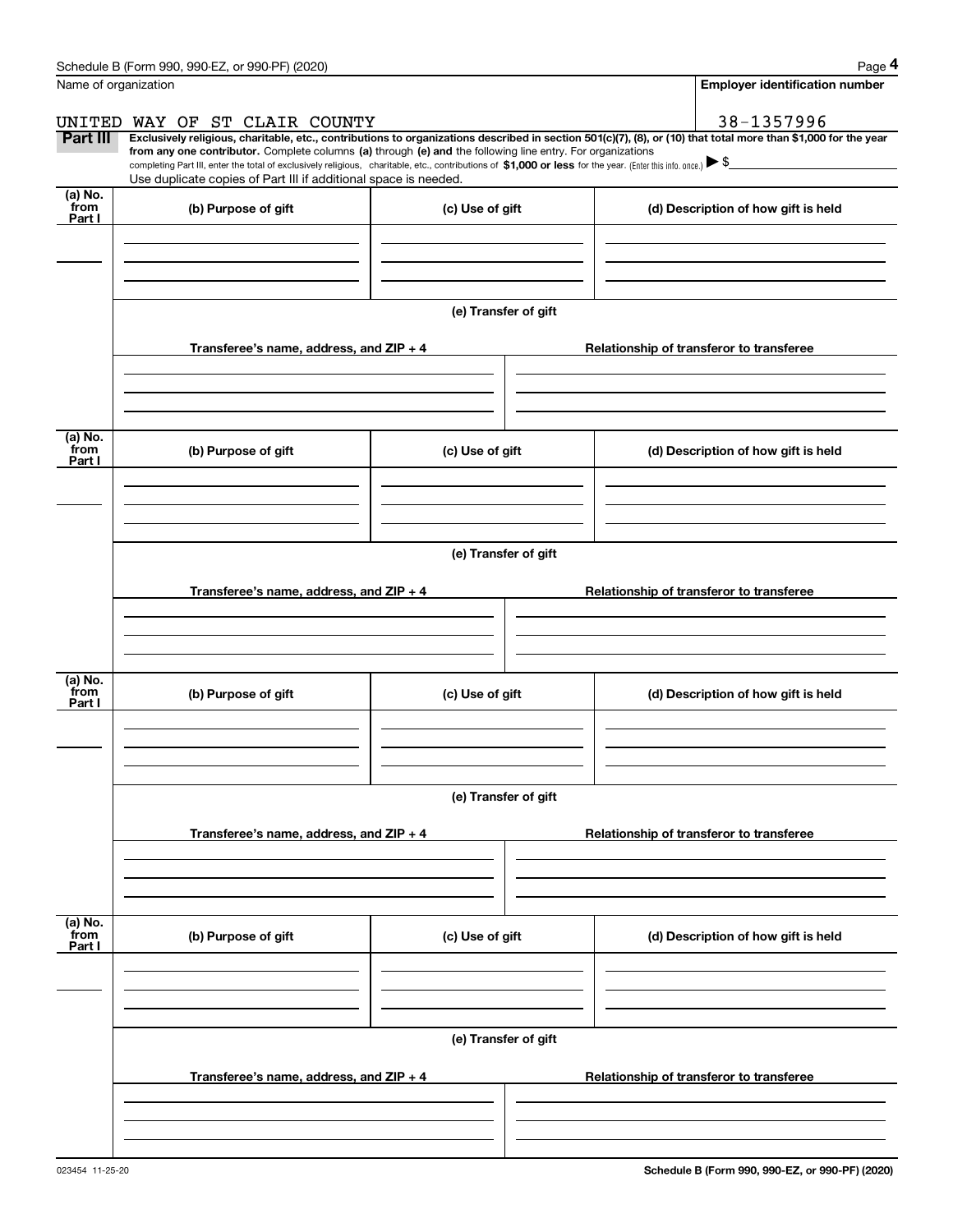| <b>SCHEDULE D</b> |  |
|-------------------|--|
|-------------------|--|

| (Form 990) |  |
|------------|--|
|------------|--|

## **SCHEDULE D Supplemental Financial Statements**

(Form 990)<br>
Pepartment of the Treasury<br>
Department of the Treasury<br>
Department of the Treasury<br>
Department of the Treasury<br> **Co to www.irs.gov/Form990 for instructions and the latest information.**<br> **Co to www.irs.gov/Form9** 



Department of the Treasury Internal Revenue Service

**Name of the organization**<br>**Name of the organization interval to the organization Employer identification number**<br>
28 – 1357996

| 38-1357996 |  |  |
|------------|--|--|
|            |  |  |

|         | UNITED WAY OF ST CLAIR COUNTY                                                                                                                                                                                                 |                         | 38-1357996                                         |
|---------|-------------------------------------------------------------------------------------------------------------------------------------------------------------------------------------------------------------------------------|-------------------------|----------------------------------------------------|
| Part I  | Organizations Maintaining Donor Advised Funds or Other Similar Funds or Accounts. Complete if the                                                                                                                             |                         |                                                    |
|         | organization answered "Yes" on Form 990, Part IV, line 6.                                                                                                                                                                     |                         |                                                    |
|         |                                                                                                                                                                                                                               | (a) Donor advised funds | (b) Funds and other accounts                       |
| 1       |                                                                                                                                                                                                                               |                         |                                                    |
| 2       | Aggregate value of contributions to (during year)                                                                                                                                                                             |                         |                                                    |
| з       | Aggregate value of grants from (during year)                                                                                                                                                                                  |                         |                                                    |
| 4       |                                                                                                                                                                                                                               |                         |                                                    |
| 5       | Did the organization inform all donors and donor advisors in writing that the assets held in donor advised funds                                                                                                              |                         |                                                    |
|         |                                                                                                                                                                                                                               |                         | Yes<br>No                                          |
|         |                                                                                                                                                                                                                               |                         |                                                    |
| 6       | Did the organization inform all grantees, donors, and donor advisors in writing that grant funds can be used only                                                                                                             |                         |                                                    |
|         | for charitable purposes and not for the benefit of the donor or donor advisor, or for any other purpose conferring                                                                                                            |                         |                                                    |
| Part II | impermissible private benefit?                                                                                                                                                                                                |                         | Yes<br>No                                          |
|         | Conservation Easements. Complete if the organization answered "Yes" on Form 990, Part IV, line 7.                                                                                                                             |                         |                                                    |
| 1       | Purpose(s) of conservation easements held by the organization (check all that apply).                                                                                                                                         |                         |                                                    |
|         | Preservation of land for public use (for example, recreation or education)                                                                                                                                                    |                         | Preservation of a historically important land area |
|         | Protection of natural habitat                                                                                                                                                                                                 |                         | Preservation of a certified historic structure     |
|         | Preservation of open space                                                                                                                                                                                                    |                         |                                                    |
| 2       | Complete lines 2a through 2d if the organization held a qualified conservation contribution in the form of a conservation easement on the last                                                                                |                         |                                                    |
|         | day of the tax year.                                                                                                                                                                                                          |                         | Held at the End of the Tax Year                    |
| а       |                                                                                                                                                                                                                               |                         | 2a                                                 |
| b       | Total acreage restricted by conservation easements                                                                                                                                                                            |                         | 2 <sub>b</sub>                                     |
| с       | Number of conservation easements on a certified historic structure included in (a) manufacture included in (a)                                                                                                                |                         | 2c                                                 |
| d       | Number of conservation easements included in (c) acquired after 7/25/06, and not on a historic structure                                                                                                                      |                         |                                                    |
|         | listed in the National Register [11, 1200] [12] The National Register [11, 1200] [12] The National Register [11, 1200] [12] The National Register [11, 1200] [12] The National Register [11, 1200] [12] The National Register |                         | 2d                                                 |
| 3       | Number of conservation easements modified, transferred, released, extinguished, or terminated by the organization during the tax                                                                                              |                         |                                                    |
|         | year                                                                                                                                                                                                                          |                         |                                                    |
| 4       | Number of states where property subject to conservation easement is located >                                                                                                                                                 |                         |                                                    |
| 5       | Does the organization have a written policy regarding the periodic monitoring, inspection, handling of                                                                                                                        |                         |                                                    |
|         | violations, and enforcement of the conservation easements it holds?                                                                                                                                                           |                         | Yes<br>No                                          |
| 6       | Staff and volunteer hours devoted to monitoring, inspecting, handling of violations, and enforcing conservation easements during the year                                                                                     |                         |                                                    |
|         |                                                                                                                                                                                                                               |                         |                                                    |
| 7       | Amount of expenses incurred in monitoring, inspecting, handling of violations, and enforcing conservation easements during the year                                                                                           |                         |                                                    |
|         | $\blacktriangleright$ \$                                                                                                                                                                                                      |                         |                                                    |
| 8       | Does each conservation easement reported on line 2(d) above satisfy the requirements of section 170(h)(4)(B)(i)                                                                                                               |                         |                                                    |
|         |                                                                                                                                                                                                                               |                         | Yes<br>No                                          |
| 9       | In Part XIII, describe how the organization reports conservation easements in its revenue and expense statement and                                                                                                           |                         |                                                    |
|         | balance sheet, and include, if applicable, the text of the footnote to the organization's financial statements that describes the                                                                                             |                         |                                                    |
|         | organization's accounting for conservation easements.                                                                                                                                                                         |                         |                                                    |
|         | Organizations Maintaining Collections of Art, Historical Treasures, or Other Similar Assets.<br>Part III                                                                                                                      |                         |                                                    |
|         | Complete if the organization answered "Yes" on Form 990, Part IV, line 8.                                                                                                                                                     |                         |                                                    |
|         | 1a If the organization elected, as permitted under FASB ASC 958, not to report in its revenue statement and balance sheet works                                                                                               |                         |                                                    |
|         | of art, historical treasures, or other similar assets held for public exhibition, education, or research in furtherance of public                                                                                             |                         |                                                    |
|         | service, provide in Part XIII the text of the footnote to its financial statements that describes these items.                                                                                                                |                         |                                                    |
| b       | If the organization elected, as permitted under FASB ASC 958, to report in its revenue statement and balance sheet works of                                                                                                   |                         |                                                    |
|         | art, historical treasures, or other similar assets held for public exhibition, education, or research in furtherance of public service,                                                                                       |                         |                                                    |
|         | provide the following amounts relating to these items:                                                                                                                                                                        |                         |                                                    |
|         |                                                                                                                                                                                                                               |                         | \$                                                 |
|         |                                                                                                                                                                                                                               |                         | $\blacktriangleright$ \$                           |
|         | (ii) Assets included in Form 990, Part X                                                                                                                                                                                      |                         |                                                    |
| 2       | If the organization received or held works of art, historical treasures, or other similar assets for financial gain, provide                                                                                                  |                         |                                                    |
|         | the following amounts required to be reported under FASB ASC 958 relating to these items:                                                                                                                                     |                         |                                                    |
| a       |                                                                                                                                                                                                                               |                         | -\$                                                |
|         |                                                                                                                                                                                                                               |                         | $\blacktriangleright$ \$                           |

**For Paperwork Reduction Act Notice, see the Instructions for Form 990. Schedule D (Form 990) 2020** LHA

032051 12-01-20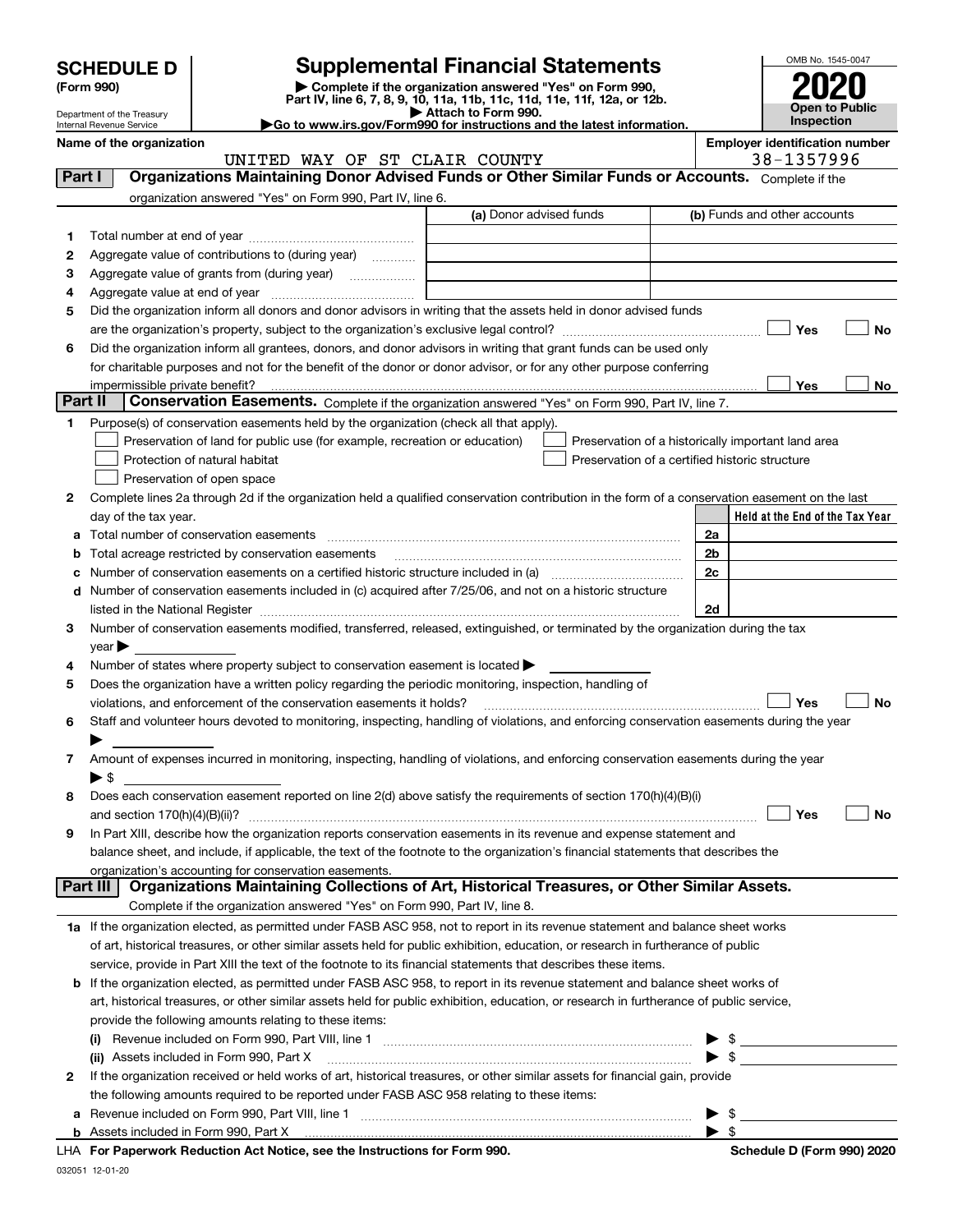|                | Schedule D (Form 990) 2020                                                                                                                                                                                                     | UNITED WAY OF ST CLAIR COUNTY |                |                                                                                                                                                                                                                               |                 |                      |                | 38-1357996 Page 2   |
|----------------|--------------------------------------------------------------------------------------------------------------------------------------------------------------------------------------------------------------------------------|-------------------------------|----------------|-------------------------------------------------------------------------------------------------------------------------------------------------------------------------------------------------------------------------------|-----------------|----------------------|----------------|---------------------|
|                | Part III<br>Organizations Maintaining Collections of Art, Historical Treasures, or Other Similar Assets (continued)                                                                                                            |                               |                |                                                                                                                                                                                                                               |                 |                      |                |                     |
| 3              | Using the organization's acquisition, accession, and other records, check any of the following that make significant use of its                                                                                                |                               |                |                                                                                                                                                                                                                               |                 |                      |                |                     |
|                | collection items (check all that apply):                                                                                                                                                                                       |                               |                |                                                                                                                                                                                                                               |                 |                      |                |                     |
| a              | Public exhibition                                                                                                                                                                                                              |                               |                | Loan or exchange program                                                                                                                                                                                                      |                 |                      |                |                     |
| b              | Scholarly research                                                                                                                                                                                                             | e                             |                | Other and the contract of the contract of the contract of the contract of the contract of the contract of the contract of the contract of the contract of the contract of the contract of the contract of the contract of the |                 |                      |                |                     |
| c              | Preservation for future generations                                                                                                                                                                                            |                               |                |                                                                                                                                                                                                                               |                 |                      |                |                     |
|                | Provide a description of the organization's collections and explain how they further the organization's exempt purpose in Part XIII.                                                                                           |                               |                |                                                                                                                                                                                                                               |                 |                      |                |                     |
| 5              | During the year, did the organization solicit or receive donations of art, historical treasures, or other similar assets                                                                                                       |                               |                |                                                                                                                                                                                                                               |                 |                      |                |                     |
|                | to be sold to raise funds rather than to be maintained as part of the organization's collection?                                                                                                                               |                               |                |                                                                                                                                                                                                                               |                 |                      | Yes            | No                  |
| <b>Part IV</b> | Escrow and Custodial Arrangements. Complete if the organization answered "Yes" on Form 990, Part IV, line 9, or                                                                                                                |                               |                |                                                                                                                                                                                                                               |                 |                      |                |                     |
|                | reported an amount on Form 990, Part X, line 21.                                                                                                                                                                               |                               |                |                                                                                                                                                                                                                               |                 |                      |                |                     |
|                | 1a Is the organization an agent, trustee, custodian or other intermediary for contributions or other assets not included                                                                                                       |                               |                |                                                                                                                                                                                                                               |                 |                      |                |                     |
|                | on Form 990, Part X? [11] matter and the contract of the contract of the contract of the contract of the contract of the contract of the contract of the contract of the contract of the contract of the contract of the contr |                               |                |                                                                                                                                                                                                                               |                 |                      | Yes            | No                  |
|                | b If "Yes," explain the arrangement in Part XIII and complete the following table:                                                                                                                                             |                               |                |                                                                                                                                                                                                                               |                 |                      |                |                     |
|                |                                                                                                                                                                                                                                |                               |                |                                                                                                                                                                                                                               |                 |                      | Amount         |                     |
|                | c Beginning balance measurements and the contract of the contract of the contract of the contract of the contract of the contract of the contract of the contract of the contract of the contract of the contract of the contr |                               |                |                                                                                                                                                                                                                               | 1c              |                      |                |                     |
|                |                                                                                                                                                                                                                                |                               |                |                                                                                                                                                                                                                               | 1d              |                      |                |                     |
|                | e Distributions during the year manufactured and continuum and contract the year manufactured and contract the                                                                                                                 |                               |                |                                                                                                                                                                                                                               | 1e              |                      |                |                     |
|                |                                                                                                                                                                                                                                |                               |                |                                                                                                                                                                                                                               | 1f              |                      |                |                     |
|                | 2a Did the organization include an amount on Form 990, Part X, line 21, for escrow or custodial account liability?                                                                                                             |                               |                |                                                                                                                                                                                                                               |                 |                      | Yes            | No                  |
| <b>Part V</b>  | <b>b</b> If "Yes," explain the arrangement in Part XIII. Check here if the explanation has been provided on Part XIII                                                                                                          |                               |                |                                                                                                                                                                                                                               |                 |                      |                |                     |
|                | Endowment Funds. Complete if the organization answered "Yes" on Form 990, Part IV, line 10.                                                                                                                                    |                               |                |                                                                                                                                                                                                                               |                 |                      |                |                     |
|                |                                                                                                                                                                                                                                | (a) Current year<br>28,623.   | (b) Prior year | (c) Two years back                                                                                                                                                                                                            |                 | (d) Three years back |                | (e) Four years back |
| 1a             | Beginning of year balance                                                                                                                                                                                                      |                               | 33,007.        | 34,681.<br>150.                                                                                                                                                                                                               |                 | 34,165.              |                | 32,665.             |
|                |                                                                                                                                                                                                                                | 12,003.                       | $-3,237.$      | 1,969.                                                                                                                                                                                                                        |                 | 516.                 |                | 1,500.              |
|                | Net investment earnings, gains, and losses                                                                                                                                                                                     | 1,045.                        | 1,019.         | 1,402.                                                                                                                                                                                                                        |                 |                      |                |                     |
|                |                                                                                                                                                                                                                                |                               |                |                                                                                                                                                                                                                               |                 |                      |                |                     |
|                | e Other expenditures for facilities                                                                                                                                                                                            |                               |                |                                                                                                                                                                                                                               |                 |                      |                |                     |
|                | and programs                                                                                                                                                                                                                   | 524.                          | 128.           | 2,391.                                                                                                                                                                                                                        |                 |                      |                |                     |
|                | f Administrative expenses<br>End of year balance                                                                                                                                                                               | 39,057.                       | 28,623.        | 33,007.                                                                                                                                                                                                                       |                 | 34,681.              |                | 34, 165.            |
| g              | Provide the estimated percentage of the current year end balance (line 1g, column (a)) held as:                                                                                                                                |                               |                |                                                                                                                                                                                                                               |                 |                      |                |                     |
| 2              | Board designated or quasi-endowment                                                                                                                                                                                            | 100                           | %              |                                                                                                                                                                                                                               |                 |                      |                |                     |
|                | Permanent endowment                                                                                                                                                                                                            | %                             |                |                                                                                                                                                                                                                               |                 |                      |                |                     |
|                | <b>c</b> Term endowment $\blacktriangleright$                                                                                                                                                                                  | %                             |                |                                                                                                                                                                                                                               |                 |                      |                |                     |
|                | The percentages on lines 2a, 2b, and 2c should equal 100%.                                                                                                                                                                     |                               |                |                                                                                                                                                                                                                               |                 |                      |                |                     |
|                | 3a Are there endowment funds not in the possession of the organization that are held and administered for the organization                                                                                                     |                               |                |                                                                                                                                                                                                                               |                 |                      |                |                     |
|                | by:                                                                                                                                                                                                                            |                               |                |                                                                                                                                                                                                                               |                 |                      |                | Yes<br>No           |
|                | (i)                                                                                                                                                                                                                            |                               |                |                                                                                                                                                                                                                               |                 |                      | 3a(i)          | X                   |
|                | (ii)                                                                                                                                                                                                                           |                               |                |                                                                                                                                                                                                                               |                 |                      | 3a(ii)         | X                   |
|                |                                                                                                                                                                                                                                |                               |                |                                                                                                                                                                                                                               |                 |                      | 3b             |                     |
| 4              | Describe in Part XIII the intended uses of the organization's endowment funds.                                                                                                                                                 |                               |                |                                                                                                                                                                                                                               |                 |                      |                |                     |
| <b>Part VI</b> | Land, Buildings, and Equipment.                                                                                                                                                                                                |                               |                |                                                                                                                                                                                                                               |                 |                      |                |                     |
|                | Complete if the organization answered "Yes" on Form 990, Part IV, line 11a. See Form 990, Part X, line 10.                                                                                                                     |                               |                |                                                                                                                                                                                                                               |                 |                      |                |                     |
|                | Description of property                                                                                                                                                                                                        | (a) Cost or other             |                | (b) Cost or other                                                                                                                                                                                                             | (c) Accumulated |                      | (d) Book value |                     |
|                |                                                                                                                                                                                                                                | basis (investment)            |                | basis (other)                                                                                                                                                                                                                 | depreciation    |                      |                |                     |
|                |                                                                                                                                                                                                                                |                               |                | 153,500.                                                                                                                                                                                                                      |                 |                      |                | 153,500.            |
|                |                                                                                                                                                                                                                                |                               |                | 947,704.                                                                                                                                                                                                                      | 402,297.        |                      |                | 545,407.            |
|                |                                                                                                                                                                                                                                |                               |                |                                                                                                                                                                                                                               |                 |                      |                |                     |
|                |                                                                                                                                                                                                                                |                               |                | 84,068.                                                                                                                                                                                                                       | 76, 741.        |                      |                | 7,327.              |
|                | e Other                                                                                                                                                                                                                        |                               |                |                                                                                                                                                                                                                               |                 |                      |                |                     |
|                |                                                                                                                                                                                                                                |                               |                |                                                                                                                                                                                                                               |                 |                      |                | 706,234.            |

**Schedule D (Form 990) 2020**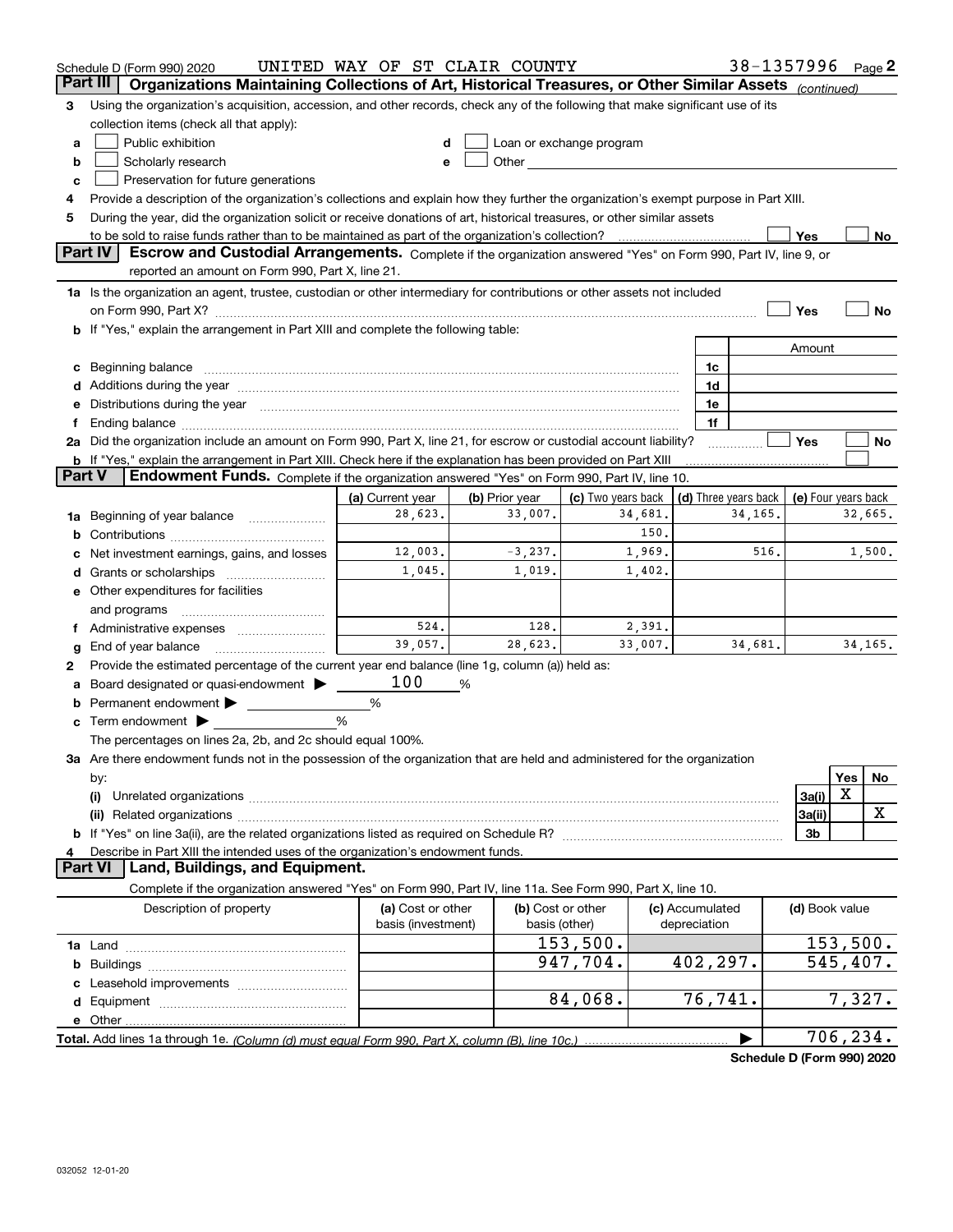|  | Schedule D (Form 990) 2020 | UNITED WAY OF ST CLAIR COUNTY |  |  |  |  |  | 38-1357996 | Page |  |
|--|----------------------------|-------------------------------|--|--|--|--|--|------------|------|--|
|--|----------------------------|-------------------------------|--|--|--|--|--|------------|------|--|

#### **Part VII Investments - Other Securities.**

Complete if the organization answered "Yes" on Form 990, Part IV, line 11b. See Form 990, Part X, line 12.

| (a) Description of security or category (including name of security)                          | (b) Book value | (c) Method of valuation: Cost or end-of-year market value |
|-----------------------------------------------------------------------------------------------|----------------|-----------------------------------------------------------|
| (1) Financial derivatives                                                                     |                |                                                           |
| (2) Closely held equity interests<br>                                                         |                |                                                           |
| $(3)$ Other                                                                                   |                |                                                           |
| (A)                                                                                           |                |                                                           |
| (B)                                                                                           |                |                                                           |
| (C)                                                                                           |                |                                                           |
| (D)                                                                                           |                |                                                           |
| (E)                                                                                           |                |                                                           |
| (F)                                                                                           |                |                                                           |
| (G)                                                                                           |                |                                                           |
| (H)                                                                                           |                |                                                           |
| <b>Total.</b> (Col. (b) must equal Form 990, Part X, col. (B) line 12.) $\blacktriangleright$ |                |                                                           |

#### **Part VIII Investments - Program Related.**

Complete if the organization answered "Yes" on Form 990, Part IV, line 11c. See Form 990, Part X, line 13.

| (a) Description of investment                                    | (b) Book value | (c) Method of valuation: Cost or end-of-year market value |
|------------------------------------------------------------------|----------------|-----------------------------------------------------------|
| (1)                                                              |                |                                                           |
| (2)                                                              |                |                                                           |
| $\frac{1}{2}$                                                    |                |                                                           |
| (4)                                                              |                |                                                           |
| (5)                                                              |                |                                                           |
| (6)                                                              |                |                                                           |
| $\sqrt{(7)}$                                                     |                |                                                           |
| (8)                                                              |                |                                                           |
| (9)                                                              |                |                                                           |
| Total. (Col. (b) must equal Form 990, Part X, col. (B) line 13.) |                |                                                           |

#### **Part IX Other Assets.**

Complete if the organization answered "Yes" on Form 990, Part IV, line 11d. See Form 990, Part X, line 15.

| (a) Description                                                                                                   | (b) Book value |
|-------------------------------------------------------------------------------------------------------------------|----------------|
| (1)                                                                                                               |                |
| (2)                                                                                                               |                |
| (3)                                                                                                               |                |
| (4)                                                                                                               |                |
| (5)                                                                                                               |                |
| (6)                                                                                                               |                |
| (7)                                                                                                               |                |
| (8)                                                                                                               |                |
| (9)                                                                                                               |                |
| Total. (Column (b) must equal Form 990, Part X, col. (B) line 15.)                                                |                |
| <b>Other Liabilities.</b><br>Part X                                                                               |                |
| Complete if the organization answered "Yes" on Form 990, Part IV, line 11e or 11f. See Form 990, Part X, line 25. |                |
| (a) Description of liability<br>1.                                                                                | (b) Book value |
| Federal income taxes<br>(1)                                                                                       |                |

| (2)                                                             |  |
|-----------------------------------------------------------------|--|
| (3)                                                             |  |
| (4)                                                             |  |
| (5)                                                             |  |
| (6)                                                             |  |
| (7)                                                             |  |
| (8)                                                             |  |
| (9)                                                             |  |
| Total, $(Column(h) must equal Form 990 Part X col (B) line 25)$ |  |

**Total.**  *(Column (b) must equal Form 990, Part X, col. (B) line 25.)* 

**2.** Liability for uncertain tax positions. In Part XIII, provide the text of the footnote to the organization's financial statements that reports the

organization's liability for uncertain tax positions under FASB ASC 740. Check here if the text of the footnote has been provided in Part XIII  $\mathcal{L}^{\text{max}}$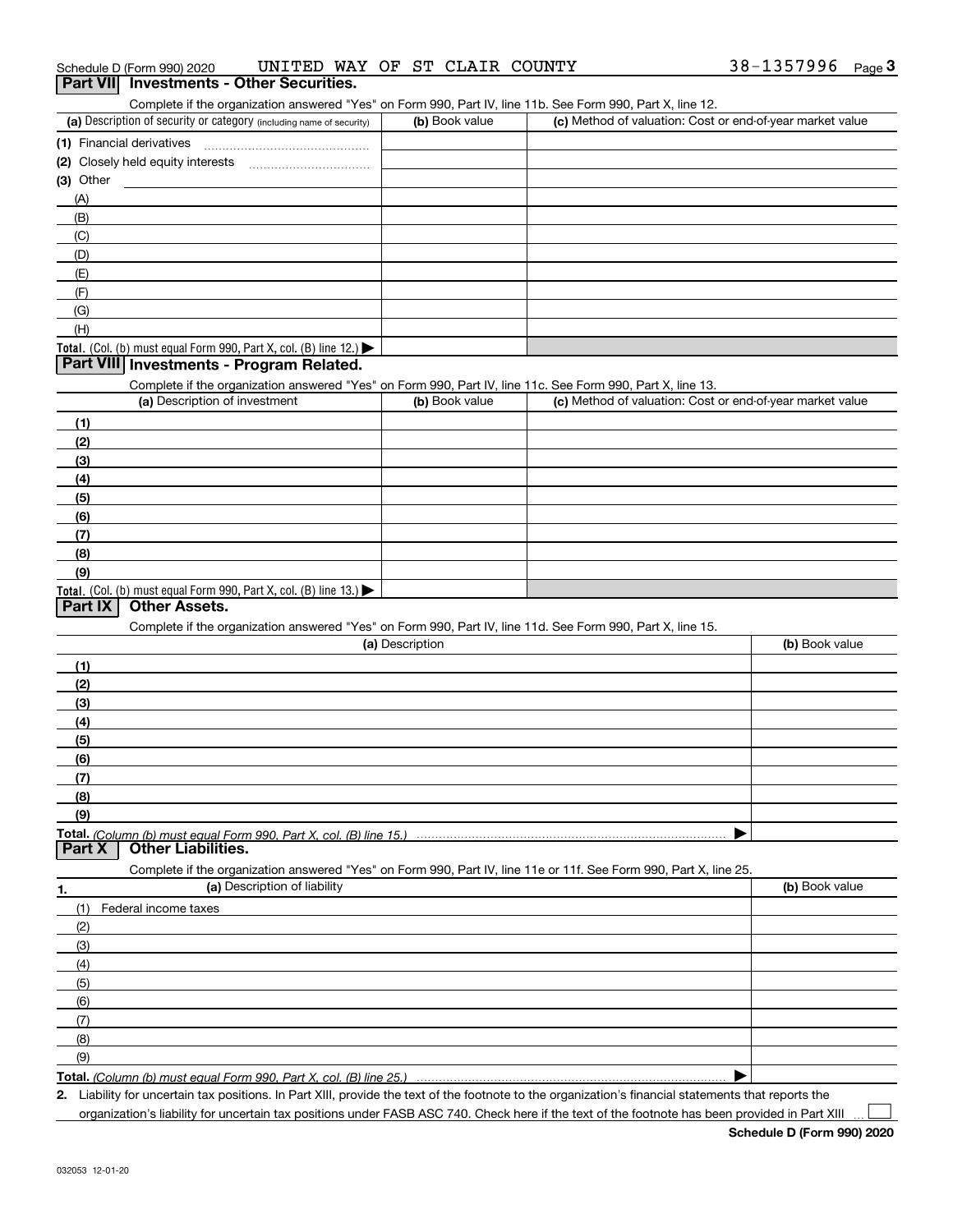| Schedule D (Form 990) 2020 |
|----------------------------|
|                            |

|         | UNITED WAY OF ST CLAIR COUNTY<br>Schedule D (Form 990) 2020                                                                                                                                                                         |                |                |                | 38-1357996               | Page 4         |
|---------|-------------------------------------------------------------------------------------------------------------------------------------------------------------------------------------------------------------------------------------|----------------|----------------|----------------|--------------------------|----------------|
| Part XI | Reconciliation of Revenue per Audited Financial Statements With Revenue per Return.                                                                                                                                                 |                |                |                |                          |                |
|         | Complete if the organization answered "Yes" on Form 990, Part IV, line 12a.                                                                                                                                                         |                |                |                |                          |                |
| 1       | Total revenue, gains, and other support per audited financial statements                                                                                                                                                            |                |                | $\blacksquare$ | 1,178,674.               |                |
| 2       | Amounts included on line 1 but not on Form 990, Part VIII, line 12:                                                                                                                                                                 |                |                |                |                          |                |
|         | a Net unrealized gains (losses) on investments [11] [12] Net unrealized gains (losses) on investments [11] [12                                                                                                                      | 2a             | <u>42,979.</u> |                |                          |                |
| b       |                                                                                                                                                                                                                                     | 2 <sub>b</sub> |                |                |                          |                |
| c       |                                                                                                                                                                                                                                     | 2c             |                |                |                          |                |
|         | Other (Describe in Part XIII.) <b>Construction Contract Construction</b> Construction Construction Construction Constr                                                                                                              | 2d             |                |                |                          |                |
| e       | Add lines 2a through 2d <b>contained a contained a contained a contained a</b> contained a contained a contained a contained a contained a contained a contained a contained a contained a contained a contained a contained a cont |                |                | 2e             |                          | 42,979.        |
| З       |                                                                                                                                                                                                                                     |                |                | 3              | 1,135,695.               |                |
| 4       | Amounts included on Form 990, Part VIII, line 12, but not on line 1:                                                                                                                                                                |                |                |                |                          |                |
| a       |                                                                                                                                                                                                                                     | 4a             |                |                |                          |                |
|         |                                                                                                                                                                                                                                     | 4 <sub>h</sub> | 74,813.        |                |                          |                |
|         | c Add lines 4a and 4b                                                                                                                                                                                                               |                |                | 4с             |                          | <u>74,813.</u> |
|         |                                                                                                                                                                                                                                     |                |                | 5              | 1, 210, 508.             |                |
|         | Part XII   Reconciliation of Expenses per Audited Financial Statements With Expenses per Return.                                                                                                                                    |                |                |                |                          |                |
|         | Complete if the organization answered "Yes" on Form 990, Part IV, line 12a.                                                                                                                                                         |                |                |                |                          |                |
| 1       | Total expenses and losses per audited financial statements                                                                                                                                                                          |                |                | $\blacksquare$ | 1,280,918.               |                |
| 2       | Amounts included on line 1 but not on Form 990, Part IX, line 25:                                                                                                                                                                   |                |                |                |                          |                |
| a       |                                                                                                                                                                                                                                     | 2a             |                |                |                          |                |
| b       | Prior year adjustments [1111] [121] The Management Strategy (1211] Management Strategy (1211) [121] Management                                                                                                                      | 2 <sub>b</sub> |                |                |                          |                |
|         | Other losses                                                                                                                                                                                                                        | 2 <sub>c</sub> |                |                |                          |                |
| d       |                                                                                                                                                                                                                                     | 2d             |                |                |                          |                |
|         | e Add lines 2a through 2d <b>[10]</b> Manuscription and the Add lines 2a through 2d <b>[10]</b> Manuscription <b>Add lines</b> 2a through 2d                                                                                        |                |                | 2e             |                          | υ.             |
| З       |                                                                                                                                                                                                                                     |                |                | 3              | 1,280,918.               |                |
| 4       | Amounts included on Form 990, Part IX, line 25, but not on line 1:                                                                                                                                                                  |                |                |                |                          |                |
| a       |                                                                                                                                                                                                                                     | 4a             |                |                |                          |                |
|         |                                                                                                                                                                                                                                     | 4 <sub>h</sub> | 74,813.        |                |                          |                |
|         | Add lines 4a and 4b                                                                                                                                                                                                                 |                |                | 4c             |                          | 74,813.        |
| 5       |                                                                                                                                                                                                                                     |                |                | 5              | $\overline{1,355,731}$ . |                |
|         | Part XIII Supplemental Information.                                                                                                                                                                                                 |                |                |                |                          |                |
|         | Provide the descriptions required for Part II, lines 3, 5, and 9; Part III, lines 1a and 4; Part IV, lines 1b and 2b; Part V, line 4; Part X, line 2; Part XI,                                                                      |                |                |                |                          |                |

PART XI, LINE 4B - OTHER ADJUSTMENTS:

lines 2d and 4b; and Part XII, lines 2d and 4b. Also complete this part to provide any additional information.

| DONOR DESIGNATIONS | 74,813. |  |
|--------------------|---------|--|

PART XII, LINE 4B - OTHER ADJUSTMENTS:

## DONOR DESIGNATIONS 74,813.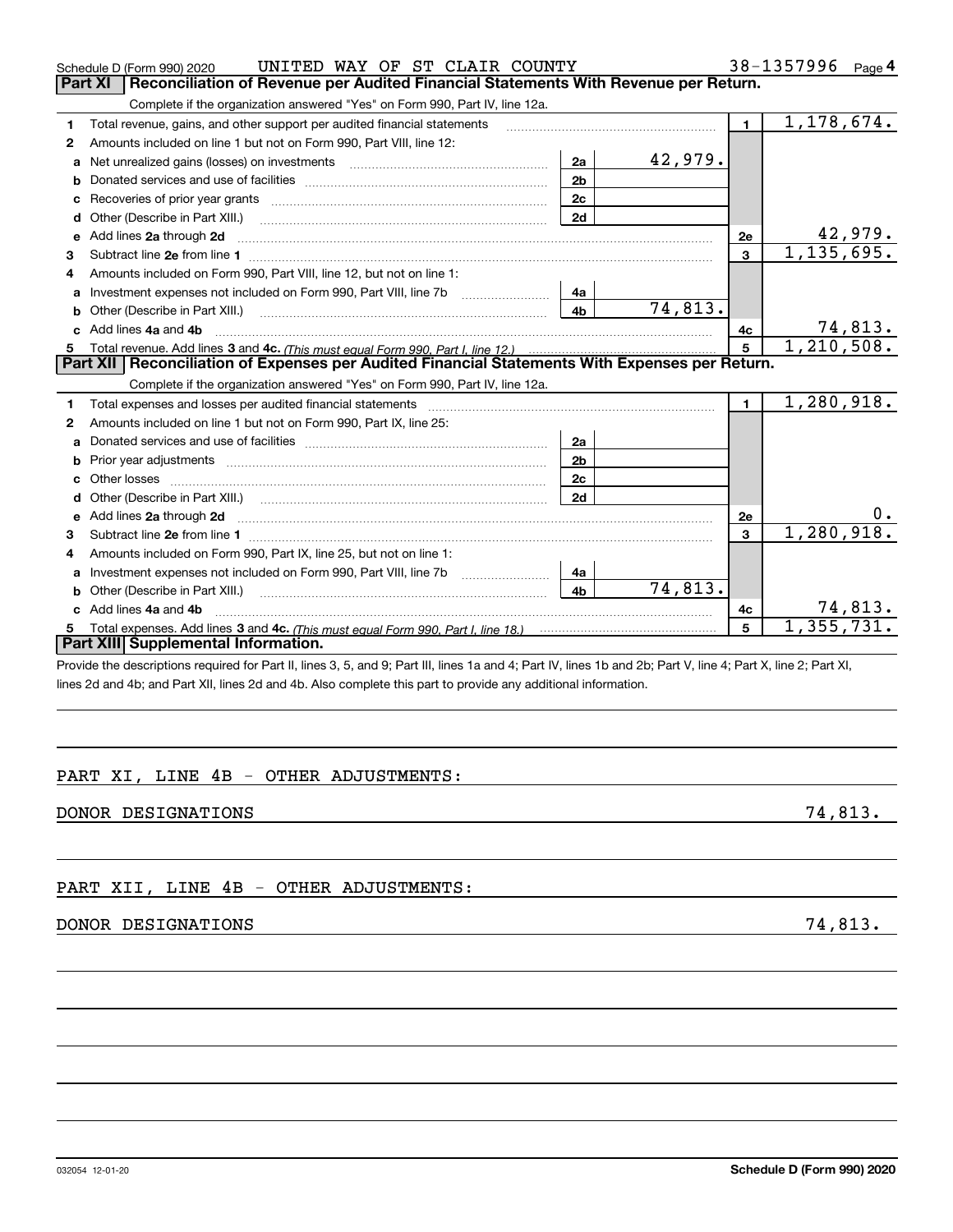| <b>SCHEDULE I</b>                                                                                                             |                                                     |                  | <b>Grants and Other Assistance to Organizations,</b>                                                                                      |                                                       |                                         |                                                                                                                                                                          |                                          |                                       | OMB No. 1545-0047                     |
|-------------------------------------------------------------------------------------------------------------------------------|-----------------------------------------------------|------------------|-------------------------------------------------------------------------------------------------------------------------------------------|-------------------------------------------------------|-----------------------------------------|--------------------------------------------------------------------------------------------------------------------------------------------------------------------------|------------------------------------------|---------------------------------------|---------------------------------------|
| (Form 990)                                                                                                                    |                                                     |                  | Governments, and Individuals in the United States<br>Complete if the organization answered "Yes" on Form 990, Part IV, line 21 or 22.     |                                                       |                                         |                                                                                                                                                                          |                                          |                                       | 2020                                  |
| Department of the Treasury                                                                                                    |                                                     |                  |                                                                                                                                           | Attach to Form 990.                                   |                                         |                                                                                                                                                                          |                                          |                                       | <b>Open to Public</b>                 |
| Internal Revenue Service                                                                                                      |                                                     |                  |                                                                                                                                           | Go to www.irs.gov/Form990 for the latest information. |                                         |                                                                                                                                                                          |                                          |                                       | Inspection                            |
| Name of the organization                                                                                                      |                                                     |                  | UNITED WAY OF ST CLAIR COUNTY                                                                                                             |                                                       |                                         |                                                                                                                                                                          |                                          | <b>Employer identification number</b> | 38-1357996                            |
| Part I                                                                                                                        | <b>General Information on Grants and Assistance</b> |                  |                                                                                                                                           |                                                       |                                         |                                                                                                                                                                          |                                          |                                       |                                       |
| $\mathbf 1$                                                                                                                   |                                                     |                  |                                                                                                                                           |                                                       |                                         | Does the organization maintain records to substantiate the amount of the grants or assistance, the grantees' eligibility for the grants or assistance, and the selection |                                          |                                       | $\sqrt{X}$ No<br>Yes                  |
| Describe in Part IV the organization's procedures for monitoring the use of grant funds in the United States.<br>$\mathbf{2}$ |                                                     |                  |                                                                                                                                           |                                                       |                                         |                                                                                                                                                                          |                                          |                                       |                                       |
| Part II                                                                                                                       |                                                     |                  |                                                                                                                                           |                                                       |                                         | Grants and Other Assistance to Domestic Organizations and Domestic Governments. Complete if the organization answered "Yes" on Form 990, Part IV, line 21, for any       |                                          |                                       |                                       |
| 1 (a) Name and address of organization<br>or government                                                                       |                                                     | $(b)$ EIN        | recipient that received more than \$5,000. Part II can be duplicated if additional space is needed.<br>(c) IRC section<br>(if applicable) | (d) Amount of<br>cash grant                           | (e) Amount of<br>non-cash<br>assistance | (f) Method of<br>valuation (book,<br>FMV, appraisal,<br>other)                                                                                                           | (g) Description of<br>noncash assistance |                                       | (h) Purpose of grant<br>or assistance |
| <b>BLUE WATER HOSPICE</b>                                                                                                     |                                                     |                  |                                                                                                                                           |                                                       |                                         |                                                                                                                                                                          |                                          |                                       |                                       |
| 2795 EDISON DRIVE                                                                                                             |                                                     |                  |                                                                                                                                           |                                                       |                                         |                                                                                                                                                                          |                                          |                                       |                                       |
| MARYSVILLE, MI 48040                                                                                                          |                                                     | 38-2381589 501C3 |                                                                                                                                           | 7,222.                                                | $\mathbf{0}$ .                          |                                                                                                                                                                          |                                          | HEALTH & WELFARE                      |                                       |
| BLUE WATER SAFE HORIZONS<br>1530 PINE GROVE                                                                                   |                                                     |                  |                                                                                                                                           |                                                       |                                         |                                                                                                                                                                          |                                          |                                       |                                       |
| PORT HURON, MI 48060                                                                                                          |                                                     | 38-2234145 501C3 |                                                                                                                                           | 60,000.                                               | 0.                                      |                                                                                                                                                                          |                                          | HEALTH & WELFARE                      |                                       |
| BLUE WATER AREA RESCUE MSN<br>1920 24TH ST.                                                                                   |                                                     |                  |                                                                                                                                           |                                                       |                                         |                                                                                                                                                                          |                                          |                                       |                                       |
| PORT HURON, MI 48060                                                                                                          |                                                     | 33-1200007 501C3 |                                                                                                                                           | 45,000.                                               | $\mathbf{0}$ .                          |                                                                                                                                                                          |                                          | HEALTH & WELFARE                      |                                       |
| CATHOLIC CHARITIES OF SE MI<br>2601 13TH ST.                                                                                  |                                                     |                  |                                                                                                                                           |                                                       |                                         |                                                                                                                                                                          |                                          |                                       |                                       |
| PORT HURON, MI 48060                                                                                                          |                                                     | 45-3623184 501C3 |                                                                                                                                           | 33,336.                                               | $\mathbf{0}$ .                          |                                                                                                                                                                          |                                          | HEALTH & WELFARE                      |                                       |
| COMMUNITY ENTERPRISES - RAMP<br>1033 26TH ST.<br>PORT HURON, MI 48060                                                         |                                                     | 27-3385158 501C3 |                                                                                                                                           | 30,000.                                               | 0.                                      |                                                                                                                                                                          |                                          | HEALTH & WELFARE                      |                                       |
|                                                                                                                               |                                                     |                  |                                                                                                                                           |                                                       |                                         |                                                                                                                                                                          |                                          |                                       |                                       |
| COMP. YOUTH SERVICES - HARBOR<br>929 PINE ST.                                                                                 |                                                     |                  |                                                                                                                                           |                                                       |                                         |                                                                                                                                                                          |                                          |                                       |                                       |
| PORT HURON, MI 48060                                                                                                          |                                                     | 38-1948056 501C3 |                                                                                                                                           | 48,000.                                               | $\mathbf{0}$ .                          |                                                                                                                                                                          |                                          | HEALTH & WELFARE                      |                                       |
| 2 Enter total number of section 501(c)(3) and government organizations listed in the line 1 table                             |                                                     |                  |                                                                                                                                           |                                                       |                                         |                                                                                                                                                                          |                                          |                                       |                                       |
| 3 Enter total number of other organizations listed in the line 1 table                                                        |                                                     |                  |                                                                                                                                           |                                                       |                                         |                                                                                                                                                                          |                                          |                                       |                                       |

**For Paperwork Reduction Act Notice, see the Instructions for Form 990. Schedule I (Form 990) 2020** LHA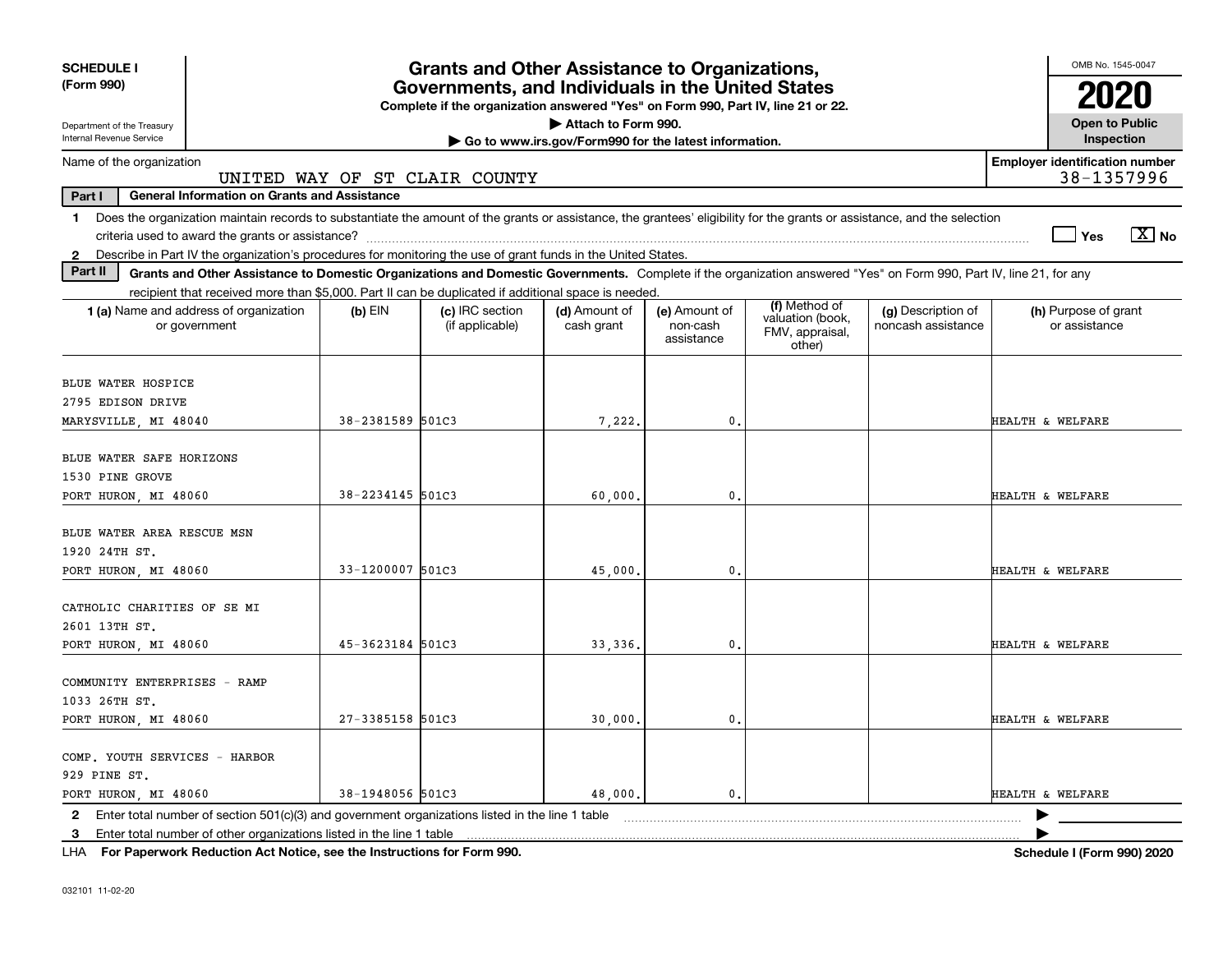#### Schedule I (Form 990) Page 1 UNITED WAY OF ST CLAIR COUNTY 38-1357996

т

**Part II Continuation of Grants and Other Assistance to Domestic Organizations and Domestic Governments**  (Schedule I (Form 990), Part II.)

| (a) Name and address of<br>organization or government | $(b)$ EIN          | (c) IRC section<br>if applicable | (d) Amount of<br>cash grant | (e) Amount of<br>non-cash<br>assistance | (f) Method of<br>valuation<br>(book, FMV,<br>appraisal, other) | (g) Description of<br>non-cash assistance | (h) Purpose of grant<br>or assistance |
|-------------------------------------------------------|--------------------|----------------------------------|-----------------------------|-----------------------------------------|----------------------------------------------------------------|-------------------------------------------|---------------------------------------|
| DETROIT RESCUE MISSION                                |                    |                                  |                             |                                         |                                                                |                                           |                                       |
| 3606 EAST FOREST                                      |                    |                                  |                             |                                         |                                                                |                                           |                                       |
| DETROIT, MI 48231                                     | 38-1459371 501C3   |                                  | 45,000.                     | $\mathfrak o$ .                         |                                                                |                                           | HEALTH & WELFARE                      |
| GIRL SCOUTS OF SE MI                                  |                    |                                  |                             |                                         |                                                                |                                           |                                       |
| 33 BREWERY PARK                                       |                    |                                  |                             |                                         |                                                                |                                           |                                       |
| DETROIT, MI 48027                                     | 38-1459387 501C3   |                                  | 10,000.                     | $\mathfrak o$ .                         |                                                                |                                           | HEALTH & WELFARE                      |
| HARBOR IMPACT MINISTRIES                              |                    |                                  |                             |                                         |                                                                |                                           |                                       |
| 1963 ALLEN ROAD                                       |                    |                                  |                             |                                         |                                                                |                                           |                                       |
| KIMBALL, MI 48074                                     | 45-2120215 501C3   |                                  | 7,500.                      | $\mathbf{0}$                            |                                                                |                                           | HEALTH & WELFARE                      |
| MICHIGAN CROSSROADS BSA                               |                    |                                  |                             |                                         |                                                                |                                           |                                       |
| 924 7TH ST.                                           |                    |                                  |                             |                                         |                                                                |                                           |                                       |
| PORT HURON, MI 48060                                  | 38-6000134 501C3   |                                  | 22,863.                     | $^{\circ}$ .                            |                                                                |                                           | HEALTH & WELFARE                      |
|                                                       |                    |                                  |                             |                                         |                                                                |                                           |                                       |
| MID CITY NUTRITION                                    |                    |                                  |                             |                                         |                                                                |                                           |                                       |
| 2014 HOLLAND AVENUE                                   |                    |                                  |                             |                                         |                                                                |                                           |                                       |
| PORT HURON, MI 48060                                  | 38-3934612 501C3   |                                  | 10,000.                     | $\mathfrak o$ .                         |                                                                |                                           | HEALTH & WELFARE                      |
| MI VOCATIONAL REHABILITATION                          |                    |                                  |                             |                                         |                                                                |                                           |                                       |
| 100 MCMORRAN ST.                                      |                    |                                  |                             |                                         |                                                                |                                           |                                       |
| PORT HURON, MI 48060                                  | $38 - 6000134$ GOV |                                  | 60,000.                     | $\mathbf{0}$                            |                                                                |                                           | HEALTH & WELFARE                      |
|                                                       |                    |                                  |                             |                                         |                                                                |                                           |                                       |
| PEOPLE'S CLINIC FOR BETTER HEALTH                     |                    |                                  |                             |                                         |                                                                |                                           |                                       |
| 3111 ELECTRIC AVE.                                    |                    |                                  |                             |                                         |                                                                |                                           |                                       |
| PORT HURON, MI 48060                                  | 38-3090778 501C3   |                                  | 13,193.                     | $\mathbf{0}$ .                          |                                                                |                                           | HEALTH & WELFARE                      |
|                                                       |                    |                                  |                             |                                         |                                                                |                                           |                                       |
| SANBORN GRATIOT MEMORIAL HOME<br>2732 CHERRY ST.      |                    |                                  |                             |                                         |                                                                |                                           |                                       |
| PORT HURON, MI 48060                                  | 38-2140797 501C3   |                                  | 12,580.                     | 0.                                      |                                                                |                                           | HEALTH & WELFARE                      |
|                                                       |                    |                                  |                             |                                         |                                                                |                                           |                                       |
| S.O.N.S.                                              |                    |                                  |                             |                                         |                                                                |                                           |                                       |
| PO BOX 610385                                         |                    |                                  |                             |                                         |                                                                |                                           |                                       |

Т

PORT HURON, MI 48060 38-3090778 501C3 15,390. 0. 0. THEALTH & WELFARE

**Schedule I (Form 990)**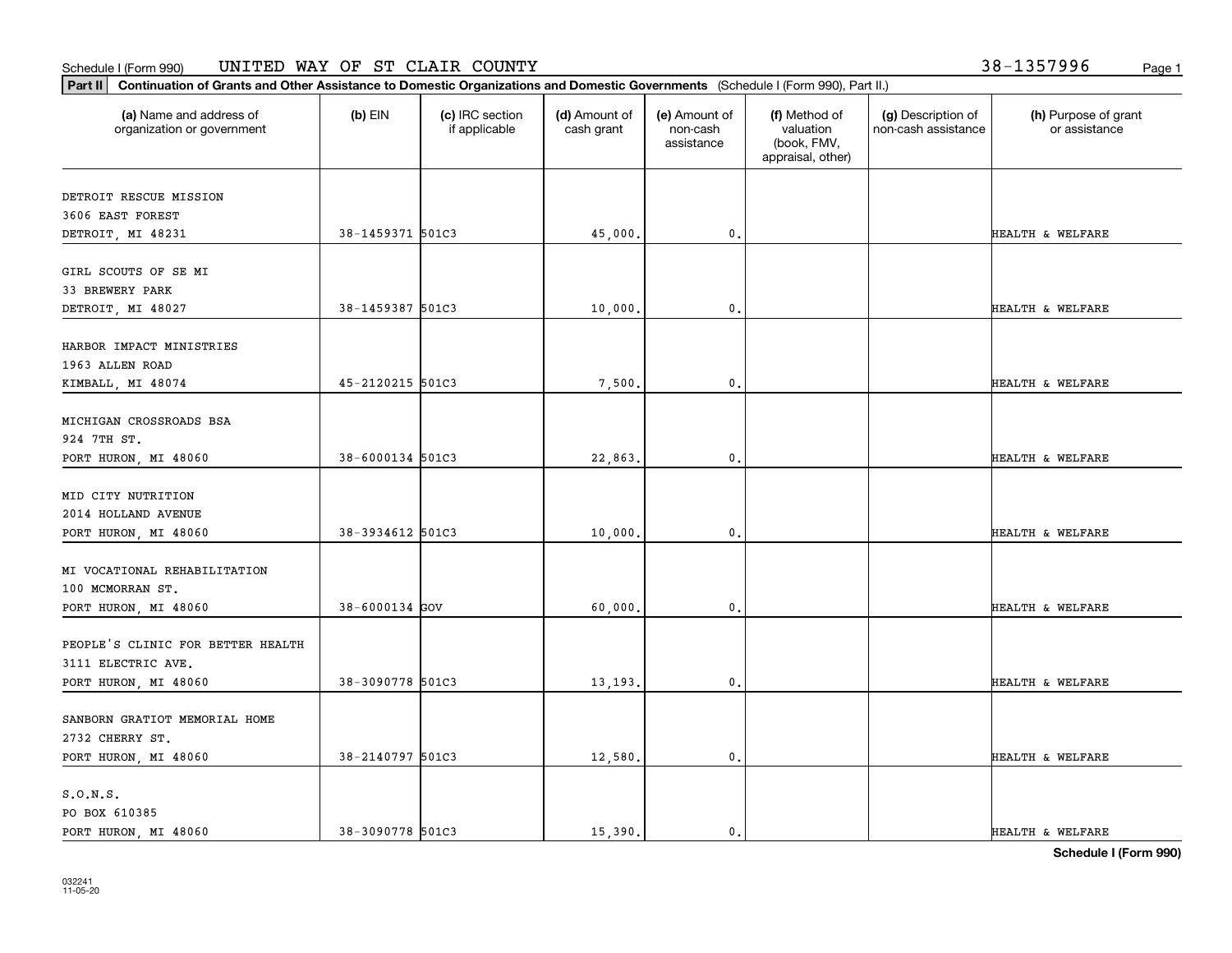#### Schedule I (Form 990) Page 1 UNITED WAY OF ST CLAIR COUNTY

**Part II Continuation of Grants and Other Assistance to Domestic Organizations and Domestic Governments**  (Schedule I (Form 990), Part II.)

| (a) Name and address of<br>organization or government                   | $(b)$ EIN        | (c) IRC section<br>if applicable | (d) Amount of<br>cash grant | (e) Amount of<br>non-cash<br>assistance | (f) Method of<br>valuation<br>(book, FMV,<br>appraisal, other) | (g) Description of<br>non-cash assistance | (h) Purpose of grant<br>or assistance |
|-------------------------------------------------------------------------|------------------|----------------------------------|-----------------------------|-----------------------------------------|----------------------------------------------------------------|-------------------------------------------|---------------------------------------|
| SCC RESA - IMAGINATION LIBRARY<br>PO BOX 1500                           |                  |                                  |                             |                                         |                                                                |                                           |                                       |
| MARYSVILLE, MI 48040                                                    | 38-1709221 501C3 |                                  | 45,000.                     | $\mathbf{0}$ .                          |                                                                |                                           | HEALTH & WELFARE                      |
| THE ARC OF ST. CLAIR COUNTY<br>1530 PINE GROVE<br>PORT HURON, MI 48060  | 38-1561920 501C3 |                                  | 70,000.                     | $\mathbf{0}$ .                          |                                                                |                                           | HEALTH & WELFARE                      |
| TOUCHSTONE SERVICES, INC.<br>512 QUAY ST.                               |                  |                                  |                             |                                         |                                                                |                                           |                                       |
| PORT HURON, MI 48060                                                    | 38-3302125 501C3 |                                  | 29,170.                     | $\mathfrak{o}$ .                        |                                                                |                                           | HEALTH & WELFARE                      |
| VISITING NURSES ASSOCIATION<br>3403 LAPEER ROAD<br>PORT HURON, MI 48060 | 38-2667827 501C3 |                                  | 80,000.                     | $\mathbf{0}$ .                          |                                                                |                                           | HEALTH & WELFARE                      |
|                                                                         |                  |                                  |                             |                                         |                                                                |                                           |                                       |
|                                                                         |                  |                                  |                             |                                         |                                                                |                                           |                                       |
|                                                                         |                  |                                  |                             |                                         |                                                                |                                           |                                       |
|                                                                         |                  |                                  |                             |                                         |                                                                |                                           |                                       |
|                                                                         |                  |                                  |                             |                                         |                                                                |                                           |                                       |

**Schedule I (Form 990)**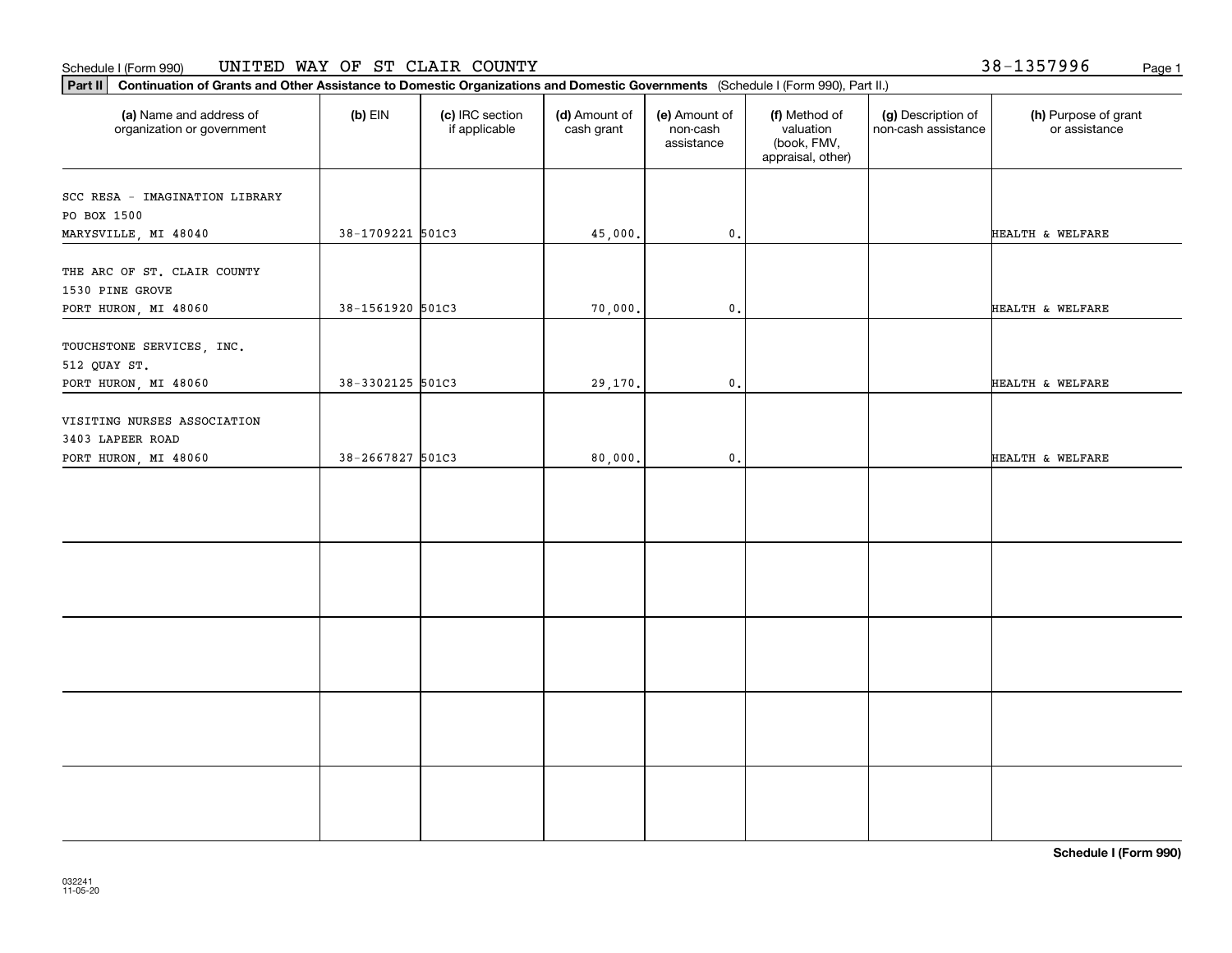**2**

**Part III** | Grants and Other Assistance to Domestic Individuals. Complete if the organization answered "Yes" on Form 990, Part IV, line 22. Part III can be duplicated if additional space is needed.

| (a) Type of grant or assistance     | (b) Number of<br>recipients | (c) Amount of<br>cash grant | (d) Amount of non-<br>cash assistance      | (e) Method of valuation<br>(book, FMV, appraisal, other) | (f) Description of noncash assistance |
|-------------------------------------|-----------------------------|-----------------------------|--------------------------------------------|----------------------------------------------------------|---------------------------------------|
|                                     |                             |                             |                                            |                                                          |                                       |
| CANCER SERVICES                     |                             | 834.                        | $\mathbf{0}$ .                             |                                                          |                                       |
|                                     |                             |                             |                                            |                                                          |                                       |
| CHILDREN WITH DISABILITIES SERVICES |                             | 1,380.                      | $\mathbf{0}$ .                             |                                                          |                                       |
|                                     |                             |                             |                                            |                                                          |                                       |
| DENTAL SERVICES                     |                             | 3,378.                      | $\mathbf{0}$ .                             |                                                          |                                       |
|                                     |                             |                             |                                            |                                                          |                                       |
| EMERGENCY SERVICES                  | 32                          | 104,651.                    | $\mathbf{0}$ .                             |                                                          |                                       |
|                                     |                             |                             |                                            |                                                          |                                       |
|                                     |                             |                             |                                            |                                                          |                                       |
| $\cdot$ .                           | .                           | $\cdots$<br>$\sim$ $\sim$   | $\mathbf{a}$<br>$\sim$ $\sim$<br>$\cdot$ . |                                                          |                                       |

Part IV | Supplemental Information. Provide the information required in Part I, line 2; Part III, column (b); and any other additional information.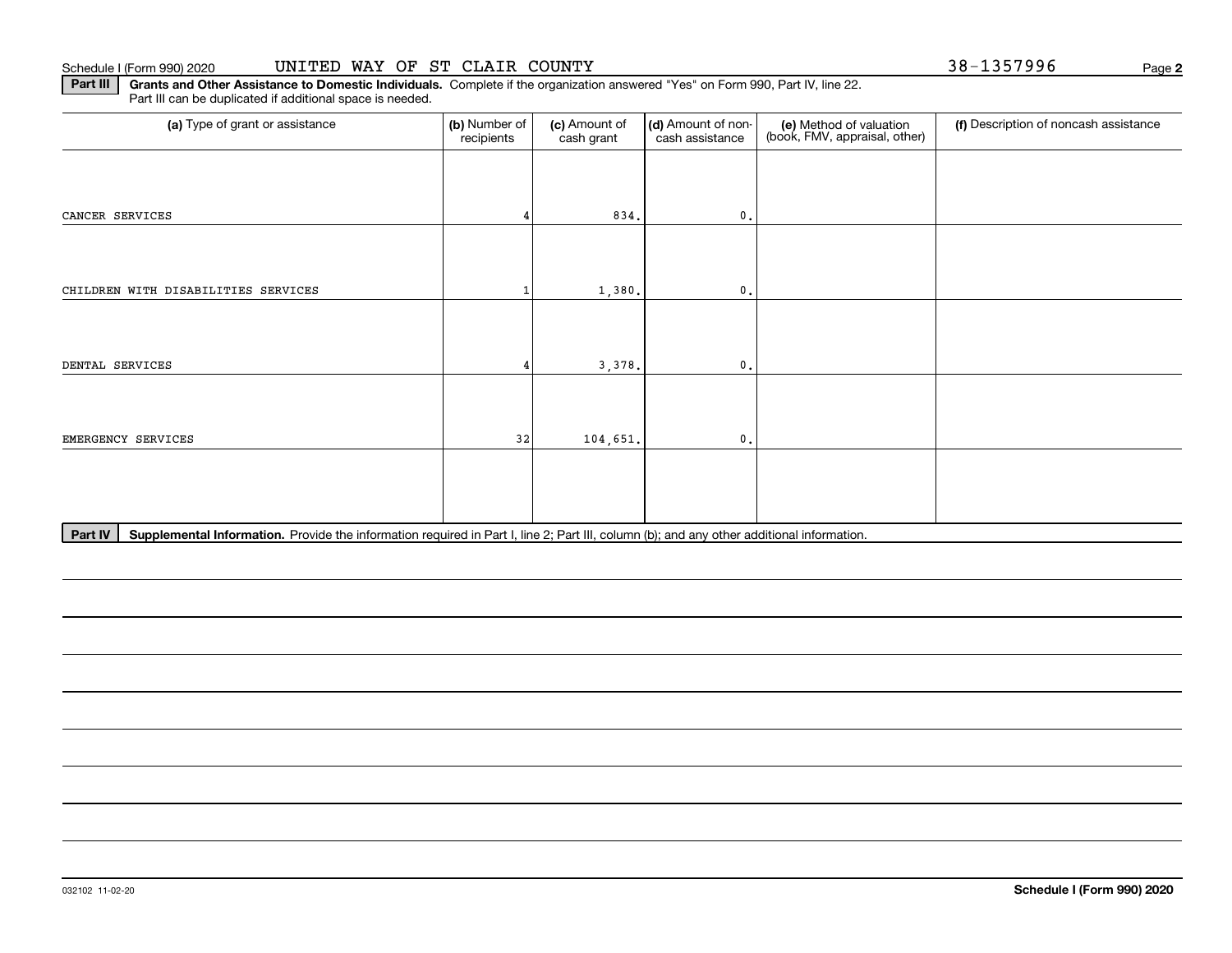**(Form 990 or 990-EZ)**

Department of the Treasury Internal Revenue Service Name of the organization

**SCHEDULE O Supplemental Information to Form 990 or 990-EZ**

**Complete to provide information for responses to specific questions on Form 990 or 990-EZ or to provide any additional information. | Attach to Form 990 or 990-EZ. | Go to www.irs.gov/Form990 for the latest information.**



UNITED WAY OF ST CLAIR COUNTY  $\vert$  38-1357996

**Employer identification number**

FORM 990, PART I, LINE 1, DESCRIPTION OF ORGANIZATION MISSION:

THE MISSION OF THE UNITED WAY OF ST. CLAIR COUNTY IS TO MOBILIZE THE

COMMUNITY OF ST. CLAIR COUNTY TO RAISE THE FUNDS AND/OR RESOURCES

NECESSARY TO MEET IDENTIFIED HUMAN SERVICE NEEDS WITH THE HIGHEST LEVEL

OF ACCOUNTABILITY AND COMMUNITY INVOLVEMENT.

FORM 990, PART VI, SECTION B, LINE 11B:

ORGANIZATION'S PROCESS TO REVIEW FORM 990:

THE FINANCE COMMITTEE REVIEWS THE FORM 990 INITIALLY. UPON COMPLETION OF THE REVIEW, THE EXECUTIVE DIRECTOR AND THE FINANCE DIRECTOR WILL SIGN A CERTIFICATION STATEMENT TO THE BOARD OF DIRECTORS APPROVING THE ANNUAL FINANCIAL STATEMENTS AND FORM 990 ARE COMPLETE AND TRUE TO THE BEST OF THEIR KNOWLEDGE. THE EXECUTIVE DIRECTOR OF THE UNITED WAY OF ST. CLAIR COUNTY WILL SIGN THE FORM 990.

FORM 990, PART VI, SECTION B, LINE 12C:

ENFORCEMENT OF CONFLICTS POLICY:

THE ORGANIZATION ANNUALLY REVIEWS EACH BOARD MEMBER'S AFFILIATION WITH THE ORGANIZATIONS WHICH RECEIVE FUNDING FROM THE UNITED WAY OF ST. CLAIR COUNTY. IT IS IN THE BY-LAWS AND POLICIES OF THE ORGANIZATION THAT MEMBERS OF THE BOARD OF DIRECTORS AND EMPLOYEES OF THE UNITED WAY MAY NOT SERVE ON THE BOARDS OR BE EMPLOYED BY THE AGENCIES FUNDED BY THE UNITED WAY. IF INDIVIDUALS FEEL THESE OR ANY ADDITIONAL CONFLICTS MAY EXIST THEY ARE REQUIRED TO REPORT THEM IN WRITING TO THE BOARD PRESIDENT. NO CONFLICTS WERE NOTED IN 2020/2021.